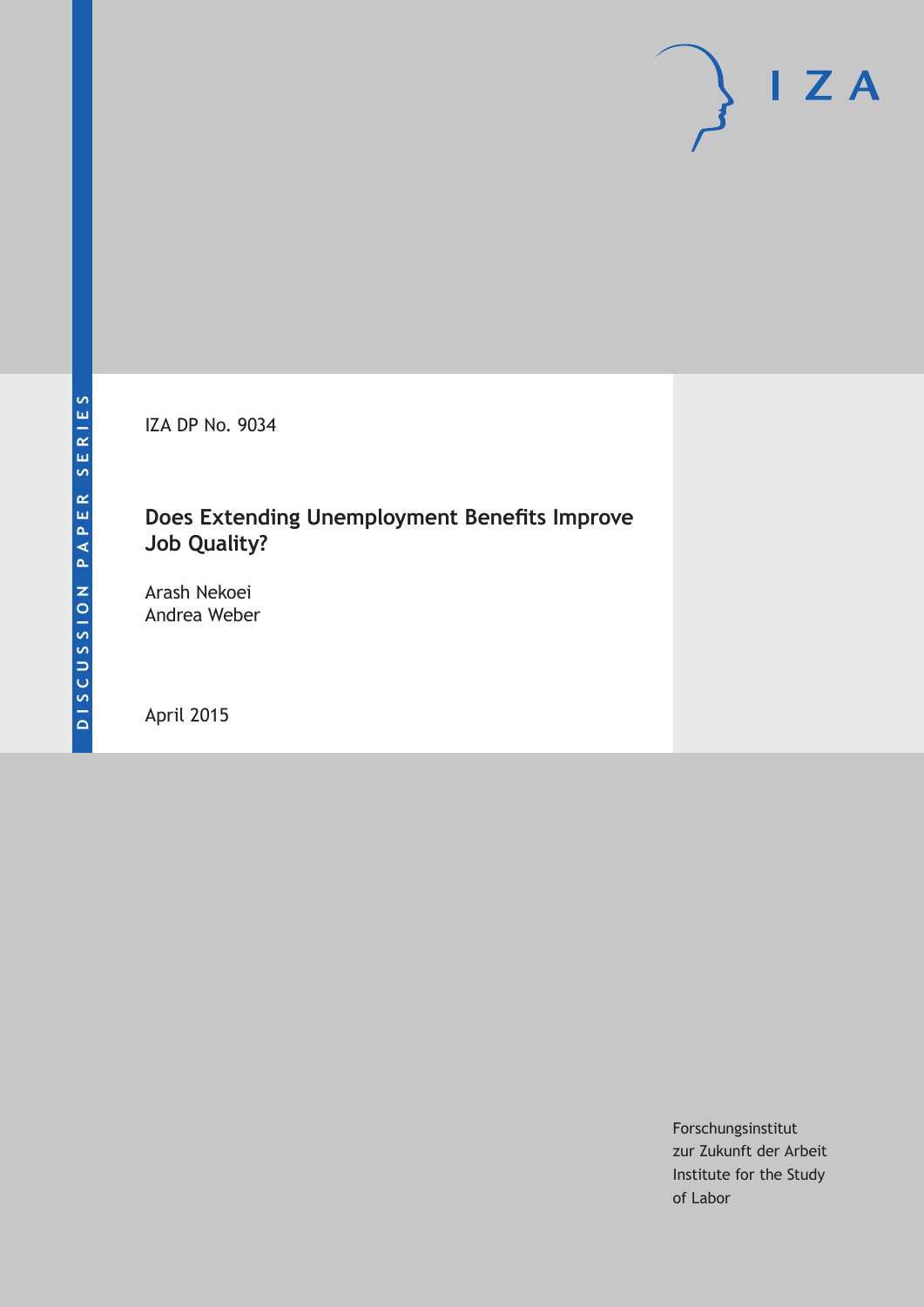# **Does Extending Unemployment Benefits Improve Job Quality?**

### **Arash Nekoei**

*IIES, Stockholm University*

### **Andrea Weber**

*University of Mannheim and IZA*

### Discussion Paper No. 9034 April 2015

IZA

P.O. Box 7240 53072 Bonn Germany

Phone: +49-228-3894-0 Fax: +49-228-3894-180 E-mail: iza@iza.org

Any opinions expressed here are those of the author(s) and not those of IZA. Research published in this series may include views on policy, but the institute itself takes no institutional policy positions. The IZA research network is committed to the IZA Guiding Principles of Research Integrity.

The Institute for the Study of Labor (IZA) in Bonn is a local and virtual international research center and a place of communication between science, politics and business. IZA is an independent nonprofit organization supported by Deutsche Post Foundation. The center is associated with the University of Bonn and offers a stimulating research environment through its international network, workshops and conferences, data service, project support, research visits and doctoral program. IZA engages in (i) original and internationally competitive research in all fields of labor economics, (ii) development of policy concepts, and (iii) dissemination of research results and concepts to the interested public.

<span id="page-1-0"></span>IZA Discussion Papers often represent preliminary work and are circulated to encourage discussion. Citation of such a paper should account for its provisional character. A revised version may be available directly from the author.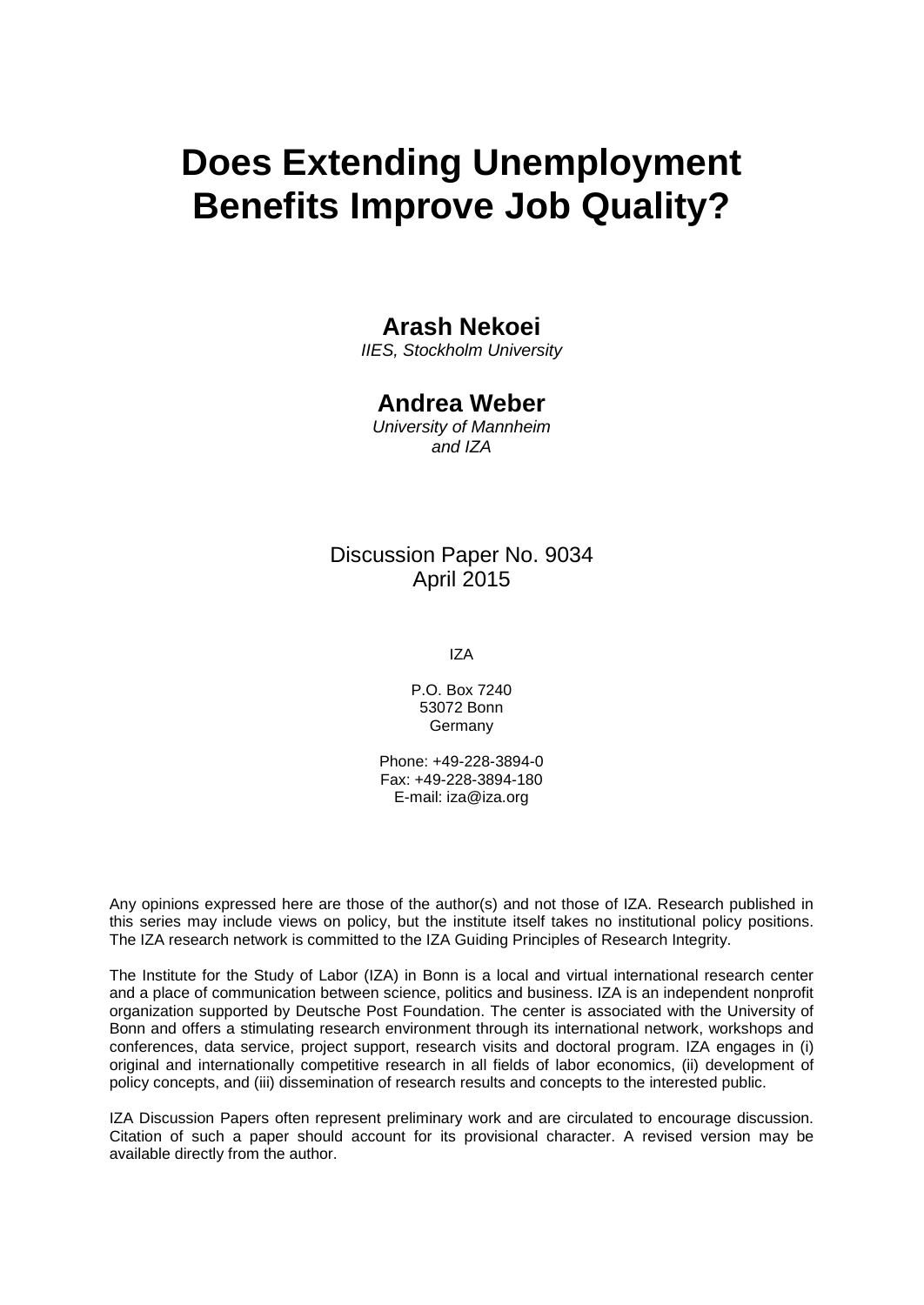IZA Discussion Paper No. 9034 April 2015

# **ABSTRACT**

# **Does Extending Unemployment Benefits Improve Job Quality?[1](#page-1-0)**

Contrary to standard search model predictions, prior studies failed to estimate a positive effect of unemployment insurance (UI) on reemployment wages. This paper estimates a positive UI wage effect exploiting an age-based regression discontinuity in Austrian administrative data. A search model incorporating duration dependence determines the UI wage effect as the balance between two offsetting forces: UI causes agents to seek higherwage jobs, but also reduces wages by lengthening unemployment. This implies a negative relationship between the UI unemployment duration and wage effects, which holds empirically both in our sample and across studies, reconciling disparate wage-effect estimates. Empirically, UI raises wages by improving reemployment firms' quality and attenuating wage drops.

JEL Classification: H5, J3, J6

Keywords: unemployment insurance, job-search, wages

Corresponding author:

Andrea Weber University of Mannheim L7, 3-5, Room 420 68131 Mannheim Germany E-mail: [a.weber@uni-mannheim.de](mailto:a.weber@uni-mannheim.de)

 $<sup>1</sup>$  This paper is a revised version of the first chapter of Nekoei's Ph.D. thesis at Harvard University.</sup> Nekoei is grateful to Raj Chetty, Edward Glaeser, Nathaniel Hendren, and Lawrence Katz for their guidance throughout this project. For helpful suggestions, we thank Timo Boppart, Adam Breuer, David Card, Gary Chamberlain, Jeffrey Clemens, Tom Cunningham, Itzik Fadlon, Stefano Giglio, Joshua Gottlieb, Xavier Jaravel, Per Krusell, Joana Naritomi, Mahan Nekoui, Zhuan Pei, Benjamin Schoefer, David Seim, Ali Shourideh, Josef Sigurdsson, Gary Solon, Alireza Tahbaz-Salehi, Ugo Troiano, Stephen Woodbury, and Clara Zverina. This project received funding from the Austrian Science Fund (NRN Labor Economics and the Welfare State) and the Lab for Economic Applications and Policy at Harvard University.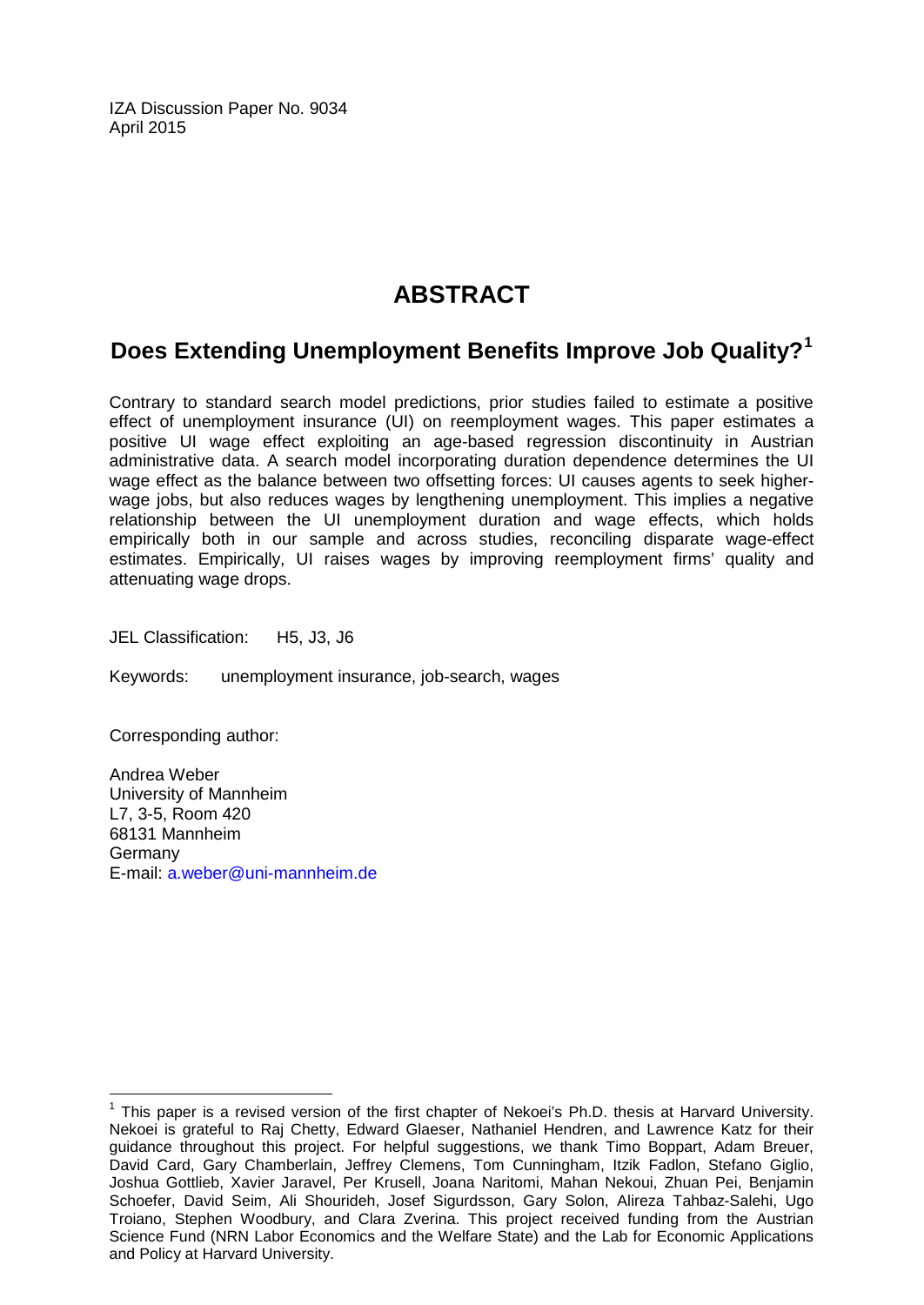<span id="page-3-1"></span>The positive effect of unemployment insurance (UI) on unemployment duration is one of the most robust empirical findings in economics. However, the literature has not reached a consensus on a fundamental question: Does UI induce a simple delay in job acceptance as the unemployed enjoy subsidized leisure? Or do the unemployed use benefits to actively improve their job opportunities, so that subsidizing a longer search results in better jobs? This question has significant implications for our understanding of unemployment and the design of UI.

This paper investigates post-UI job quality from both an empirical and a theoretical perspective. We begin by studying how an extension of the potential UI benefits duration affects laid-off agents' search decisions, using 19 million job separations recorded in Austrian administrative data. We adopt a regression discontinuity (RD) design comparing individuals older and younger than 40, the age cutoff for eligibility for a nine-week extension of the potential UI benefit in addition to the base of 30 weeks. This empirical setting has two distinct features: first, it allows us to identify even subtle UI effects with a high degree of precision since the Austrian Social Security Database includes daily records of employment status, earnings, and UI benefit receipt for the universe of private sector workers. Second, Austria offers an institutional setting where both the base and the extended UI durations are similar to those in the U.S.

Consistent with prior research, we estimate that a nine-week increase in potential benefit duration causes workers to stay jobless two days longer. But in contrast to previous studies, we find that the benefit extension also causes workers to obtain jobs that pay on average 0.5 percent higher wages. Moreover, the positive wage effect persists over time and does not substitute other desirable job characteristics. The evidence of the positive UI wage effect suggests that UI subsidizes search and not just leisure.[2](#page-3-0)

How can we reconcile our result with the prior literature? A large body of existing work has not found any UI effect on job quality. For instance, three prominent papers

<span id="page-3-0"></span><sup>&</sup>lt;sup>2</sup>[Gruber](#page-29-0) [\(2004\)](#page-29-0)'s textbook mentions "How can we distinguish whether UI subsidizes unproductive leisure or productive job search? The best way to do so is to study the quality of post-UI job matches". An earlier mention of this idea is contained in [Burgess and Kingston](#page-28-0) [\(1976\)](#page-28-0), [Classen](#page-29-1) [\(1977\)](#page-29-1), [Ehrenberg and](#page-29-2) [Oaxaca](#page-29-2) [\(1976\)](#page-29-2) and [Holen](#page-30-0) [\(1977\)](#page-30-0).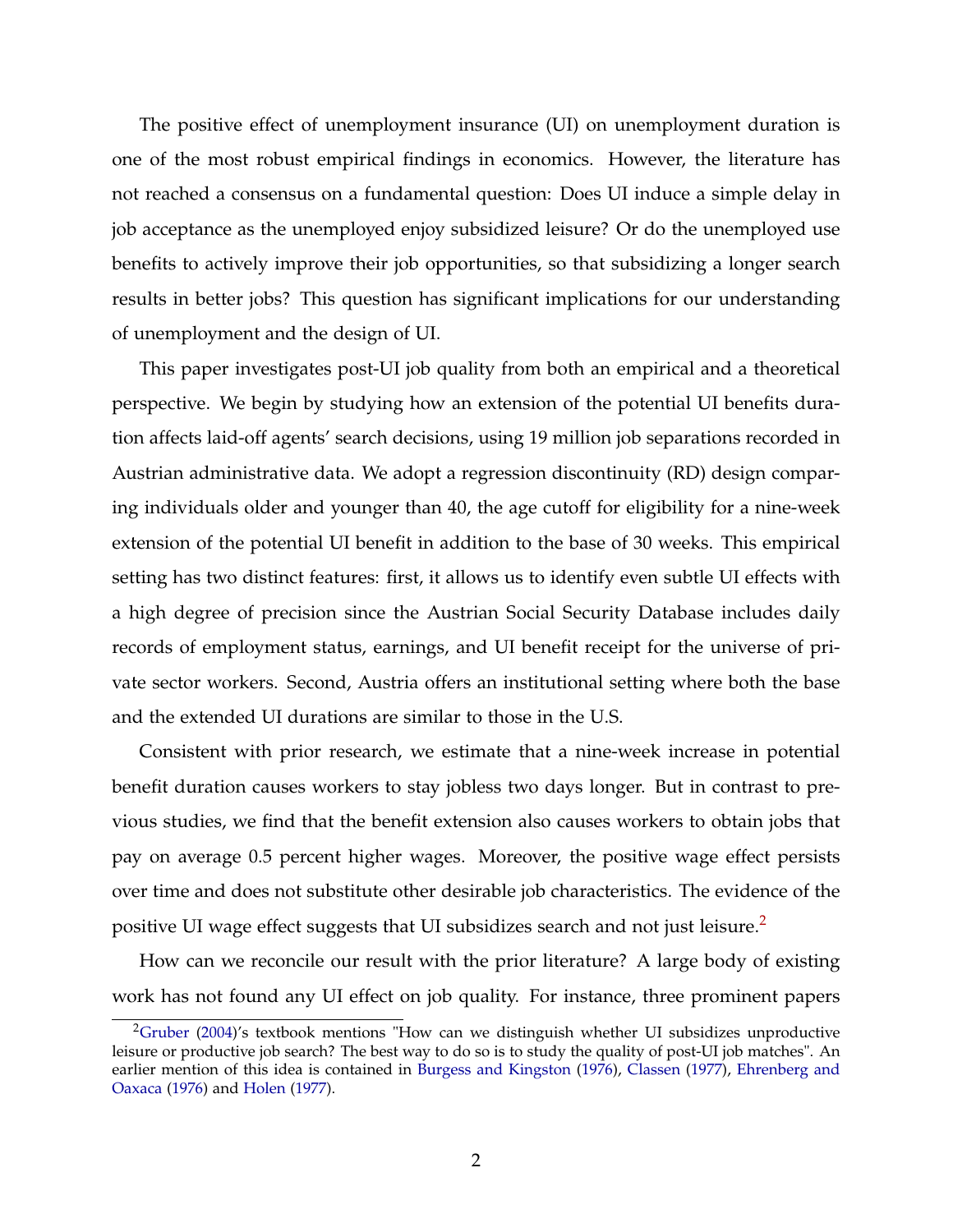<span id="page-4-2"></span>that use quasi-experimental designs and administrative data provide estimates of the UI wage effects that are not significantly different from zero [\(Card et al.](#page-29-3) [\(2007a\)](#page-29-3), [Lalive](#page-30-1) [\(2007\)](#page-30-1) and [Van Ours and Vodopivec](#page-32-0) [\(2008\)](#page-32-0)). Moreover, [Schmieder et al.](#page-31-0) [\(2014\)](#page-31-0) find a statistically significant *negative* UI wage effect. We show that these different empirical findings are not in contradiction with theory once we take into account that an unemployed agent's job opportunities, skills, and UI benefits decrease the longer she remains without a job (duration dependence).

We introduce a tractable directed-search model that incorporates such duration dependence. Contrary to intuition, in this setting, the UI effect on subsequent wages is not necessarily positive, as it is determined by two offsetting forces. On the one hand, an increase in UI generosity causes UI recipients to become more selective in their job search, which raises subsequent wages. On the other hand, increased UI generosity also causes them to stay unemployed longer and thus experience a larger decline in job opportunities, which reduces subsequent wages. $3$  The latter negative force is triggered by the positive UI non-employment effect, the result of UI causing recipients to both search less and to become more selective (the search and selectivity margins). This implies that a stronger search margin leads to a more prominent negative force, without affecting the positive counterpart in our model, and thus reduces the total UI wage effect.<sup>[4](#page-4-1)</sup>

The above-mentioned differences in empirical estimates can thus originate from variation in the relative importance of search and selectivity margins across different studied populations. Such heterogeneity would be reflected in a negative correlation be-

<span id="page-4-0"></span><sup>&</sup>lt;sup>3</sup>The intuition of two offsetting forces has been present in discussions of the effect of UI on job quality (For instance, see [Addison and Blackburn](#page-28-1) [\(2000\)](#page-28-1), [Degen and Lalive](#page-29-4) [\(2013\)](#page-29-4), and [Schmieder et al.](#page-31-0) [\(2014\)](#page-31-0)). For example, [Addison and Blackburn](#page-28-1) [\(2000\)](#page-28-1) mention: "we tend to expect reservation wages to decline with spell length ... as a result of stigmatization or human capital depreciation effects. Such effects may counter the prediction of rising postunemployment wages with receipt of unemployment insurance. But the general presumption that UI will elevate reservation wages and lead to relatively higher postunemployment wages as a result of better job matches would appear to be robust and to provide a means of discriminating between the labor-leisure and search models of UI." Our theory formalizes these offsetting forces, demonstrates their endogeneity, states the fundamental parameters that determine their balance, and shows that the UI wage effect *can* be negative.

<span id="page-4-1"></span> $4$ How can a more generous UI lead to lower subsequent job quality? This is theoretically possible as agents are maximizing expected consumption rather than expected wage. UI creates a wedge between the two and can reduce wages but always increases consumption.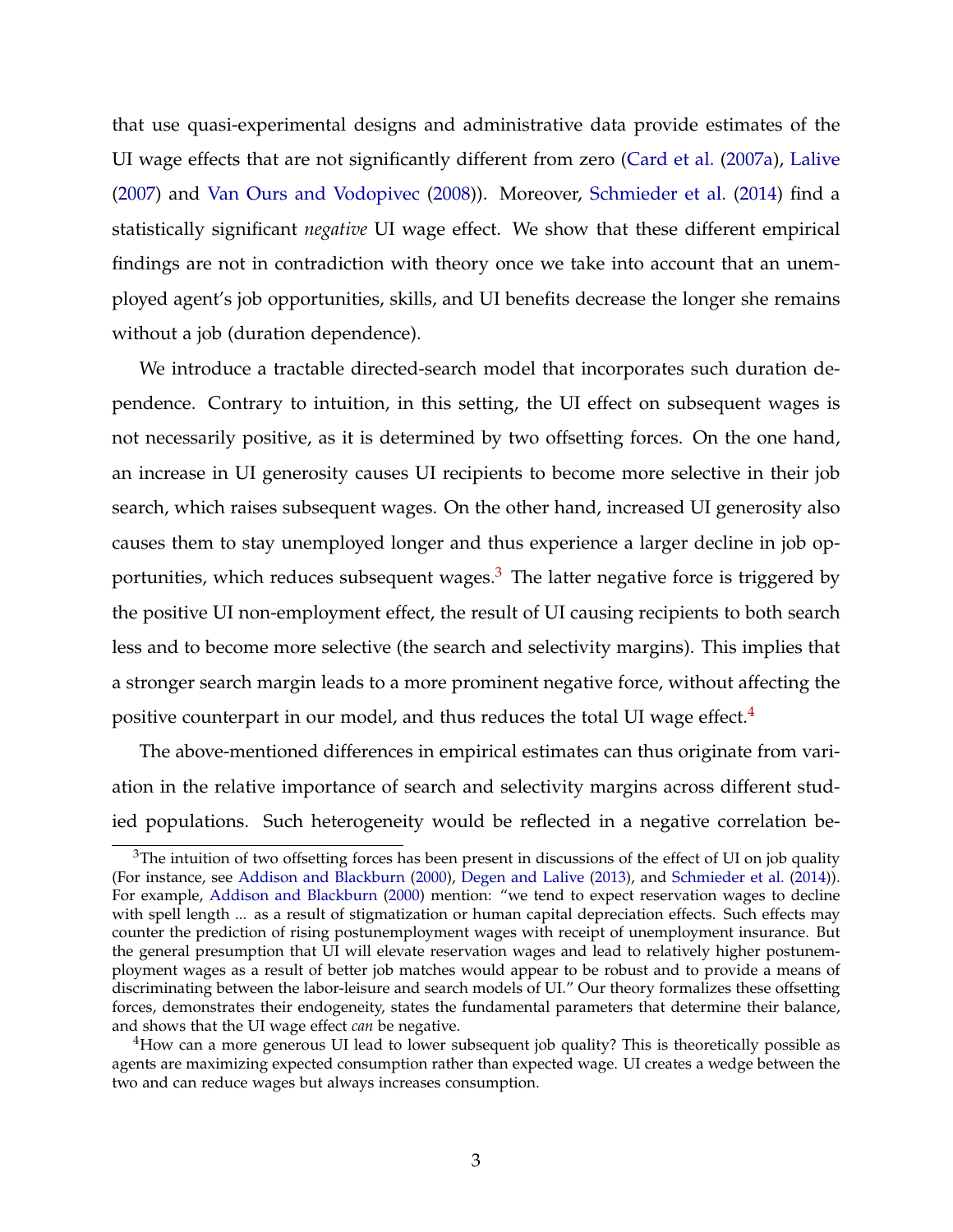tween the UI non-employment and wage elasticities. We show that such a correlation holds in a meta-analysis across existing estimates: studies that estimate a longer UI nonemployment effect also tend to find a lower UI wage effect. Furthermore, we provide an empirical test that confirms this negative relationship within our population. This test essentially estimates the correlation between two elasticities across sub-samples created by resampling based on predetermined observable characteristics.

What are the mechanisms driving the positive UI wage effect? We provide three empirical findings to shed light on this question. First, we ask whether UI generosity affects the type of firms that unemployed workers join. We investigate the UI benefit extension effect on post-unemployment firm characteristics based on the same RD design as we use in the analysis of the individual-level wage effect. Interestingly, we find that agents who are eligible for the benefit extension end up working for firms that pay higher wages to their (other) employees. The magnitude of this effect suggests that a considerable part of the positive 0.5% UI wage effect at the individual level comes from the UI effect on employer-employee matches, which rules out the economic significance of the effect on workers' bargaining power.

Second, we show that the average UI wage effect of 0.5% is due to an attenuation of wage declines between pre- and post-unemployment jobs. In response to the nine-week benefit extension, the likelihood of experiencing a wage loss that is larger than 40% is reduced by 0.5%, while the likelihood of achieving a wage increase between 0 and 10% is increased by 0.5%. Such a non-uniform UI effect across the wage distribution can be explained within our model as a result of limited benefit duration.

Third, our theoretical model predicts that the UI benefit extension effect should be larger for agents with a higher likelihood of UI benefit exhaustion. We provide two pieces of evidence for this prediction: in response to the benefit extension, the largest increase in reemployment wages appears in jobs found closer to benefit exhaustion time and for agents with a relatively higher ex-ante likelihood of benefit exhaustion.

A non-zero UI wage effect has an important policy implication. Connecting these results to a normative model of UI points to an overlooked fiscal externality due to the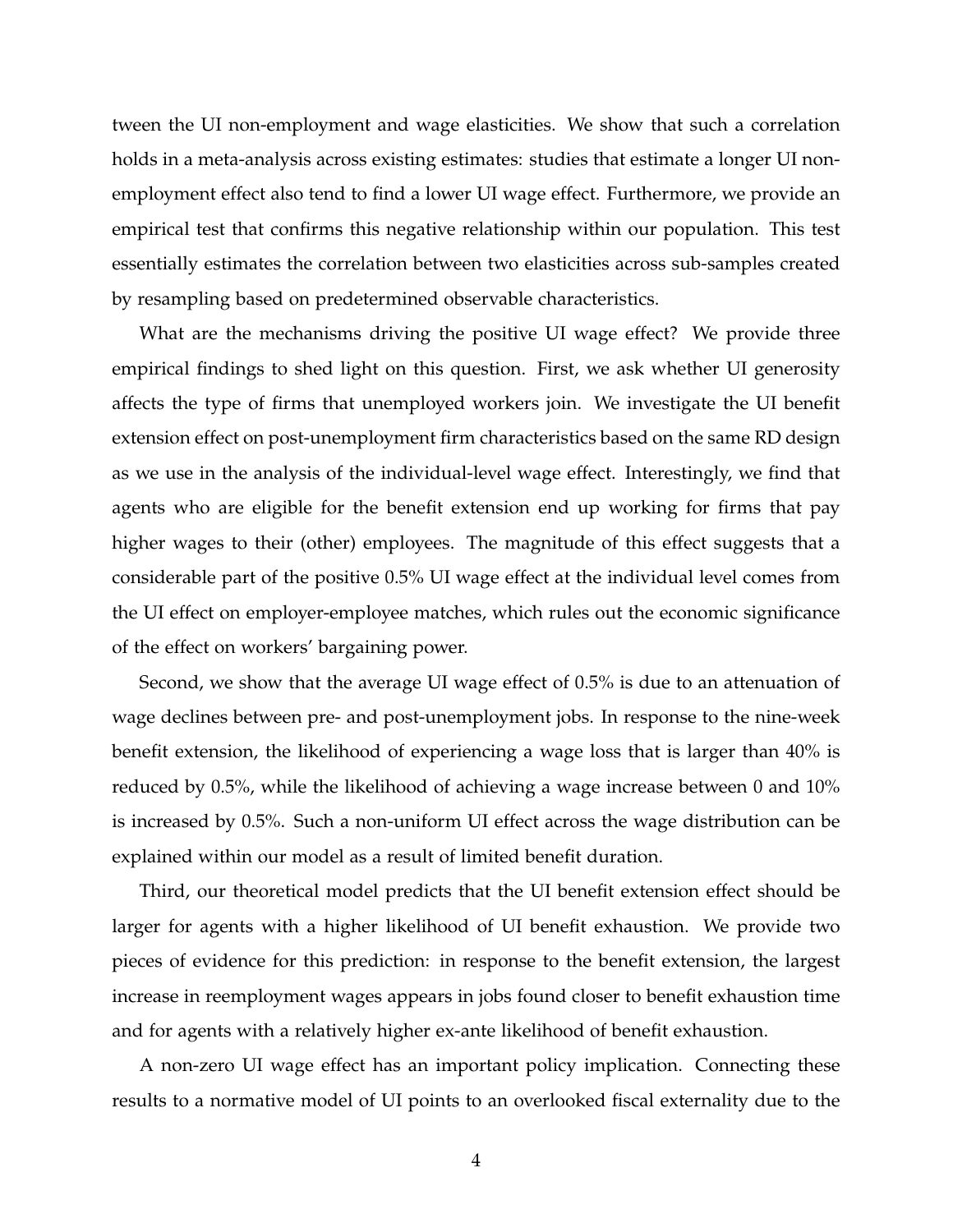UI wage effect: UI affects future tax revenue through higher wages. The conventional outlook on the fiscal externality of UI has focused on the unemployment-duration effect of UI, measuring the fiscal effect of benefit payments and lost tax revenues due to longer non-employment durations. However, if UI affects reemployment wages, it will also change future tax revenues. The fiscal externality of UI should thus be calculated as the sum of the traditional negative non-employment-duration externality, and this re-employment-wage externality, the sign of which depends on the sign of the UI wage effect.<sup>[5](#page-6-0)</sup> In our sample, the wage externality is positive, and has the same order of magnitude as the traditional duration externality, but with the opposite sign. Based on our theoretical insights and this empirical estimate, we conclude that the optimal level of UI varies depending on the relative importance of the effort vs. selectivity margins in job search. These results suggest that taking gains in job quality into account could significantly change the optimal generosity of UI.

The outline of the paper is as follows. [Section 1](#page-6-1) discusses the empirical setting. [Section 2](#page-10-0) presents the main estimation results of the UI wage effect. [Section 3](#page-12-0) sets up a theoretical model and shows how it can reconcile our result with the previous literature. [Section 4](#page-21-0) studies the mechanisms driving the UI wage effect. [Section 5](#page-24-0) investigate the policy implications of our findings and [Section 6](#page-27-0) concludes. Theoretical derivations, the proofs of propositions, validity tests, and further robustness checks are collected in an online Appendix.

### <span id="page-6-1"></span>**1 Empirical Setting**

#### **1.1 Data and Institutional Background**

The Austrian unemployment insurance system is less generous than those of most European countries. The potential benefits duration is a function of previous work experience and age. As a baseline, all workers are eligible for 20 weeks of benefits provided that

<span id="page-6-0"></span><sup>&</sup>lt;sup>5</sup>Similar to the optimal UI literature, we here assume that UI only affects eligible workers, and neglect the macro effect of  $\overline{U}$ I. Section 4 provides supportive empirical evidence for this assumption.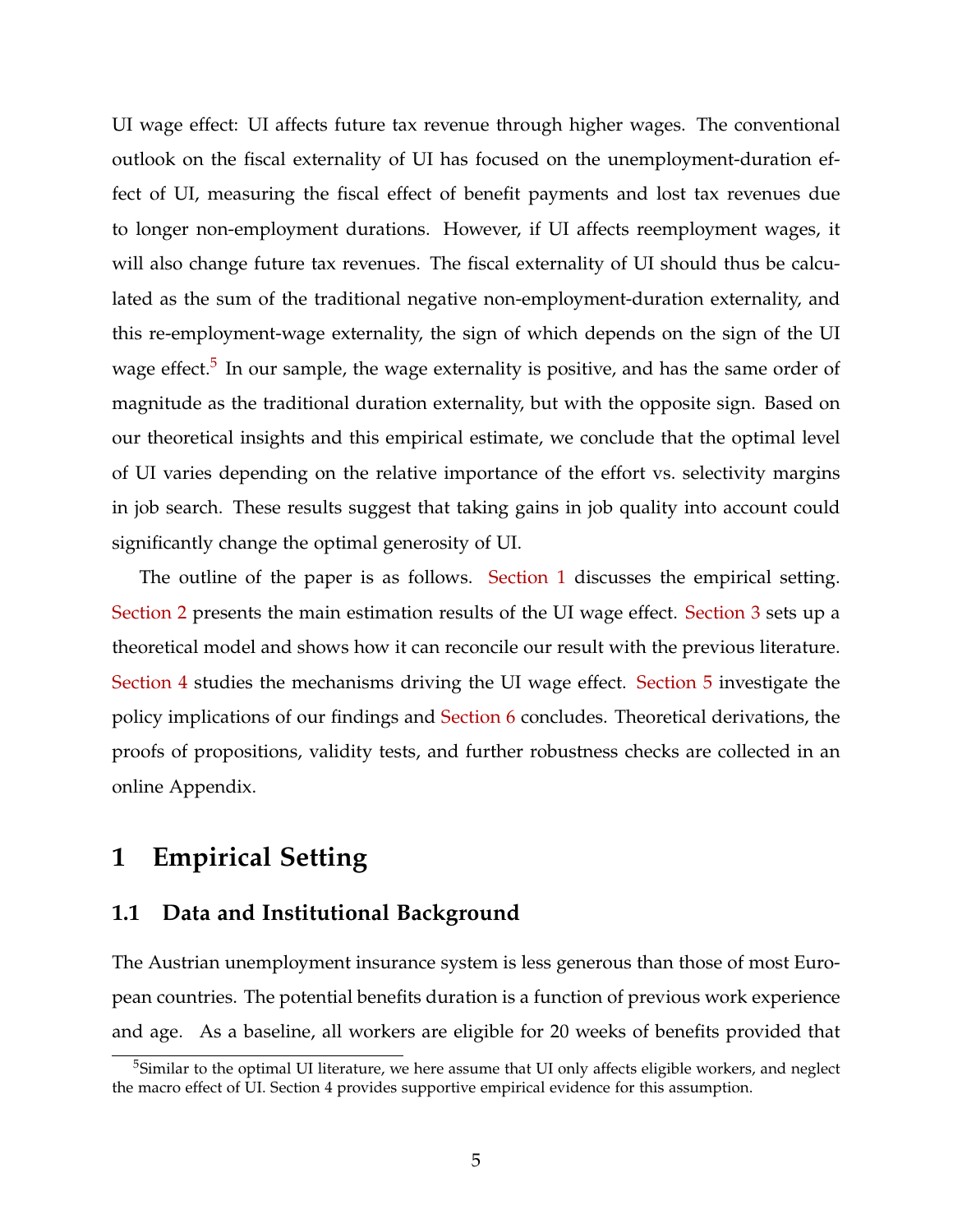<span id="page-7-3"></span>they have been employed for more than a year during the two years prior to layoff. UI benefit eligibility is extended to 30 weeks for workers who have been employed for 3 years during the 5 years leading up to the layoff date. Furthermore, since August 1, 1989, workers ages above 40 at the time of layoff have been eligible for a benefit extension to 39 weeks, if they have worked for 6 years during the last 10 years [\(Lalive et al.](#page-30-2) [\(2006\)](#page-30-2)). The benefit replacement rate is 55% of net earnings, subject to a maximum and a minimum benefit levels that is adjusted annually.<sup>[6](#page-7-0)</sup> The UI system is financed by a 6-percent payroll tax with no experience rating. After exhausting UI benefits, workers can apply for mean-tested unemployment assistance.<sup>[7](#page-7-1)</sup>

Two administrative data sets constitute the main source of our empirical analysis. The Austrian Social Security Database (ASSD) provides daily employment records and annual earnings by employer for the universe of private sector employees. These records cover 85 percent of the workforce, excluding civil servants and the self-employed. We match ASSD with Austrian Unemployment Registers at the individual level. The second dataset includes unemployment spells and benefit receipts. Non-employment duration is defined as the number of days between two consecutive employment spells [\(Solon](#page-31-1) [\(1979\)](#page-31-1), [Card et al.](#page-29-5) [\(2007b\)](#page-29-5) and [Rothstein](#page-31-2) [\(2011\)](#page-31-2)). We measure the daily wage rate–one of our measures of job quality–as a worker's annual earnings per employer divided by the number of days she has worked for this employer.<sup>[8](#page-7-2)</sup>

Over the period of 1980-2011, we consider 18, 612, 408 job separations of individuals who are eligible for UI, i.e. with a minimum pre-unemployment tenure of 28 weeks at their pre-unemployment job. Table 1 presents descriptive statistics of the subpopulation of prime-age workers, in addition to three nested subpopulations. Column 2 excludes individuals who take up UI benefits more than 28 days after the date of job separation,

<span id="page-7-0"></span> $6A$  family allowance for workers with dependent family members could be added to the basis level of UI. However, total UI replacement rate can not exceed 60%, or 80% for a claimant with dependents.

<span id="page-7-1"></span> $7$ The replacement rate of unemployment assistance is 92%, but the actual replacement rate in is much smaller because of means testing based on household income. For such evidence see [Card et al.](#page-29-6) [\(2012\)](#page-29-6) and [Card et al.](#page-29-3) [\(2007a\)](#page-29-3).

<span id="page-7-2"></span><sup>&</sup>lt;sup>8</sup>For individuals recalled by their previous employer within the same calendar year, the data does distinguish between last pre-unemployment wage and first post-unemployment wage because of annual recording of earnings. This group is thus excluded from the main analysis. Our results are robust to recovering the wage of this group from the previous or following calendar year.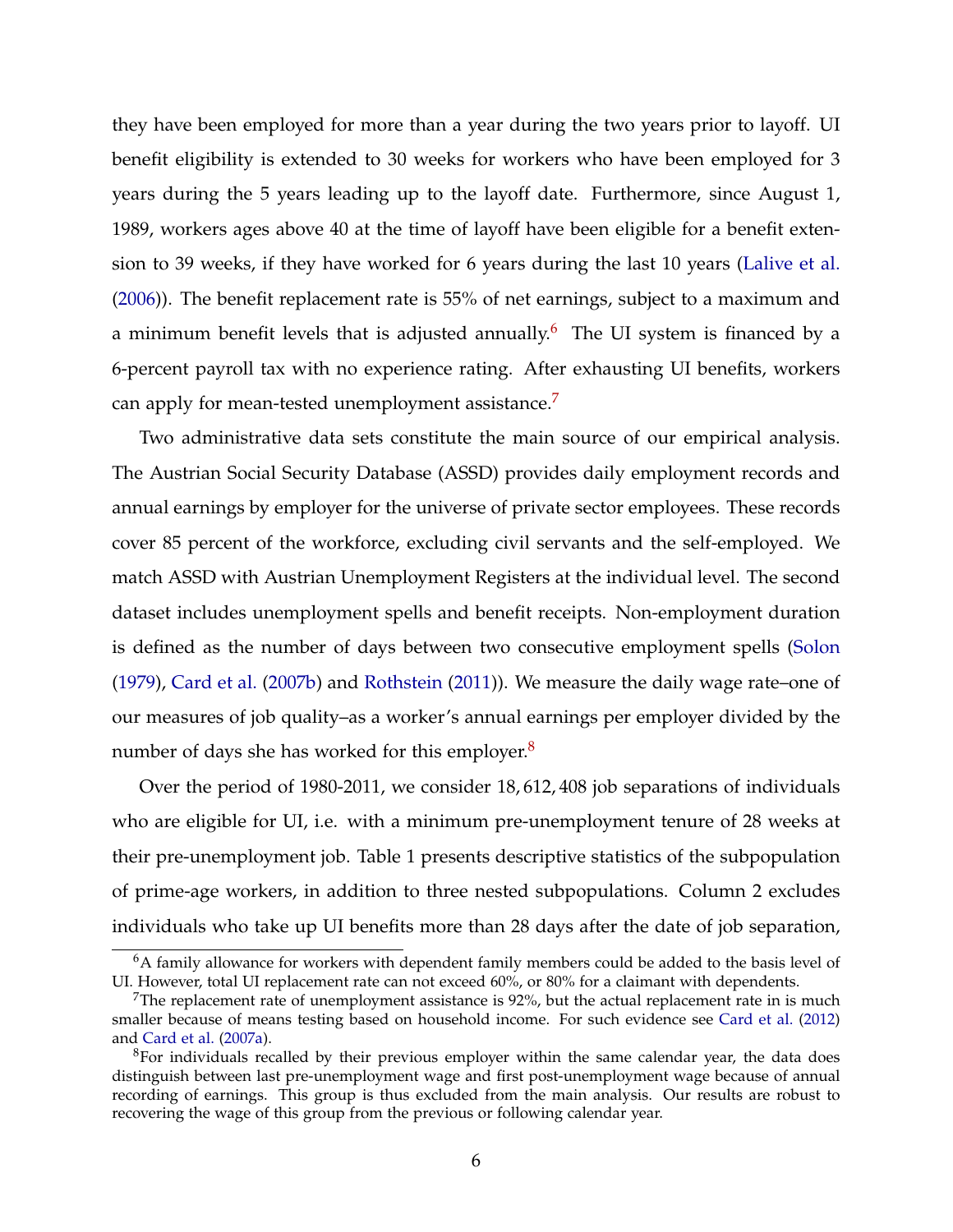<span id="page-8-0"></span>thus eliminating voluntary quitters who are subject to a 4-week waiting period [\(Card](#page-29-3) [et al.](#page-29-3) [\(2007a\)](#page-29-3)). The average tenure at layoff is around 2.5 years, and the average nonemployment duration is 17 weeks. In order to isolate the change in UI duration from 30 to 39 weeks, column 3 includes all agents eligible for 30(39) weeks of UI if they are below(above) the age of 40, i.e. workers who have been employed 60% of the last 5 and 10 years. Our estimate sample, Column 4, includes all workers who have been laid off after the introduction of the law of August 1, 1989. This includes 1,738,787 job separations. Relative to the average laid-off agent in column 2, they have 11 weeks (8 percent) longer tenure at the time of layoff and they experience a wage drop of 4.6 percent.

#### **1.2 Research Design**

To evaluate the effects of UI benefit extension, we posit the following model that exploits the age-base discontinuity in the Austrian UI eligibility rule:

$$
y_i = \gamma \times 1 \left( age_i \ge 40 \right) + f^a \left( age_i \right) + f^b \left( age_i \right) \times 1 \left( age_i \ge 40 \right) + \eta_i, \tag{1}
$$

where age is measured at the time of layoff. The design is a sharp RD since the running variable *age* strictly determines UI duration in our sample. In fact, the potential benefit duration is 9 weeks longer for agents older than 40, conditional on having been employed at least 60% of the time within both the last 3 and the last 5 years. The two unknown functions  $f^1$  and  $f^2$  are assumed to be smooth. Under the identification assumption that  $\eta_{t,i}$  does not change discontinuously at age 40, the estimate of  $\gamma$  is unbiased even in the absence of controls for observable factors  $X_i$ . In the result section, we report the estimates with and without controls to increase precision. Following [Lee and Lemieux](#page-30-3) [\(2010\)](#page-30-3), all figures contain both the true underlying functions and several realizations of *η*.

The estimation results presented in the paper focus on specifications where  $f<sup>a</sup>$  and *f <sup>b</sup>* are polynomials of degree 2 over a ten-year bandwidth. In the online Appendix, we present several robustness checks. Table A2 assesses the robustness with respect to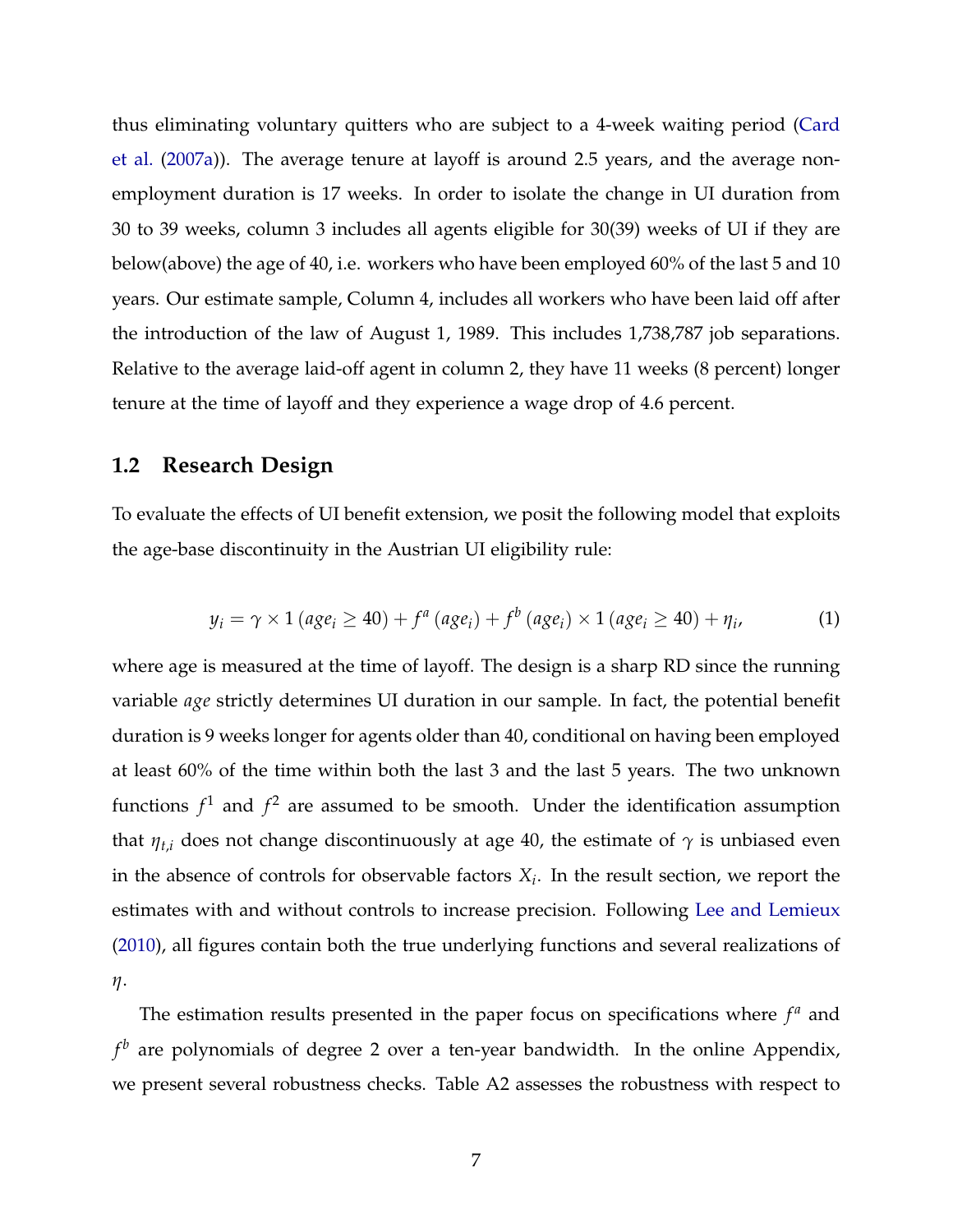<span id="page-9-1"></span>the choice of polynomial degree and bandwidths. It further provides the two set of additional results when the bandwidth are selected according to [Imbens and Kalyanara](#page-30-4)[man](#page-30-4) [\(2011\)](#page-30-4) and [Calonico et al.](#page-28-2) [\(ming\)](#page-28-2). For each optimal bandwidth, we provide the conventional and bias-corrected RD estimates, as well as the conventional and robust variance estimators following [Calonico et al.](#page-28-2) [\(ming\)](#page-28-2). For each method, Table A2 reports the results as well as the optimal bandwidth and the order of the local-polynomial used.

If there is strategic timing of layoff, one might be concerned about the validity of the identification assumption. Following standard practice, we implement two sets of tests. First, we look for evidence of bunching in the frequency of layoffs around the 40-year age threshold. Second, we investigate changes in the sample composition at the threshold using observable characteristics. In this regard, we investigate both the existence of a discontinuity in pre-determined observables and examine whether predicted outcomes evolve smoothly with respect to age. In general, none of our tests detect a sign of strategic timing of layoff.

Figure Ia plots the histogram of the age distribution at layoff at the annual level. As we can see in the figure, the distribution evolves smoothly over the threshold.<sup>[9](#page-9-0)</sup> Figure Ib plots the mean logarithm of monthly wages in the pre-unemployment jobs against age to asses that pre-determined observables evolve smoothly around the 40-year threshold. Appendix Table A3 reports regression results checking for discontinuities with other observables. Most coefficients are estimated to be a precise zero, thus confirming the visual perception. As a more concise statistics, Figures A1 and A2 in the online Appendix plot composite covariates indices, derived from predicting our main outcome variables – non-employment duration and wage change – against age. The associated estimates of the RD specifications are reported in Appendix Table A4. The results for all covariates in Appendix Table A2 and composite covariates indices (predicted outcomes) are mostly non-significant and somewhat sensitive to the choice of bandwidth and polynomial de-

<span id="page-9-0"></span><sup>&</sup>lt;sup>9</sup>We also investigate the potential manipulation at monthly level. We fine no evidence of manipulation. The age distribution at monthly level exhibit seasonal patterns stem from seasonality in both timing of birth and layoff. Table A6 in the Appendix verifies that our results are not affected by these seasonal patterns.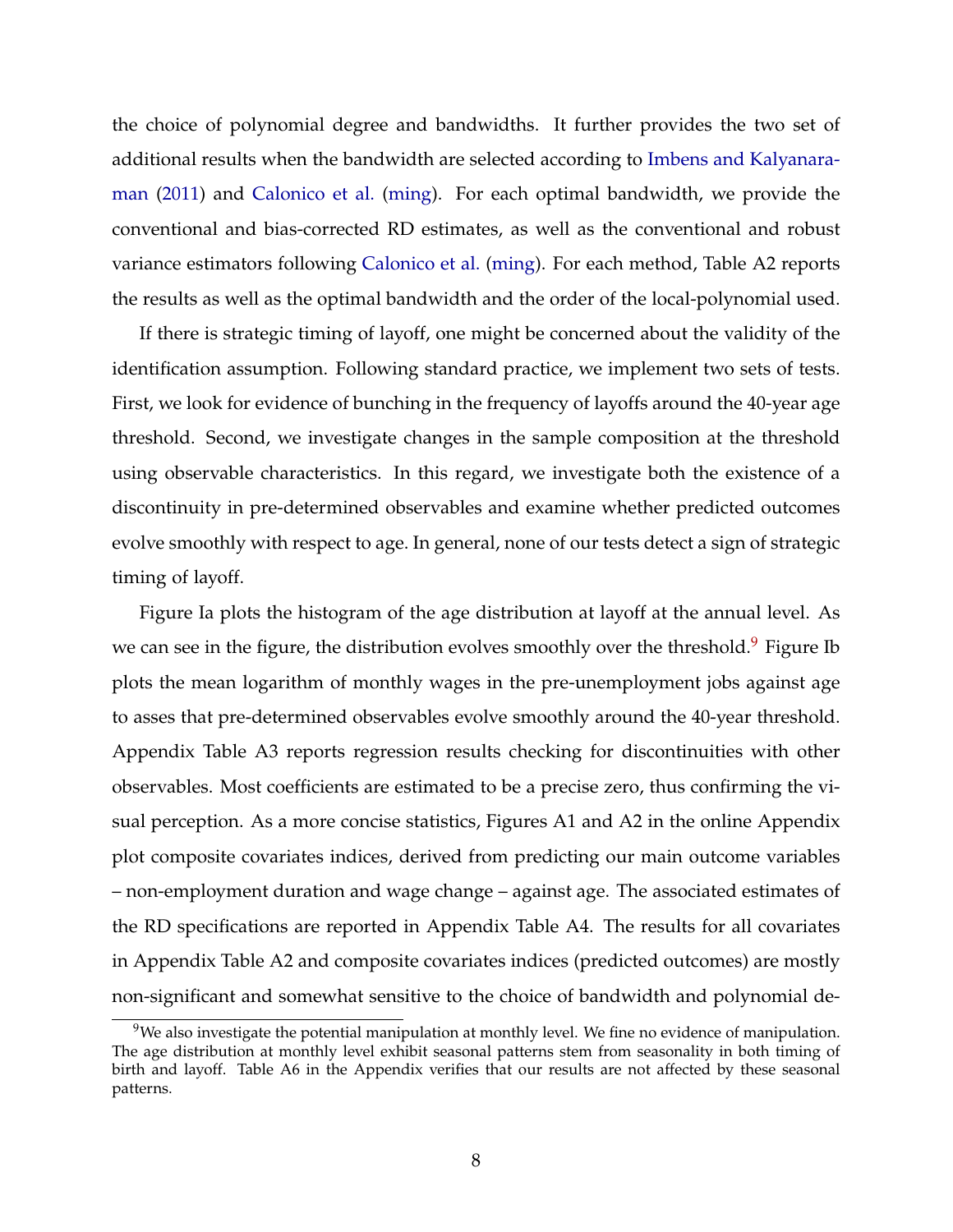<span id="page-10-2"></span>gree. Moreover, any statistically significant coefficients are small in economic magnitude. In sum, there is no evidence of detectable manipulation in the timing of layoff around the cutoff that would invalidate our design and the tests support our identification assumption underlying the RD design. This is aligned with prior evidence on the absent of strategic layoffs in Austria [\(Card et al.](#page-29-3) [\(2007a\)](#page-29-3)).

One advantage of the policy discontinuity we are studying is that data predating the age-based UI eligibility rule, which was installed in 1989, is available. Figure II exploits the pre-reform period to verify that there was no discontinuity in non-employment duration or wage growth at the cutoff before the rule was implemented. Online Appendix Table A5 presents the corresponding regression estimates focusing on two control groups: (i) agents laid-off before 1989 shown in Figure II, and (ii) workers who were laid off after the 1989 reform, but are not eligible for the nine-week benefit extension at the age of 40 because of their relatively short work history. For both control groups, we find no evidence of a discontinuity in any of the outcome variables.

### <span id="page-10-0"></span>**2 Positive UI Effect on Reemployment Wage**

Figure III illustrates the effect of the extension in the potential duration of UI benefits from 30 to 39 weeks on non-employment duration. Figure IIIa plots average nonemployment duration against age at layoff. The two lines shown in the graph represent quadratic fits. The discontinuity observed at the thresholds corresponds to an approximate increase of 2 days in the average non-employment duration in response to the increase in UI duration. Column 1 of Table 2 presents the corresponding coefficient estimate.<sup>[10](#page-10-1)</sup>

An alternative way of measuring the UI effect on non-employment duration is via the hazard rate of finding a job. Figure IIIb illustrates the effect of the benefit extension

<span id="page-10-1"></span> $10$ Unemployment spells are censored at 2 years when the UI effects are stabilized (Appendix Figure *A*5). In contrast to common practice, the mere fact that the UI extension does not have a statistically significant effect on the survival rate by time *t* is not sufficient for censoring the spells at *t*. The reason is that a censored average is the sum of survival rates, that is  $\mathbb{E}(X|X < t) = \int_0^t (S(x)/S(t)) dx$ , where *X* is non-employment duration, *S* (*x*) is the survival function, and *t* is the censoring level.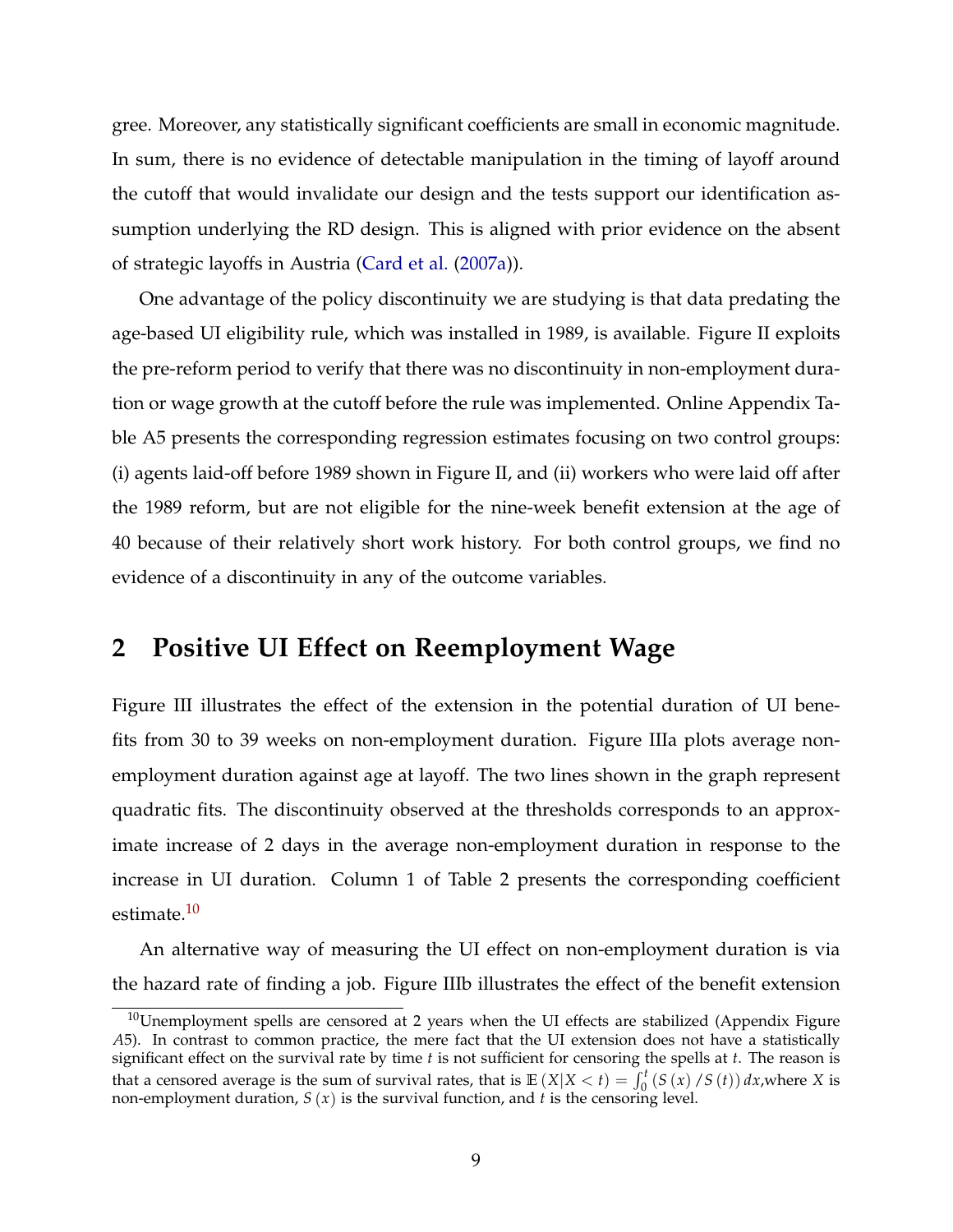<span id="page-11-0"></span>on the probability of finding a job within the first 39 weeks after layoff. As confirmed by the regression estimates in Table 2, the benefit extension decreases the chance of finding job within the first 30 weeks by one percentage point, and within the first 39 weeks by 1.3 percentage points (Columns 2 and 3 of Table 2). The fact that the jobfinding rates decreases during the first 30 weeks, where the UI generosity has not been changed, suggests that workers are forward looking. Table 2 also presents result with non-parametric controls for a set of calendar time, firm and individual characteristics. These results confirm the previous findings that agents stay jobless longer, once they are eligible for a longer UI.

Does the UI benefit extension affect the quality of jobs that workers eventually find? Figure IV illustrates the effect of the benefit extension on wage changes between the pre- and post-unemployment jobs. Figure IVa shows a positive discontinuity at the cutoff, corresponding to a 0.45 percentage point increase (Column 4 of Table 2). Since pre-unemployment wages evolve smoothly at the threshold [\(Section 1\)](#page-6-1), the effect of the benefit extension on wages can also be detected as a discontinuity in reemployment wages. Consistently, the corresponding RD regressions lead to a similar, but less precise estimate (Column 5 of Table 2).

Once we control for the full set of covariates, the coefficient estimates in columns 4 and 5 become very similar. Column 6 of Table 2 further studies the wage effect of the UI benefit extension by focusing on the nominal wage effect, comparing the reemployment wage with the 50% of the pre-unemployment wage. Given a replacement of 55%, this is similar to comparing the reemployment wage to the UI benefit level. We find that having access to nine additional weeks of UI benefits increases the chance of accepting a job with a wage above the UI benefit level by 0.39 percentage points. This result is in the spirit of predictions from job ladder models à la Burdett where unemployed workers will accept the first job offer above the UI benefit level and then search for a better paying job [\(Burdett](#page-28-3) [\(1978\)](#page-28-3)). We will investigate this further in [Section 4.](#page-21-0)

In sum, our results document that additional weeks of UI benefit eligibility increase reemployment wages. The most important implication of this finding is that it rejects the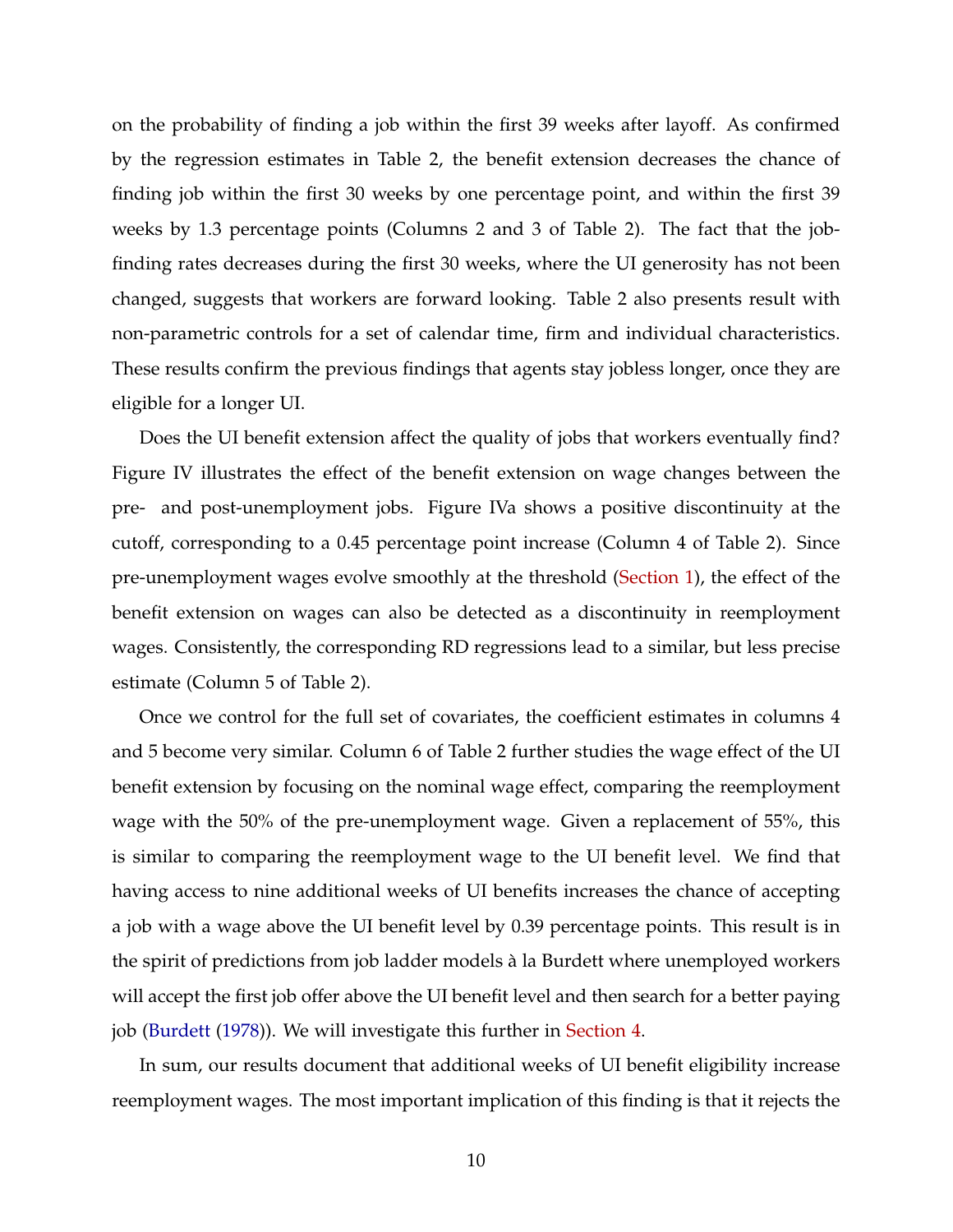hypothesis that unemployment is a state of leisure consumption and the unemployed can find a job whenever they desire. In this case, a more generous UI would have no effect on job quality. Our findings thus provide direct evidence for the existence of significant search frictions in the labor market, which motivate a need for insurance.

#### *Is the order of magnitude of the wage effect reasonable?*

Consider the problem faced by an unemployed worker in our sample, who decides whether she should be more selective and search less intensively during the UI period. The worker knows that this strategy will lead to longer unemployment, but it might result in a better job. In this benchmark case, the agent maximizes her expected income (risk-neutral and no labor/search disutility). More importantly, we abstract from any duration dependence, i.e. stationary environment. The unemployed agent weighs the benefit and cost of an additional day of search: She would lose the daily net wage,  $(1 - \tau)$  *w*, part of which will be compensated by the UI benefit, *b*, and, potentially she finds a job paying a higher wage, that is

<span id="page-12-2"></span>
$$
(1 - \tau) w = b + L (1 - \tau) \Delta w \tag{2}
$$

where *L* is the post-unemployment job duration in days.<sup>[11](#page-12-1)</sup> Equation ([2](#page-12-2)) implies that the wage gain from marginal search should be  $\frac{\Delta w}{w} = \frac{1-\rho}{L}$ *L* . Using an average net replacement rate of  $\rho = \frac{b}{w(1-\tau)} = 55\%$  and an average post-unemployment job tenure of  $L = 567$ days from the sample, the marginal wage gain should, on average, be 0.07%. This leads to a marginal wage gain of 0.14% for 2 additional days of search, which should be compared to 0.5% from Table 2. Although this benchmark case is based on several simplifying assumptions, it suggests that the estimated wage effect is of the same order of magnitude as the one expected from an optimizing agent.

<span id="page-12-1"></span><span id="page-12-0"></span> $11$ Table 3 shows that the wage effect lasts within the first post-unemployment job and there is no effect on tenure. We thus assume *L* to be equal to the new job tenure and ignore the term  $(1 - \tau) w \Delta L$ . More precisely, *L* should be equal to how long the increase in wage will last. We are also ignoring discounting given the short horizon of the problem, i.e.  $\frac{1-\exp(-rL)}{r} \simeq L$  when  $r = 5$ %.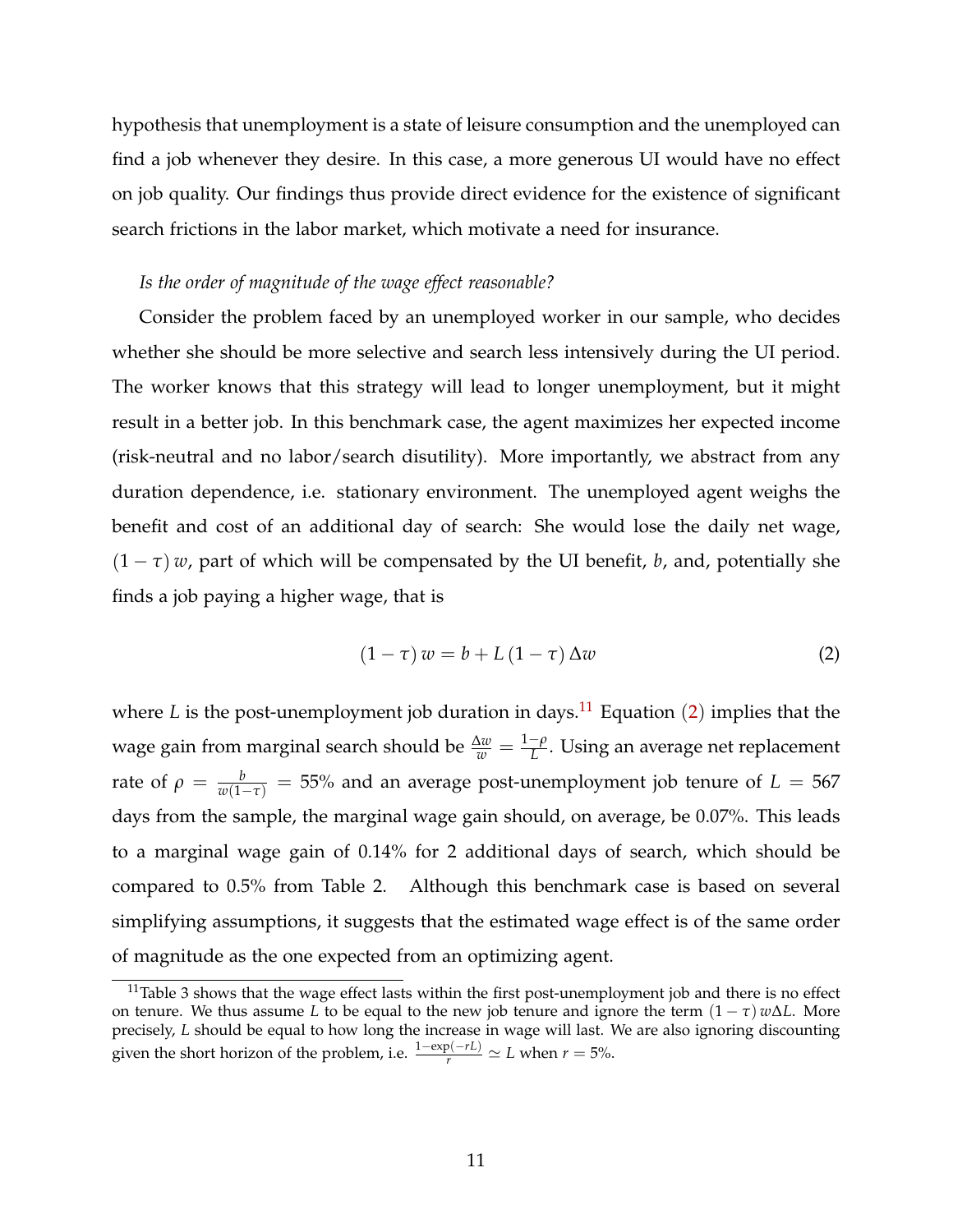### <span id="page-13-3"></span>**3 Reconciling Empirical Findings**

In standard job search models, a more generous UI system leads to higher job quality, since the UI benefit allows agents to be more selective and look for better jobs [\(ROGER-](#page-31-3)[SON et al.](#page-31-3) [\(2005\)](#page-31-3)). This prediction is in line with the estimated positive UI wage effect in [Section 2,](#page-10-0) but it is at odds with the prior empirical literature, which mainly finds zero and, at times, negative wage effect. In this section, we solve this apparent puzzle. In [Section 3.1,](#page-13-0) we develop a partial-equilibrium directed-search model with duration dependence where the UI wage effect is the result of two offsetting forces, so that its magnitude and direction are not theoretically determined. The model further guides us to empirically explain different estimates of the UI wage effect across studies [\(Section](#page-18-0) [3.2\)](#page-18-0) and predicts who are the agents most affected by a UI benefit extension ( [Section](#page-19-0) [3.3\)](#page-19-0).

#### <span id="page-13-0"></span>**3.1 Search Model with Duration Dependence**

In our directed search model, unemployed workers choose the type of job they want to apply for in each period among a set of posted offers. They know that the job-finding rate,  $\lambda$ , depends on their selectivity, i.e. is decreasing in the value function of being employed *V*, and is increasing in search effort, *s*. For now, we assume workers live hand-to-mouth. In this case, the value of being unemployed, denoted by *U*, is given by

<span id="page-13-2"></span>
$$
U(t) = \max_{\substack{V,s\\ \lambda=E(V,s,t)}} \lambda V + (1-\lambda) \left( u \left( b \left( t \right) \right) + \beta U \left( t + 1 \right) \right) - \psi \left( s \right),\tag{3}
$$

where *u* (.) is the flow utility of consuming benefit *b* (*t*), *ψ* (*s*) the disutility of search, *t* the time since layoff and *β* the discount factor. Note that jobs can differ in many dimensions. If we assume that jobs differ only on one dimension, e.g. wage, selectivity is equivalent to choosing a target wage, *w τ* .

Similar to McCall's random search model, this is a partial equilibrium framework.<sup>[12](#page-13-1)</sup>

<span id="page-13-1"></span> $12$ Similar partial-equilibrium directed-search models are rarely used (for the only example that we are aware of see [Baily](#page-28-4) [\(1978\)](#page-28-4)). The focus of the literature on directed search has been the frictional unemploy-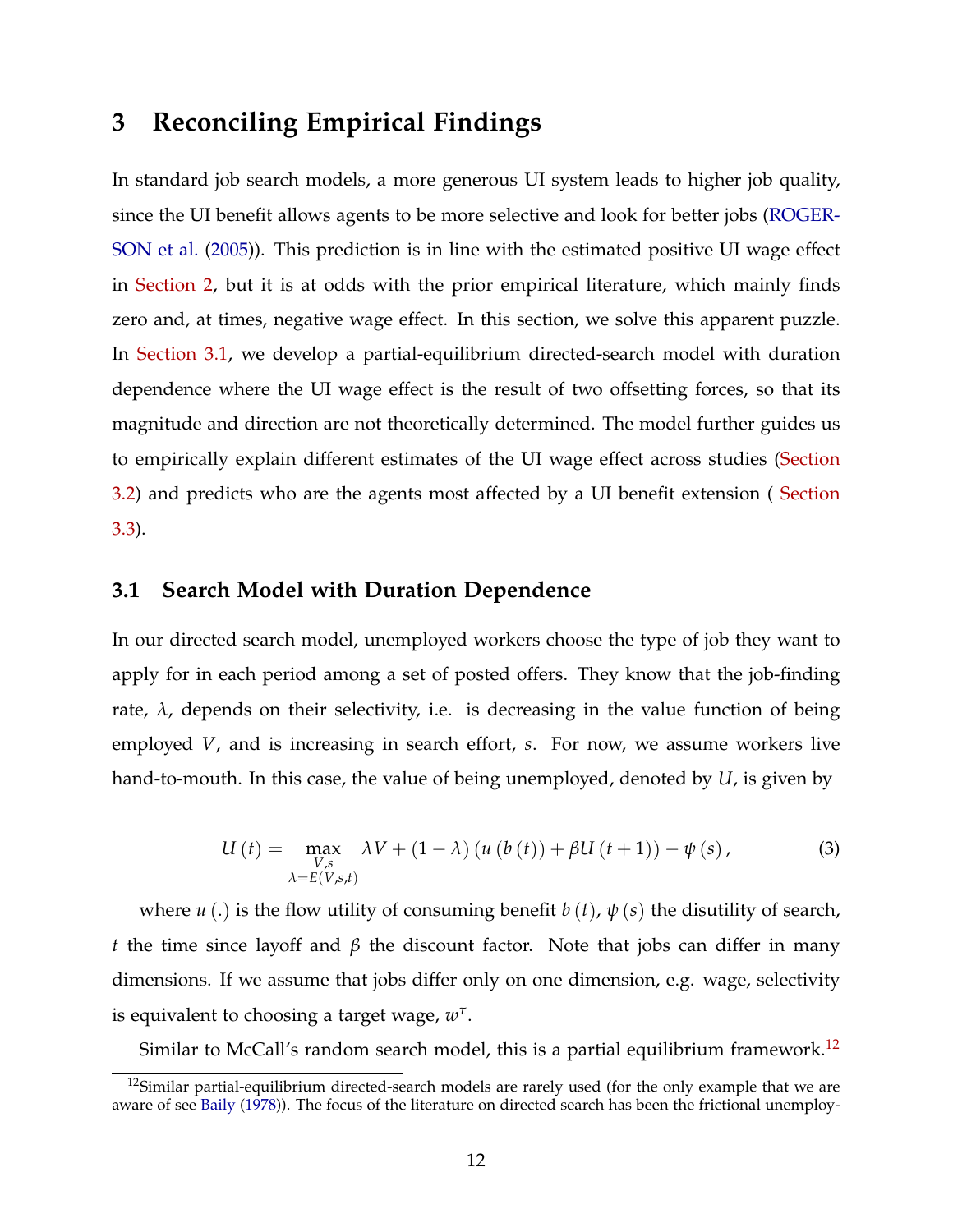<span id="page-14-3"></span>However, our setting is the polar opposite to random search models with respect to the information available about vacancies: here the agent applies to a specific known job, whereas in McCall she draw a random vacancy. The directed-search model thus matches the empirical fact that job-seekers often accept the first offer they receive.<sup>[13](#page-14-0)</sup> In reality, job advertisements do indicate wage ranges or other information about job quality. Unemployed workers apply for jobs, but they do not have a fixed minimum acceptable wage. The target wage is thus real, whereas reservation wage is merely a "theoretical construct ... not observed in the data" [\(Cox and Oaxaca](#page-29-7) [\(1990\)](#page-29-7)). This leads us to believe that the target wage should be easier to measure than the reservation wage.<sup>[14](#page-14-1)</sup> From a theoretical perspective, a random search model would deliver similar results as presented here, but our target-wage model has the advantage of being more tractable (see online Appendix *A*3).

Two sources of duration dependence are incorporated in the agent's maximization problem ([3](#page-13-2)). The job-finding rate can vary over the unemployment spell, namely  $\lambda =$ *E* (*V*,*s*, *t*). This is a reduced form modeling of decreasing job opportunities, which we refer to as *structural duration dependence*. [15](#page-14-2) Duration dependence can also be caused by the UI system if the benefit level is a function of time,  $b(t)$ . In practice, this is almost always the case given that most UI systems have a limited benefit duration.

*How does a change in UI generosity affect expected job quality?*

ment created by the lack of coordination among the unemployed [\(Montgomery](#page-31-4) [\(1991\)](#page-31-4), [Moen](#page-31-5) [\(1997\)](#page-31-5), and [Shimer](#page-31-6) [\(1996\)](#page-31-6)).

<span id="page-14-0"></span> $13$ For empirical evidence see [Clark and Summers](#page-29-8) [\(1979\)](#page-29-8). For a discussion of information structure differences, see [Salop](#page-31-7) [\(1973\)](#page-31-7).

<span id="page-14-1"></span> $14$ In fact, the accepted wage observed in survey or administrative data is the target wage of the last period of unemployment. However, reservation wages are never captured in administrative data. In order to measure target wages during the unemployment spell, a survey should ask the unemployed about their most recent job application. To measure reservation wages, surveys ask about the minimum acceptable wage in case of an offer. In practice, the latter question cannot be asked without reference to the target job. For instance, the May 1976 Supplement to the Current Population Survey first asks "What kind of work were you looking for?", before asking "What is the lowest wage you would accept for this type of work?" (For other examples, see [Rosenfeld](#page-31-8) [\(1977\)](#page-31-8) and [Krueger and Mueller](#page-30-5) [\(2011\)](#page-30-5)).

<span id="page-14-2"></span><sup>&</sup>lt;sup>15</sup>The theoretical literature has considered to many examples of such duration dependence, such as losing social contacts, diminishing idle human capital (e.g. [Pissarides](#page-31-9) [\(1992\)](#page-31-9), [Acemoglu](#page-28-5) [\(1995\)](#page-28-5), [Ljungqvist](#page-31-10) [and Sargent](#page-31-10) [\(1998\)](#page-31-10)), screening (e.g. [Lockwood](#page-31-11) [\(1991\)](#page-31-11), Moscarini 1997), ranking models [\(Blanchard and](#page-28-6) [Diamond](#page-28-6) [\(1994\)](#page-28-6)), and stock-flow approach (e.g. Coles and Smith). For related empirical evidence, see [Kroft et al.](#page-30-6) [\(2013\)](#page-30-6), [Autor et al.](#page-28-7) [\(2013\)](#page-28-7), and [Kudlyak et al.](#page-30-7) [\(2013\)](#page-30-7).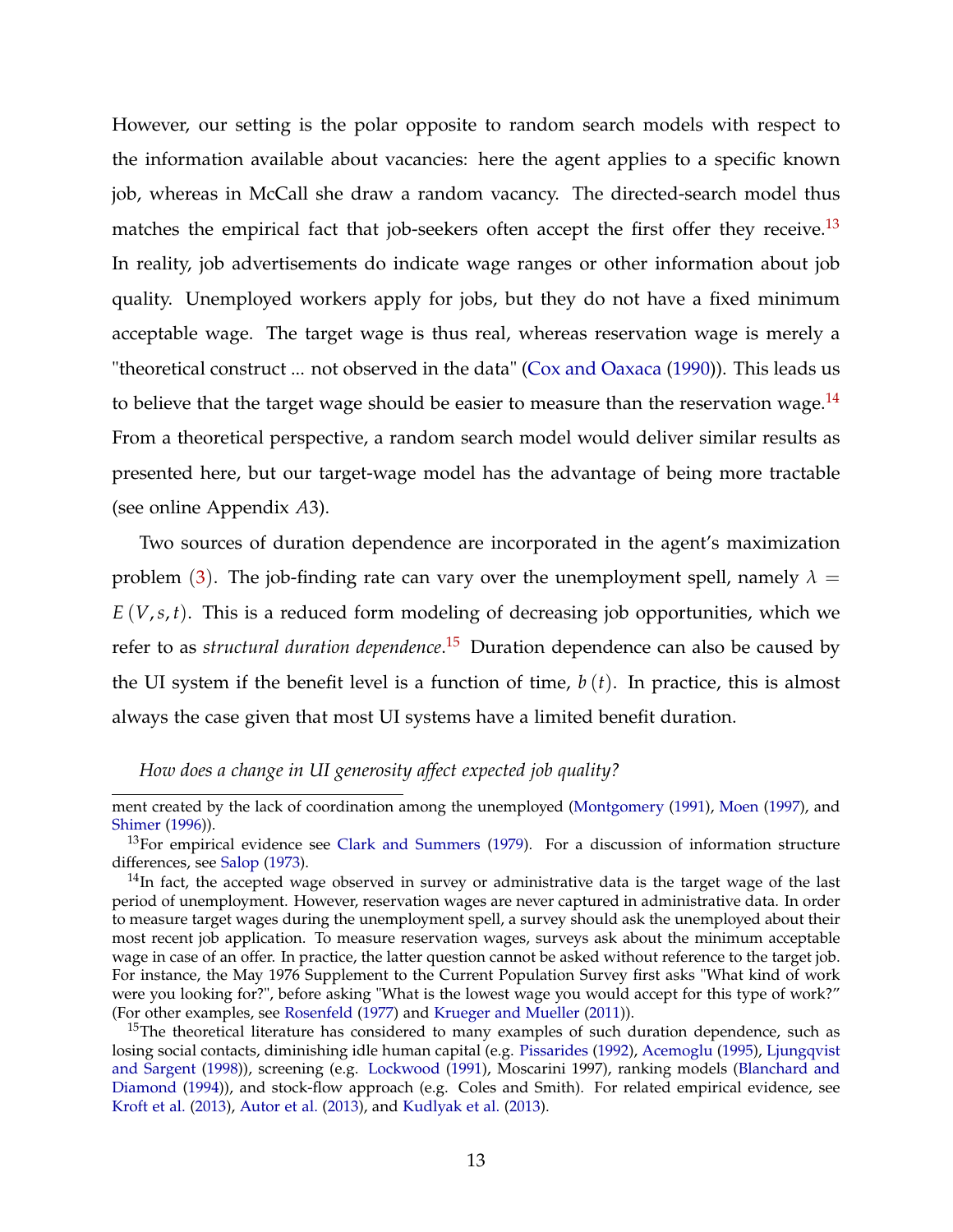To answer this question, it is useful to write the expected re-employment job quality *V e* in recursive form as:

$$
V^{e}(t) = \lambda(t) V^{\tau}(t) + (1 - \lambda(t)) V^{e}(t+1), \qquad (4)
$$

where *V τ* (*t*) denotes the optimal target job at time *t* after layoff, the solution of optimization  $(3)$  $(3)$  $(3)$ , and  $\lambda(t)$  the resulting job-finding rate. If we assume that jobs only differ in one dimension, i.e. wage, the same equation holds for the wage. As job quality is synonymous with wage in this case, we use both interchangeably from here on.

We start by considering a case without duration dependence,  $b(t) = b$  and  $E_t =$ 0. Here a worker targets the same job independently of her unemployment duration,  $V^e(t) = V^{\tau}(t) = V^*$  for all *t*, implying that a change in the timing of finding a job has no effect on the expected wage. In response to an increase in the benefit level in the first period after layoff, agents become more selective and increase their target wages. This leads to a change in expected wage of  $\lambda$  (0)  $V^\tau_{b(0)}$  (0), which is always positive.

With a negative duration dependence,  $b_t \leq 0$  or  $E_t \leq 0$ , the target job quality will be decreasing over the unemployment spell, so that  $V^{\tau}(0) > V^e(1)$ . A benefits extension still increases the expected wage through the selectiveness effect. But duration dependence reduces the expected wage because longer unemployment duration leads to lower target wages. The effect of an increase in the initial period benefit level on expected wage is the sum of two offsetting forces:

<span id="page-15-0"></span>
$$
V_{b(0)}^{e}(0) = \lambda (0) V_{b(0)}^{\tau} (0) + \lambda_{b(0)} (0) V_{b(0)}^{\tau} (0) + \lambda_{b(0)} (0) (V^{\tau} (0) - V^{e} (1)),
$$
\n(5)  
\nUI Wage Effect  
\nSelectric  
\nEffect  
\nDuration Effect  
\nDuration Depen.

where lower case letters refers to partial derivative. Equation ([5](#page-15-0)) reveals two insights about the UI wage effect: First, any duration dependence contributes to the negative force, diminishing the positive part of the UI wage effect through higher selectivity. In particular, a limited UI duration creates a negative duration dependence and thus a negative force. We will show that the negative force can theoretically prevail even in the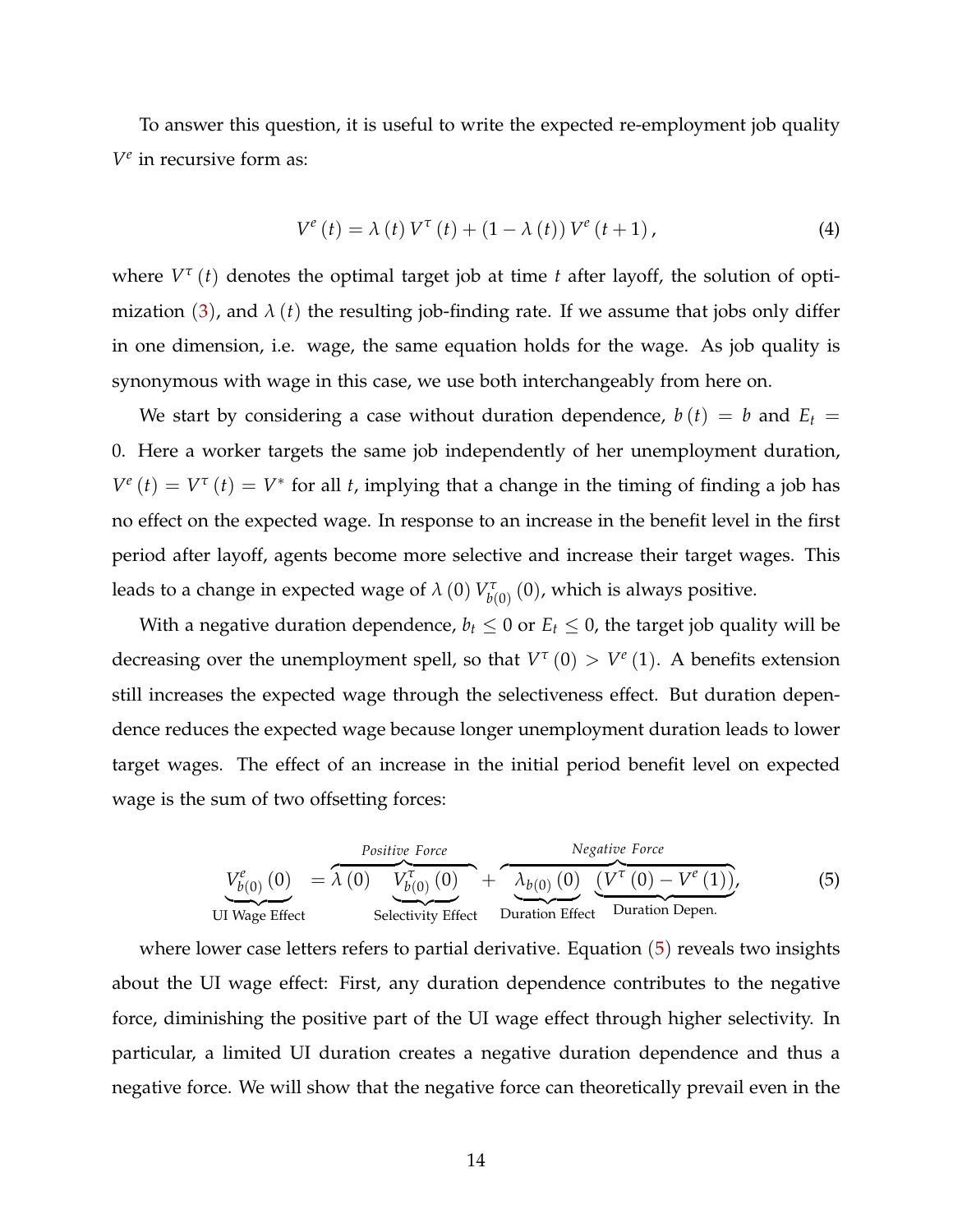absence of structural duration dependence. Second, keeping the selectivity constant, a higher search margin increases the negative force, and thus reduces the UI wage effect by increasing the UI duration effect. We will return to this point, as duration and wage effects are two main UI effects measured in the literature, and the predicted negative relation between them can thus be tested across prior studies and within our sample [\(Section 5\)](#page-24-0). But first, let us generalize these intuitions for the effect of a change in initial UI benefits to the case of any change in the UI schedule, including the case of UI benefit extension.

<span id="page-16-1"></span>**Proposition 1** *The simultaneous effect of a change in the UI benefits in period t after layoff on expected job quality in the same period can be written as*

$$
V_{b(t)}^{e}(t) = \lambda(t) V_{b(t)}^{\tau}(t) + \lambda_{b(t)}(t) (V^{\tau}(t) - V^{e}(t+1)).
$$
 (6)

*The forward-looking effect of a change in UI benefits at time t on expected job quality at time k*  $(t \geq k)$  *can be written as the discounted sum of the simultaneous effects of UI changes on job quality,*

<span id="page-16-0"></span>
$$
\frac{\partial V^{e}(k)}{\partial u\left(b\left(t\right)\right)} = \sum_{k \leq i \leq t} \beta^{t-i} S\left(k, i-1\right) S\left(i+1, t\right) \frac{\partial V^{e}\left(i\right)}{\partial u\left(b\left(i\right)\right)}.\tag{7}
$$

*where the discounting is based on discount factor β, as well as S* (*k*, *t*)*, the survival likelihood between k and t.*

To see the intuition, we focus on the case where  $k = 0$ , so that the left-hand side of ([7](#page-16-0)) is the effect of a change in benefits at time *t* on initial expected job quality. This corresponds exactly to the effect we measure empirically in [Section 3.](#page-12-0) A change in benefits at time *t* affects the agents' search decisions – the quality of targeted jobs, as well as the job-finding rate – in each preceding period. Each of these changes then is discounted by the likelihood of reaching that period,  $S(0, i - 1)$ . [Proposition 1](#page-16-1) shows that the effect of these changes on the initial expected job quality can be written as a weighted sum of simultaneous UI-benefit effects on the expected job quality of each period,  $\frac{\partial V^{e}(i)}{\partial u(b(t))}$ , where the weights are related to the importance of the change in UI benefits at time *t* from the eyes of the unemployed agent at time *i*. More precisely, the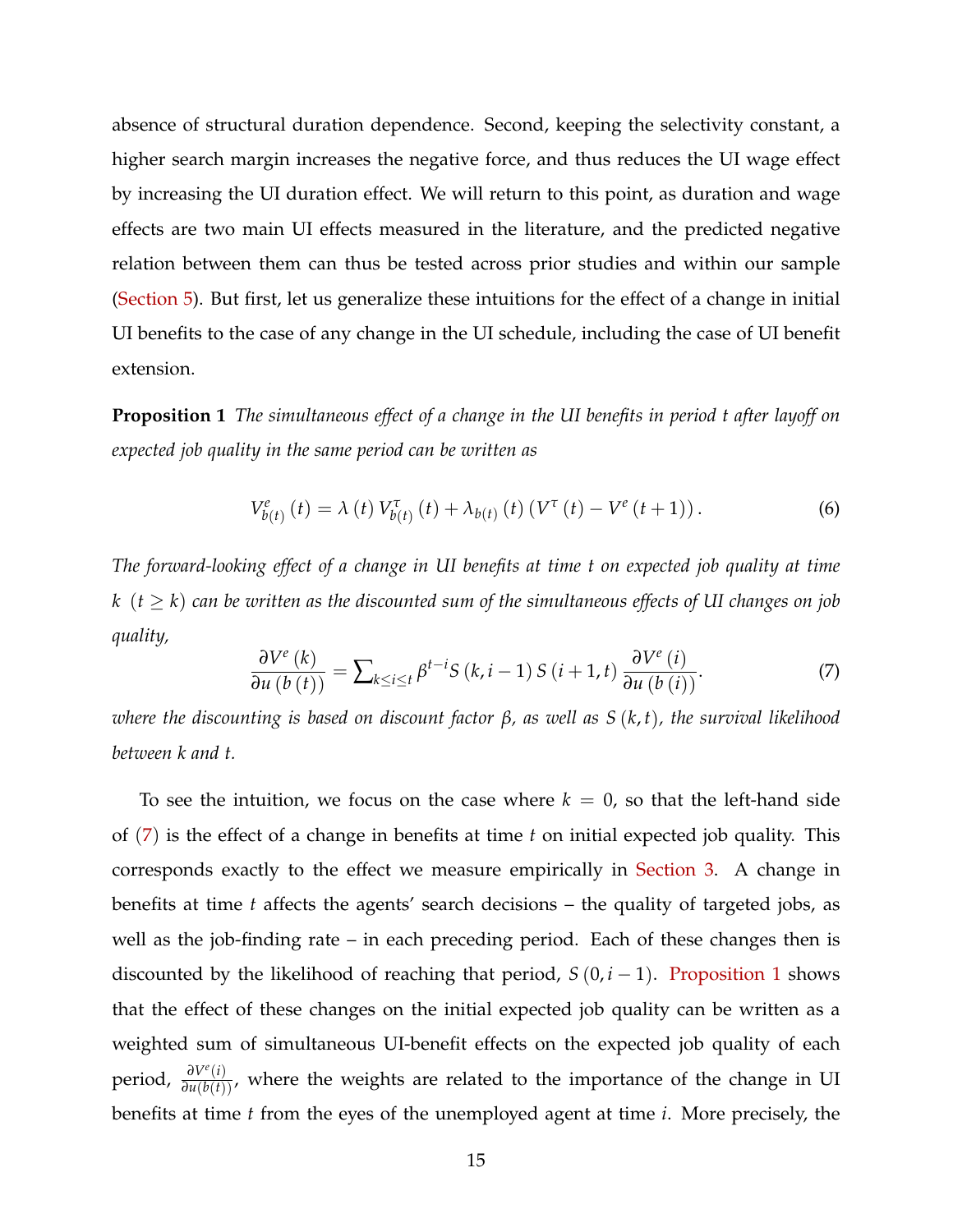<span id="page-17-2"></span>weights take into account both the time-discounting, *β t*−*i* , and the survival likelihood until time *t*,  $S(i+1, t)$ .

The simultaneous effects are weighted by the survival likelihood because an agent is less likely to benefit from a change in future UI benefits, the further she is from the affected period(change). UI benefit extension creates an option value of search, since if a worker finds a job, the option of future UI benefits is lost. Continuing to search preserves that option.<sup>[16](#page-17-0)</sup> For this reason, the effect of an UI benefit extension on job quality is proportional to the survival likelihood until benefit exhaustion. This implies that the discussed negative correlation between the wage and duration effects of a change in the initial level of UI also holds true for an UI benefit extension once the survival likelihood of exhaustion is kept constant. [Section 5](#page-24-0) investigates this prediction. The option value of search depicted in [Proposition 1](#page-16-1) also implies that in response to a benefit extension, agents' reactions should be stronger, the closer they get to the time of UI exhaustion. [Section 6](#page-27-0) will investigate this prediction.

#### *Can more generous UI lead to lower job quality?*

This will be the case if the negative force due to duration dependence prevails. At a first glance, this appears counter-intuitive since agents internalize the cost of longer unemployment, lowering their job opportunities and future earnings. However, the negative force can theoretically prevail because agents are not maximizing future earnings. We show this intuition with an example. Assume that the job-finding rate is given by *λ* =  $as^{1-\sigma}$  exp  $\left(-\frac{V}{\rho}\right)$  $\int$  with  $\rho > 0, \sigma \in (0, 1]$ , and  $a = ((1 - \sigma)\rho)^{-(1 - \sigma)}$ . Further assume that agents are risk-neutral,  $u(c) = c$ , and that the environment is stationary after the initial period, *b*(*t*) = *b*1*t*=0 − Δ*b*, and  $ρ(t) = ρ1$ <sub>*t*=0</sub> − Δ*ρ*. In the online appendix, we shows that using the **[Proposition 1](#page-16-1)** the UI wage effect can in this case be written as:

<span id="page-17-1"></span>
$$
V_{b(0)}^{e}(0) = \lambda(0) \left(1 - \frac{\Delta b + \Delta \rho}{\sigma \rho}\right).
$$
 (8)

As jobs only differ in wage here, the left-hand side can simply be written as  $\frac{1}{1-\beta}w^e_b$  $_{b\left( 0\right) }^{e}\left( 0\right) .$ 

<span id="page-17-0"></span><sup>&</sup>lt;sup>16</sup>This is similar to the "option value of work" idea of [Stock and Wise](#page-32-1) [\(1990\)](#page-32-1) in the case of retirement decisions.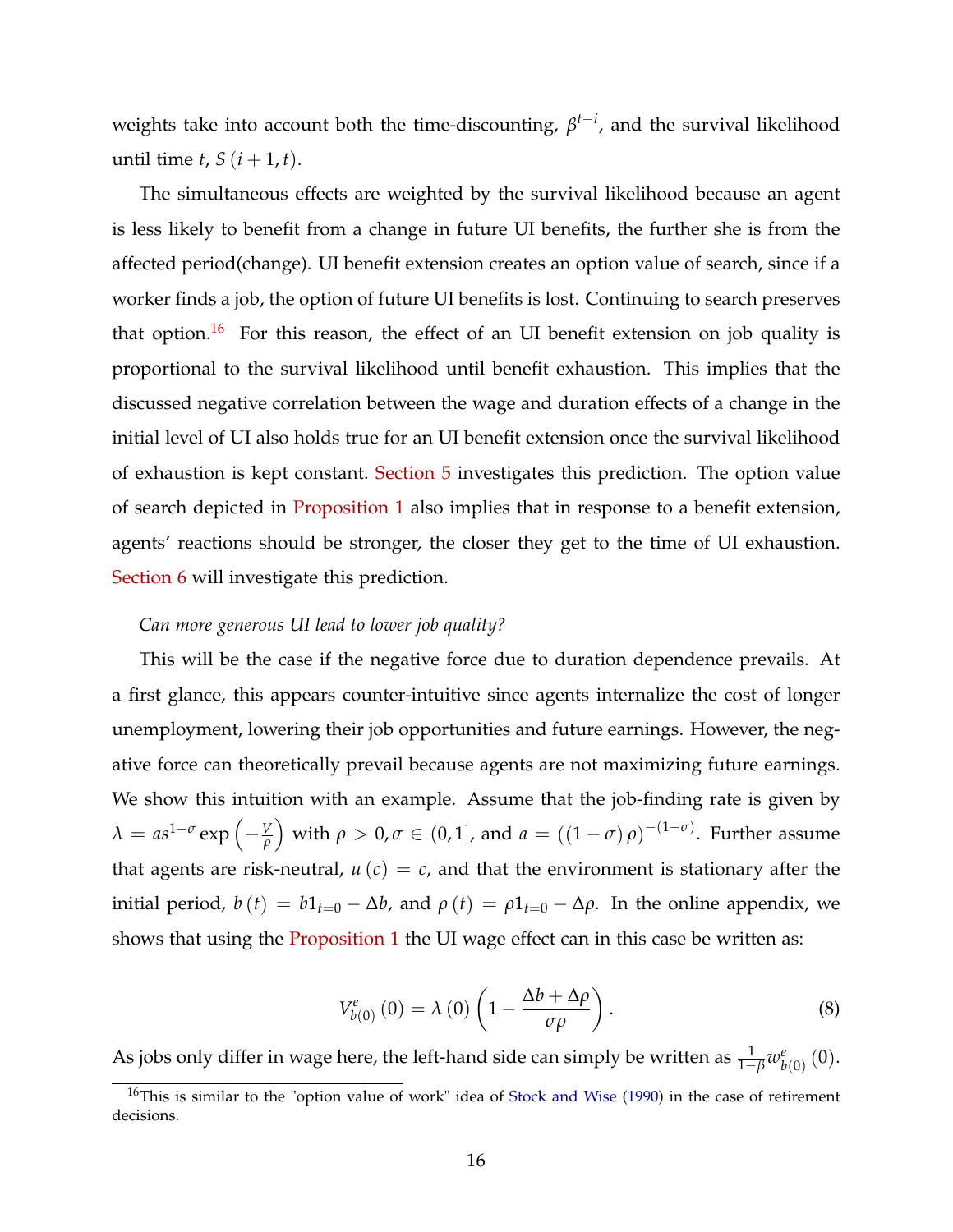<span id="page-18-2"></span>Equation  $(8)$  $(8)$  $(8)$  implies that the UI wage effect is negative whenever the total duration dependence (UI-driven or structural) is strong enough, i.e. when ∆*b* + ∆*ρ* > *σρ*. In the absence of structural duration dependence, the UI wage effect can still be negative if the duration dependence created by a time-varying UI benefit is strong enough, i.e. ∆*b* > *σρ*. In other words, the UI wage effect is negative when the base UI system creates enough non-stationarity. The reason for a negative wage effect is that agents maximize expected consumption, which takes into account wage when employed but also UI benefits when unemployed.

Furthermore, Equation  $(8)$  $(8)$  $(8)$  reconfirms that a higher search margin, ceteris paribus, leads to a lower UI wage effect. More formally, the more elastic is the hazard rate with respect to search effort, i.e. the lower is  $\sigma$ , the higher is the negative force relative to the positive one. It is important to note that all these results based on Equation ([8](#page-17-1)) are unchanged, if risk-neutral agents are able to save. They also hold if agents are risk averse but face complete markets, i.e. the existence of employment-status contingent loans. This is due to that fact that in all these cases agents are maximizing discounted income.

#### <span id="page-18-0"></span>**3.2 Prediction I: Wage vs. Non-employment Duration Effects**

How can we reconcile the presented positive UI wage effect with the fact that prior literature finds mainly zero and, at times, negative effects? In fact, the main body of literature has not found any UI effect on job quality. For instance, three recent papers using quasi-experiment designs and administrative data provide estimates of the UI wage effect that are not significantly different from zero [\(Card et al.](#page-29-3) [\(2007a\)](#page-29-3), [Lalive](#page-30-1) [\(2007\)](#page-30-1) and [Van Ours and Vodopivec](#page-32-0) [\(2008\)](#page-32-0)). In contrast, [Schmieder et al.](#page-31-0) [\(2014\)](#page-31-0) find a *negative* UI wage effect.<sup>[17](#page-18-1)</sup>

Can the negative relation between wage and non-employment duration effects recon-

<span id="page-18-1"></span> $17$ Using Austrian data, [Card et al.](#page-29-3) [\(2007a\)](#page-29-3) results are based on a tenure-based RD design, while [Lalive](#page-30-1) [\(2007\)](#page-30-1) is the first paper exploiting an age-based RD design in this context. [Van Ours and Vodopivec](#page-32-0) [\(2008\)](#page-32-0) use an experience-based difference-in-difference approach in Slovenia. [Schmieder et al.](#page-31-0) [\(2014\)](#page-31-0) use an agebased RDD in Germany. For a review of the pre-2000 literature, see [Addison and Blackburn](#page-28-1) [\(2000\)](#page-28-1), and for a more recent contribution, see [Le Barbanchon](#page-30-8) [\(2012\)](#page-30-8).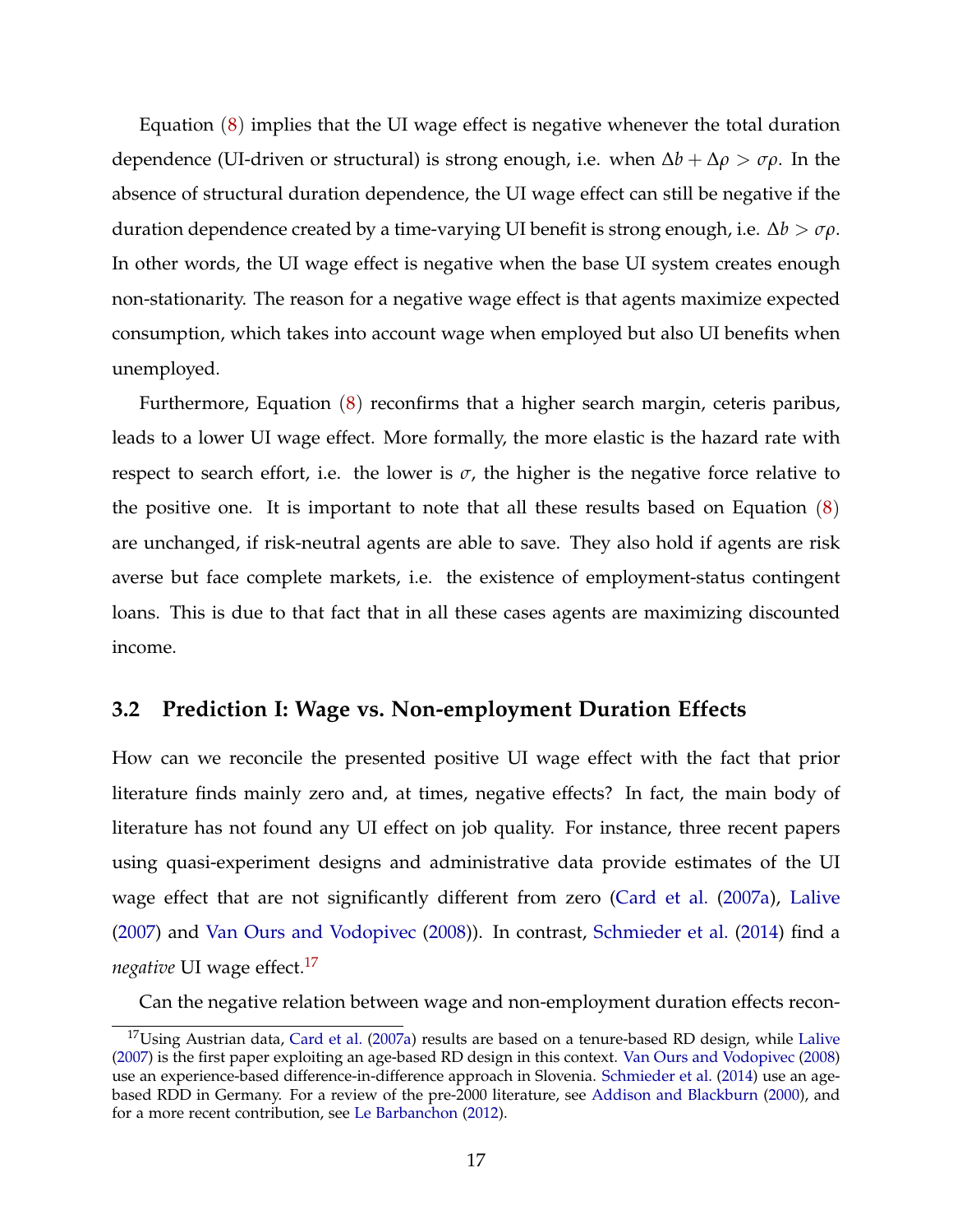<span id="page-19-2"></span>cile different estimates of the UI wage effect in the literature? The first panel in Figure V provides a meta-analysis of a set of relatively precise estimates of the UI wage effect.<sup>[18](#page-19-1)</sup> All these studies also provide estimates of UI effects on non-employment duration. Figure Va confirms that studies with a higher estimated UI non-employment effect also estimate a smaller UI wage effect.

We also provide a test for the negative relation between the UI effect on non-employment duration and wage in our population. Ideally, we would like to estimate both UI effects for each agent, and then investigate the correlation between these two effects. However, given our RD design, we can only estimate each UI effect in a subpopulation. We first use pre-determined observable characteristics to generate subpopulations. More precisely, partitions are based on either using categorical variables, e.g. gender, occupation, industry, etc., or quantiles of continuous variables, e.g. pre-unemployment tenure, work experience, etc. For each subsample, we replicate the RD estimate of the UI effects on non-employment duration and wage. The correlation between these two sets of estimates informs us about the potential correlation at the individual level.

Figure Vb plots 530 estimates of the UI effects on non-employment duration and wage from the different subpopulations. The binned scatter plot shows a negative correlation and the fitted line represents a slope of statistically significant -.00087. This confirms the negative correlation between UI wage and non-employment effect in the meta-analysis of Panel a. We conclude from our analysis of Figure V that the heterogeneity in relative importance of search and selectivity margins seems to create enough variation to explain the different UI wage effect effects in the literature.

<span id="page-19-1"></span><span id="page-19-0"></span> $18$ Interestingly, all these relatively precise estimates are based on RDD methodology (see the above footnote). [Card et al.](#page-29-3) [\(2007a\)](#page-29-3) investigate an UI extension from 20 to 30 weeks, whereas [Lalive](#page-30-1) [\(2007\)](#page-30-1) investigates an extension from 39 to 52 weeks. The latter provides separate estimate for male and females. [Schmieder et al.](#page-31-0) [\(2014\)](#page-31-0) investigate the effect of two UI extensions, both for 6 months, one starting from 1 year, another from 1 year and a half. Figure V refers to these studies as CCW, Lalive, and SWB, respectively, while AW denotes our own estiamtes from Table 2. See section B2 in the online Appendix for more details.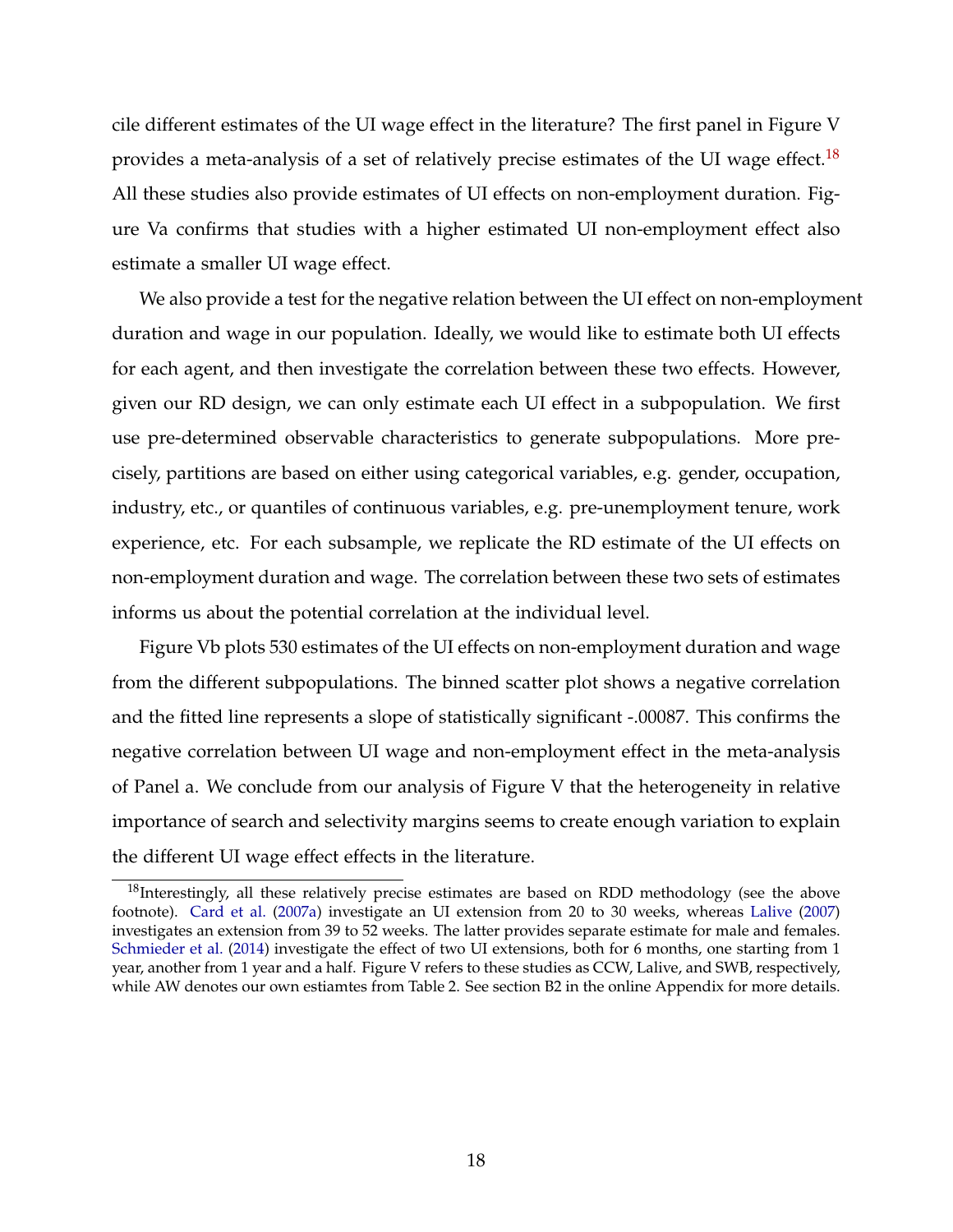#### <span id="page-20-1"></span>**3.3 Prediction II: Option Value of Search**

We presented two testable implications of the option value of search idea in [Section](#page-21-0) [4.](#page-21-0) First, as unemployed workers approach week 30 of unemployment, the UI effect on the job-finding rate and wages should increase. Figure VII and Figure VIII investigate this prediction by illustrating the evolution of the UI effect on the job-finding hazard and accepted wages during unemployment spell, respectively. Figure VII shows that as a result of the benefit extension, the job-finding hazard decreases during the first 30 weeks. This suggests that workers are forward-looking: the value of finding a job depends on the time to benefit exhaustion. We will discuss these results further in the online Appendix Section B2. Here we will focus on the UI wage effect.<sup>[19](#page-20-0)</sup>

Figure VIIIa graphically illustrates the wage change around the age of 40. The figure shows a clearly discernible jump of about 5 percentage points for wages of jobs started between 30 and 39 weeks after layoff. Figure VIIIb plots the RD coefficients from different regressions of wage changes for each month of non-employment duration. It suggests that an extension of UI benefit from 30 to 39 weeks increases the target wage of the agent, not only within that period but also immediately before the extension. This pattern reflects a combination of two factors: true responses in search decision and dynamic selection (Heckman critique). In fact, as shown in [Section 2,](#page-10-0) the non-employment duration itself is responsive to UI. If this response is correlated with wage changes, we are concerned that compositional changes drive the dynamic wage effects. As a partial remedy for this concern, Figure VIII shows that controlling for a rich set of observables barely changes the RD coefficients.

The second implication of the option value of search is that an UI extension should have a stronger effect on agents with a higher chance of using the UI extension, i.e. a higher survival rate until benefit exhaustion. This pre-determined probability of exhaustion leads to different option values of the search. We use an out-of-sample prediction of benefit exhaustion, based on a non-parametric regression of ex-ante characteristics of

<span id="page-20-0"></span><sup>&</sup>lt;sup>19</sup>For other investigation of the UI effect on search decisions conditional on unemployment duration see [Centeno and Novo](#page-29-9) [\(2011\)](#page-29-9), [Caliendo et al.](#page-28-8) [\(2013\)](#page-28-8), [Schmieder et al.](#page-31-0) [\(2014\)](#page-31-0).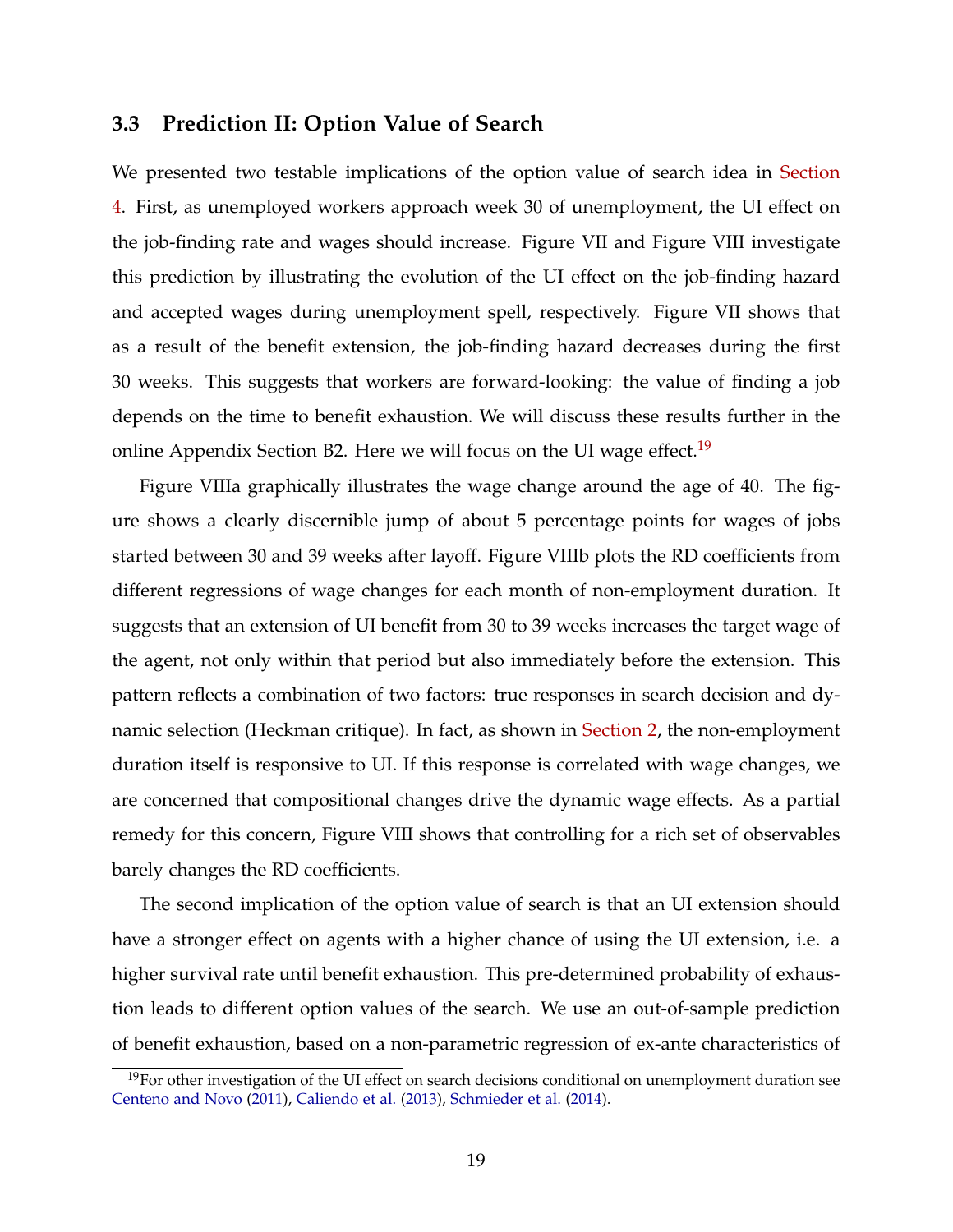<span id="page-21-2"></span>workers and firms. $20$  Table A7 in the online Appendix shows that the UI wage effect in our sample stems entirely from the group with a large predicted benefit exhaustion likelihood. In sum, we interpret Figures VIII as suggesting that the effect of UI extension is more pronounced for workers getting close to benefit exhaustion.

### <span id="page-21-0"></span>**4 Mechanisms Underlying the Positive UI Wage Effect**

Which mechanisms drive the positive UI wage effect estimated in Section 3? We provide three empirical findings to shed light on this question.

#### **4.1 UI Benefit Extension Attenuates Wage Drops**

We have shown that a more generous UI system leads to jobs with higher wages on average. Now we would like to know whether this positive UI wage effect is due to a lower likelihood of a wage drop or an increase in the likelihood of a wage raise relative to the pre-unemployment job. Figure VI shows that the benefit extension attenuates the probability of large wage drops, and increases the likelihood of obtaining mild wage raises, but it has no effect on the likelihood of substantial wage raises. In particular, we estimate a series of RD models for the probability of experiencing wage-growth in specific intervals (PDF) across the distribution and plot the coefficient estimates along with the confidence intervals in panel b. Panel a replicates the same exercise for the CDF of the wage growth distribution. For instance, panel b shows that the UI benefit extension affects the likelihood of experiencing a wage drop of 40 to 60 percent by around 0.3% (left y-axis) from a base of 4% (right y-axis).

Figure VI shows that the likelihood of experiencing a wage drop of more than 40% decreases by 0.5% due to the benefit extension, while the likelihood of achieving a wage raise of below 10% increased by the same amount, with no effect on the distribution of larger wage raises.

<span id="page-21-1"></span> $20$ The prediction is based on observations out of the estimate sample in order to avoid the problem of over-fitting [\(Abadie et al.](#page-28-9) [\(2013\)](#page-28-9)). See Appendix B for more details.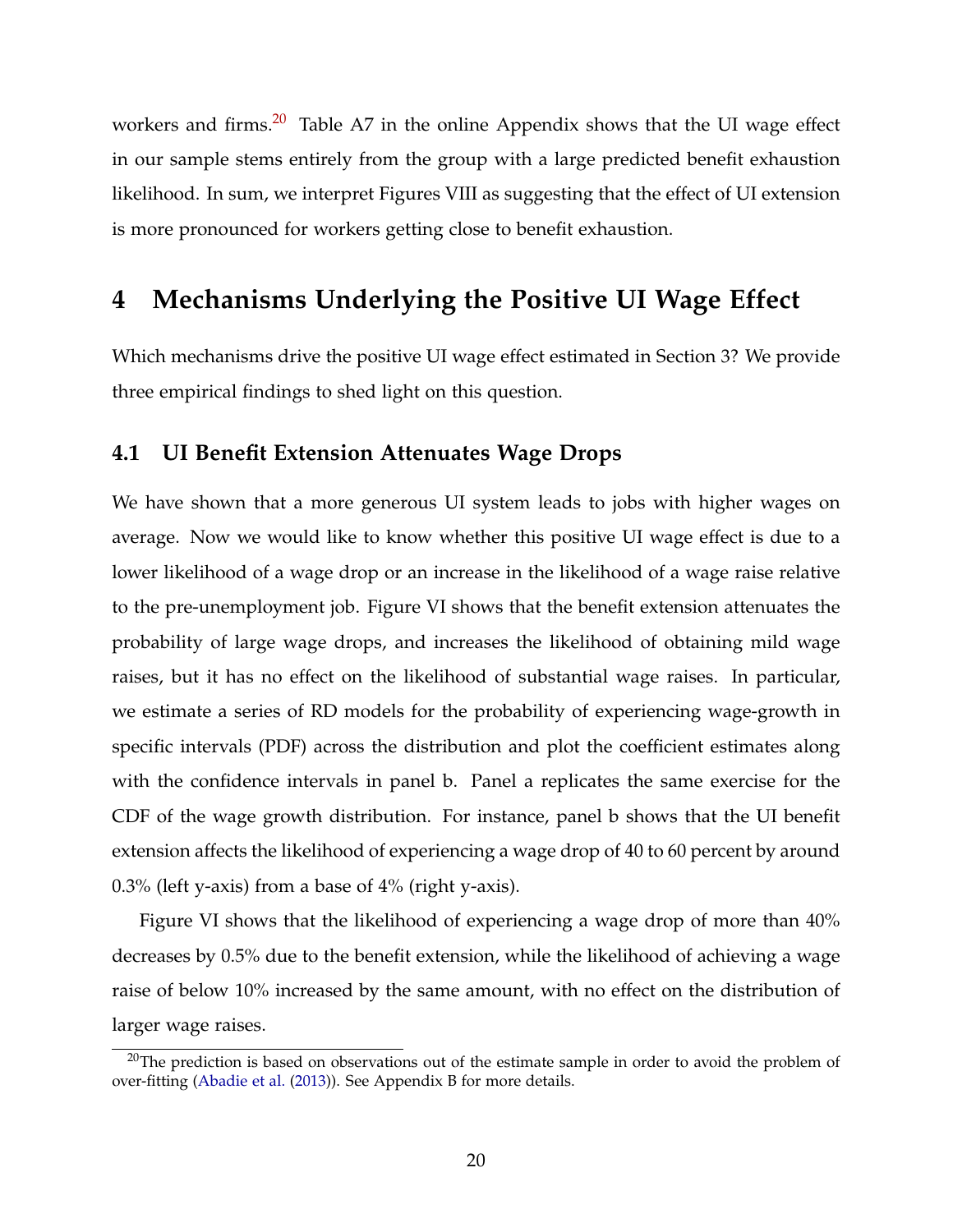<span id="page-22-4"></span>The non-uniform UI effect across the wage distribution is consistent with our theoretical model of [Section 3.1.](#page-13-0) For each agent, the benefit extension effect on the wage distribution is not uniform due to the option value of search and the non-marginal change in duration. Across-agent heterogeneity can also cause a non-uniform UI effect. In fact, the benefit extension affects more intensely agents with higher unemployment duration, which is negatively correlated with between-job wage change. Another plausible explanation for the non-uniform UI effect is that workers are not seeking jobs with wages below their UI benefit level while on UI, either because of relatively easy on-thejob search [\(Burdett](#page-28-3) [\(1978\)](#page-28-3)) or reference dependence [\(DellaVigna et al.](#page-29-10) [\(2014\)](#page-29-10)). In this case, the 55% average net replacement creates the pattern observed in Figure VI. This is also consistent with the fact that the UI effect is more substantial between 30-39 weeks after layoff [\(Section 3.3\)](#page-19-0).

#### <span id="page-22-3"></span>**4.2 UI Benefit Extension Affects Firm-Sorting**

Do workers use the extended UI benefits to find better-paying firms, or do they find a better-paid job within the same type of firm? Our approach to answer this question is to compare post-unemployment firm characteristics of workers below and above the age cutoff in our RD model.<sup>[21](#page-22-0)</sup> Workers who are eligible for a UI benefit extension are shifting toward 'better' firms: they find jobs in larger firms, with higher proportions of male and older workers, which on average pay higher wages to their other workers (Columns 1, 3, 4, 5 and 6 of Table 3, respectively).<sup>[22](#page-22-1)</sup> However, most of the estimates are not precise enough to allow firm conclusions about the degree to which the UI wage effect is driven by firm sorting. We conclude that a more generous UI affects the sorting of employees across firms.[23](#page-22-2)

<span id="page-22-0"></span> $21$ For example, instead of using a worker's post-unemployment wage in the new job as the dependent variable, in our RD design, we now use the average wage of workers of the new firm in the last 2 years prior to her hiring.

<span id="page-22-1"></span> $22$ Male workers are more likely to bargain with their employers, perhaps resulting in firms with higher proportions of male workers to pay on average higher salaries (For recent evidence and references see [Card et al.](#page-29-11) [\(2014\)](#page-29-11)).

<span id="page-22-2"></span> $^{23}$ A more precise, but computationally demanding, approach would be to estimate the firms' component of the UI wage effect using the [Abowd et al.](#page-28-10) [\(1999\)](#page-28-10) methodology. This would allow us to decompose our estimated UI wage effect into three parts: The UI effect on individual fixed effects, on firm fixed effects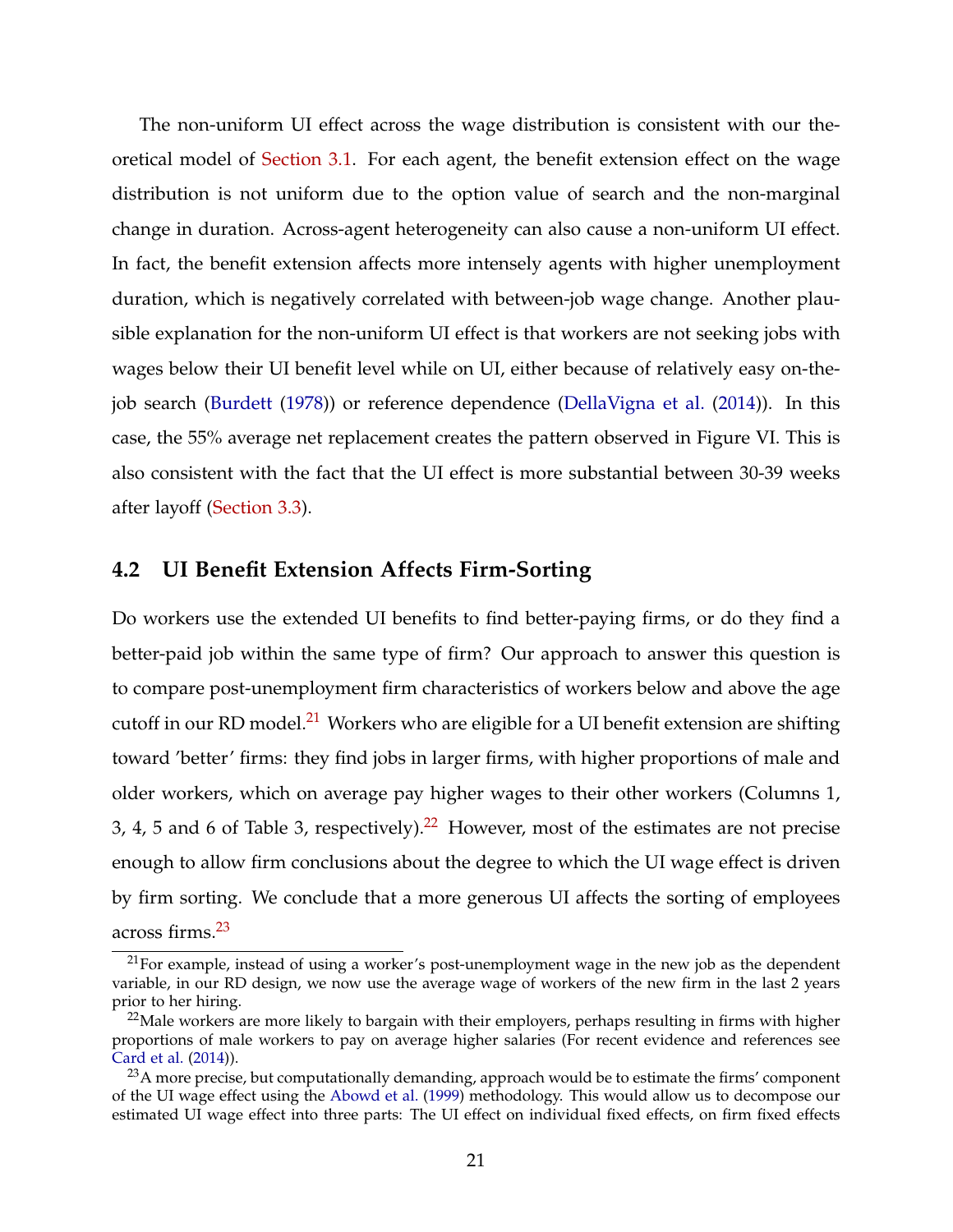<span id="page-23-1"></span>To interpret our results, we divide the potential drivers of the UI wage effect into three categories: (i) UI affects wages without changing the assignment of workers and jobs, e.g. by changing workers' bargaining power at the expense of capital or other workers, (ii) UI affects employee-employer assignments, i.e. subsidizing search leads to better matches [\(Marimon and Zilibotti](#page-31-12) [\(1999\)](#page-31-12)), (iii) UI leads to the creation of better jobs, e.g. by changing the capital-labor ratio [\(Acemoglu and Shimer](#page-28-11) [\(1999\)](#page-28-11)) or by increasing the size of more productive firms [\(Acemoglu](#page-28-12) [\(2001\)](#page-28-12)). The presented evidence in Table 3 suggests that UI affects the type of firms that the unemployed will join. This is evidence for the second and third channels, and suggests that the UI wage effect is accompanied by the creation of better matches or better jobs, rather than an increase in workers' bargaining power.

#### **4.3 Other Measures of Job Quality**

Although wage is arguably the main and most salient characteristic of a job, the prediction of the theory presented in [Section 4](#page-21-0) should theoretically apply to all job characteristics. Following the same RDD method, we now investigate the UI effect on other job quality measures observed in our administrative data. The UI benefit extension from 30 to 39 weeks does not have a statistically significant effect on either of those measures. In particular, the benefit extension has no effect on the duration of the new job (columns 1 and 2 in Table 4). $^{24}$  $^{24}$  $^{24}$  This is pertinent, as matching models predict that better jobs should, on average, last longer [\(Jovanovic](#page-30-9) [\(1979\)](#page-30-9)). Furthermore, we find a precise zero effect of the benefit extension on wage growth in the new job (column 3 in Table 4). The last four columns of Table 4 demonstrate that there is no significant effect of extended UI neither on the likelihood that unemployed agents are recalled, nor on the likelihood that they change occupation, industry, or geographical location.

and the residual. The first effect in this decomposition should be zero, given the validity of the RD design. In the current exercise, we increase the precision of within-firm averages by focusing on workers laid-off from firms with more than 10 employees, and exclude temporary layoffs, who often re-join their previous employer. Appendix Table A8 shows that this sample restriction does not change the point estimates and increases the precision.

<span id="page-23-0"></span> $24$ We further investigate the UI effect on post-unemployment tenure by looking at the effect on tenure distribution instead of average. The results confirmed the absence of UI effect on tenure.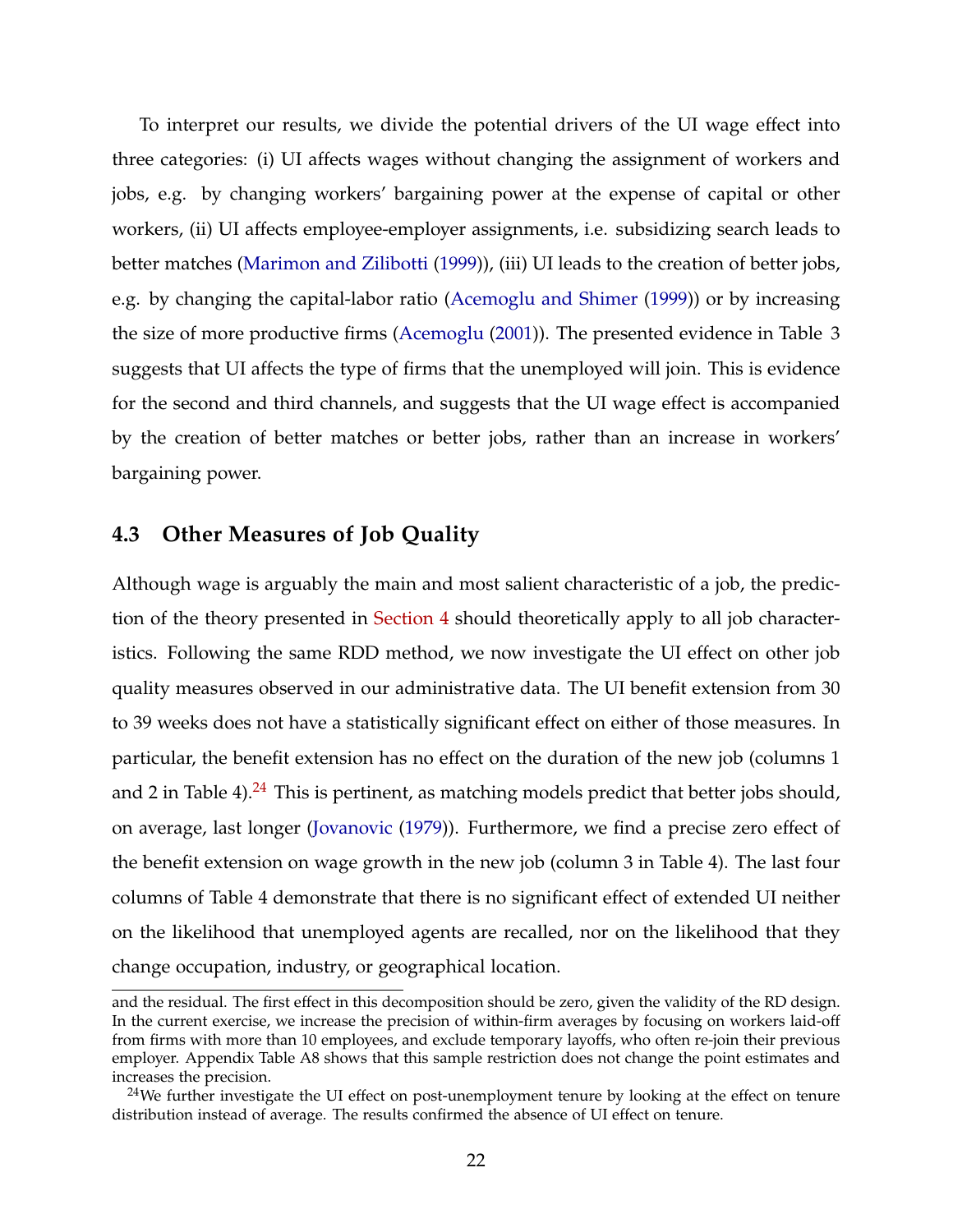<span id="page-24-3"></span>The estimates in Table 4 suggest that UI has no economically significant effect on nonwage measure of job quality in our sample. Moreover, Austrian data provide us with refined measures of all presented job-quality characteristics, except occupation (measures as blue vs. white collar). We conclude that the potential benefit duration, in our setting, has two main effects only: it lengthens the period of non-employment and increases the wage in the new job.

### <span id="page-24-0"></span>**5 Policy Implications**

Does the effect of UI on job quality change the optimal generosity (level and duration) of UI? This section answers this question using a sufficient statistic approach based on our estimations of [Section 2.](#page-10-0) Following the literature on optimal UI design, we neglect potential general-equilibrium effects of UI on non-UI-recipient workers.<sup>[25](#page-24-1)</sup> The last assumption holds true, for instance, if the wage gains stem from the creation of better matches or higher-wage jobs, but not if laid-off workers find higher-wage jobs at the expense of other workers. [Section 4.2](#page-22-3) suggests that empirical evidence supports this assumption.

Using our model in [Section 3,](#page-12-0) we consider a UI design problem in the presence of two real-world features of UI. First, a UI system with a fixed benefit level and limited benefit duration, *b* vs. *B*. [26](#page-24-2) Second, benefits are financed through a proportional tax on earnings. This is the case in most of the countries, in contrast to a lump-sum tax assumed

<span id="page-24-1"></span><sup>&</sup>lt;sup>25</sup>Following the pioneering work of [Baily](#page-28-4) [\(1978\)](#page-28-4), prior literature mainly focused on UI effect on unemployment duration of eligible workers, neglecting both the effect on wage of eligible workers and UI effect on non-eligible workers. In contrast, we focus on *both* partial equilibrium effect of UI, namely on eligible workers' unemployment duration and job quality. However, still we abstract from potential general equilibrium effect. Recent papers studied general equilibrium effect [Hagedorn et al.](#page-30-10) [\(2013\)](#page-30-10), [Lalive et al.](#page-30-11) [\(2013\)](#page-30-11), [Landais et al.](#page-30-12) [\(2014\)](#page-30-12), [Marinescu](#page-31-13) [\(2014\)](#page-31-13), and [Di Maggio and Kermani](#page-29-12) [\(2015\)](#page-29-12).

<span id="page-24-2"></span> $^{26}$ This restriction is realistic. "The duration of benefits is one of the most easily accessible policy tools for dealing with unemployment. While it is often difficult for Congress to agree on what to do about benefit levels or general eligibility rules when unemployment is high, benefit entitlement is frequently extended." [Holen](#page-30-0) [\(1977\)](#page-30-0). For study of an optimal dynamic of benefits, see [Shavell and Weiss](#page-31-14) [\(1979\)](#page-31-14), [Hopenhayn and](#page-30-13) [Nicolini](#page-30-13) [\(1997\)](#page-30-13) and [Shimer and Werning](#page-31-15) [\(2008\)](#page-31-15).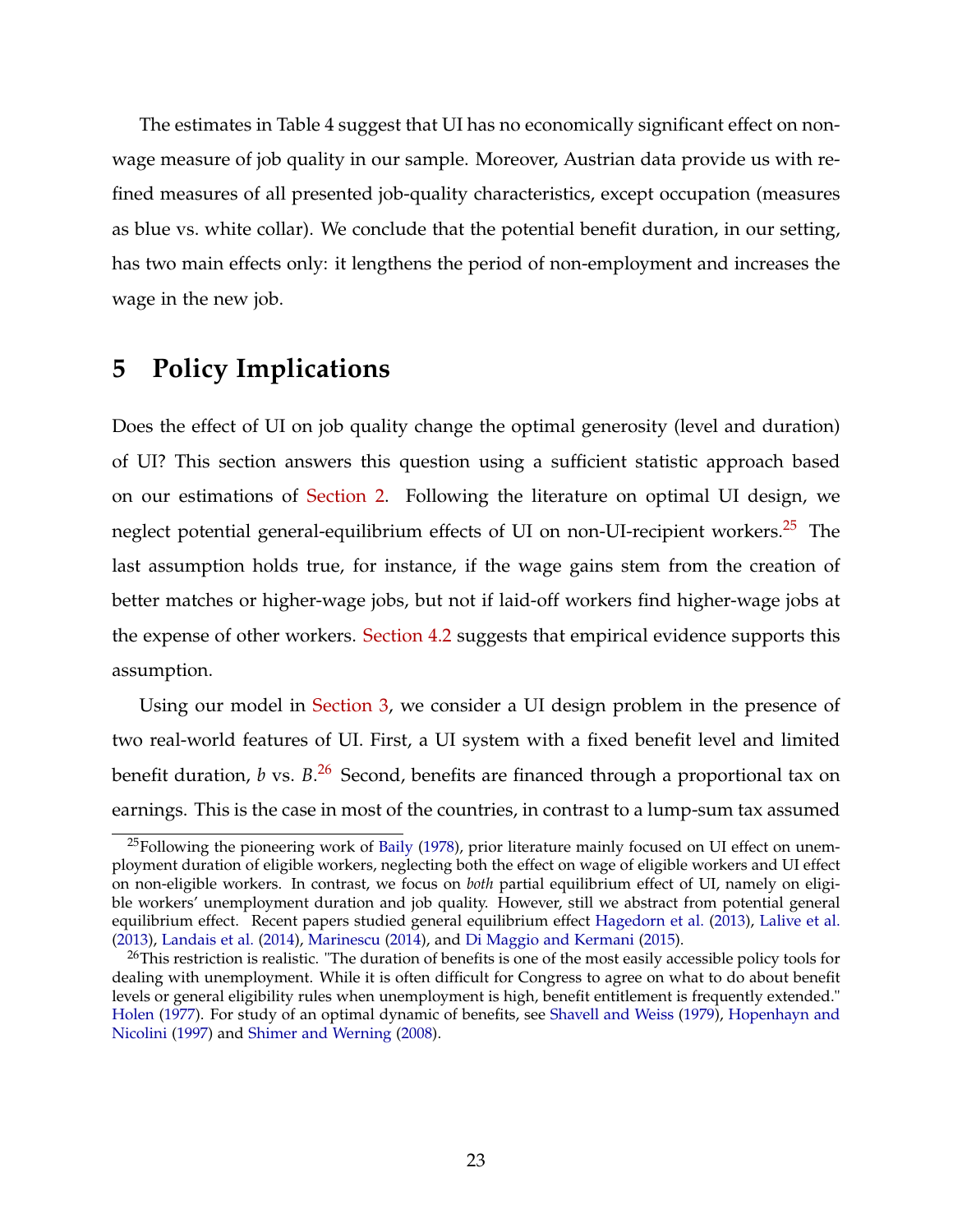in the previous literature. The planner's budget constraint is

$$
\tau (1 - n) w^e - b\tilde{n} = 0,
$$
\n(9)

where  $n$  stands for the expected duration of non-employment,  $\tilde{n}$  stands for the expected non-employment duration covered by UI. The wage effect of UI only affects the welfare through its effect on the planner's budget constraint (fiscal externality) because of individual optimization, i.e. the envelope theorem. Traditionally, the main source of fiscal externality is through the UI non-employment duration effect. It is of interest to compare this fiscal externality with the externality arising from the new channel, i.e. the UI wage effect.

The welfare cost of a change in potential benefit duration is the fiscal externality, which can be decomposed into two parts:

$$
Fiscal Externality = \underbrace{\tau (1 - n) \Delta w^e}_{\text{Fiscal Externality}} - \underbrace{(\tau w^e \Delta n + b \Delta \tilde{n})}_{\text{Fiscal Externality}}
$$
(10)  
due to wage effect due to duration effect

The first term is the effect of the UI wage effect on the government budget, a positive fiscal externality. Agents do not internalize that their search decisions has an externality: a change in reemployment wage implies a change in future labor income tax. This externality is directly due to the proportionality of UI tax. The second and third terms represent the traditional negative fiscal externality in case of limited UI duration: lower tax revenue due to longer non-employment and higher UI expenditure.

Our estimates from Table 2 show that a nine-week extension of UI benefit eligibility increases reemployment wages by .5 percent, and increases the average non-employment spell, Δ*n*, by two days. The change in  $\tilde{n}$  has two components, marginal and inframarginal, equal to 1.5 and 6.4 days, respectively. Finally, the average post-unemployment job tenure is 81 weeks (see [Section 1\).](#page-6-1) Inserting these values, we get  $\Delta GB = (20\% - 45\%) w^e$ . This implies that the positive fiscal externality of the nine-week UI benefit extension is equal to 20% of the average weekly wage, as compared to the traditional negative moral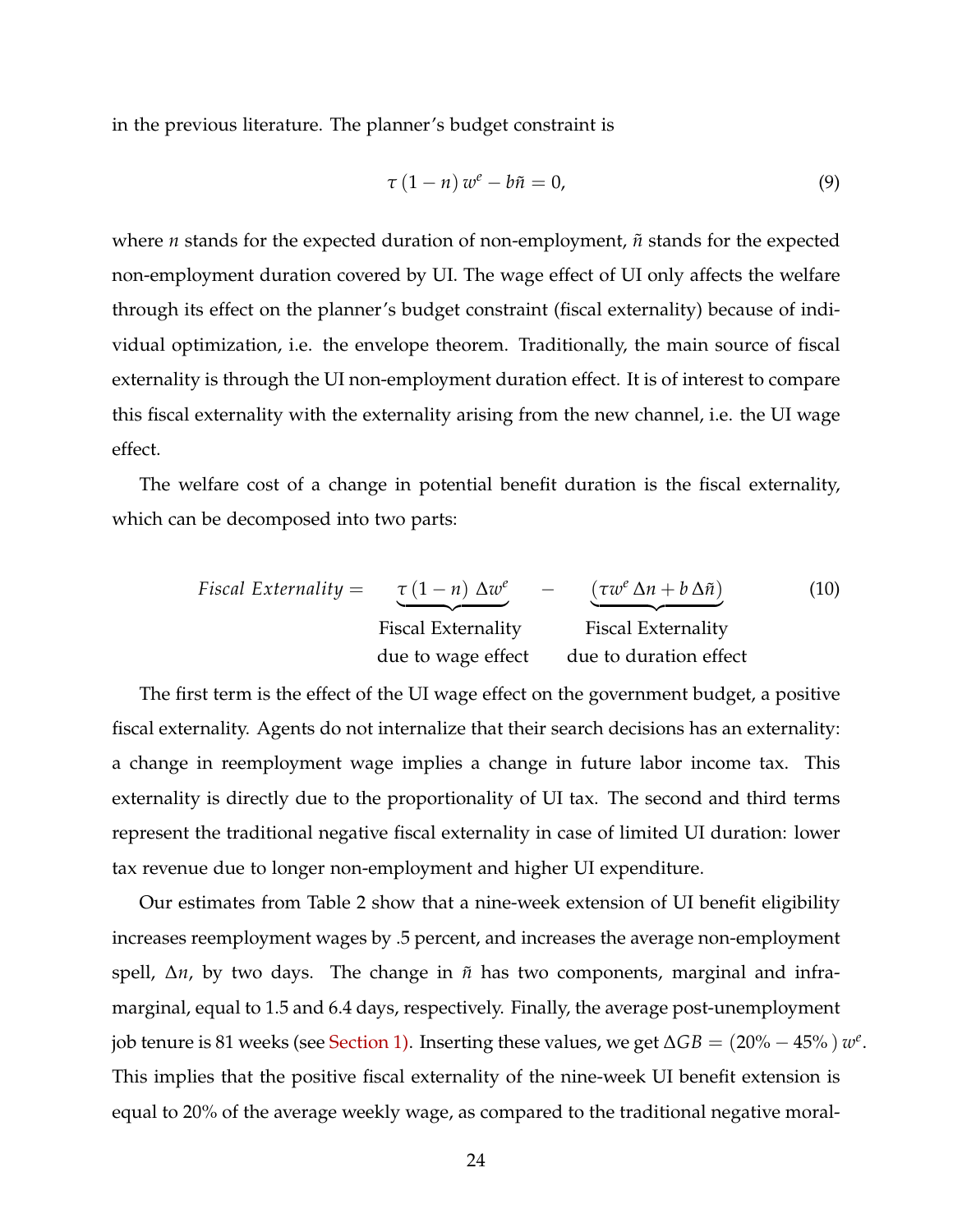<span id="page-26-2"></span>hazard externality of −45%. The overall fiscal externality is thus equal to −25%, only half as big as the externality of −45% if we had ignored the wage effect.

More generally, we can characterize the optimal UI design in the presence of two real-world features of UI: limited duration and proportional UI tax.

**Proposition 2** *(Optimal UI with limited duration) Suppose that the agent has a separable utility between consumption and leisure*  $(u(c) - v(l))$ , and does not discount the future.<sup>[27](#page-26-0)</sup> Then optimal *UI satisfies the following conditions:*

$$
\mathbb{E}\left(\frac{w}{w^e}\frac{u_c\left(\left(1-\tau\right)w\right)}{u_c\left(b\right)}\right) = \frac{1}{\varepsilon_{\tau,b}}\tag{11}
$$

$$
\kappa \frac{u\left(b\right) - u\left(0\right)}{bu_{c}\left(b\right)} = \frac{\varepsilon_{\tau,B}}{\varepsilon_{\tau,b}},\tag{12}
$$

*where κ is the proportion of total UI benefits received by agents who exhaust their benefits,*  $\kappa = \frac{S(B)B}{\tilde{n}}$  $\frac{B}{\tilde{n}}$ .<sup>[28](#page-26-1)</sup>

The first condition trades off the cost of fiscal externality and the benefits of consumption smoothing. It nests the Baily–Chetty formula [\(Baily](#page-28-4) [\(1978\)](#page-28-4), [Chetty](#page-29-13) [\(2006\)](#page-29-13)) as a special case, under stationarity and the absence of the UI wage effect. More importantly, the second condition weighs the trade-off between the benefit level and duration. The relative welfare gain from benefit duration and level, the left-hand side, is the gain from increasing the utility of agents who receive benefits until exhaustion from *u* (0) to *u* (*b*) normalized by the marginal utility of consumption. The parameter *κ* is a measure of the option value of search as the extension is more valuable to agents who are more likely to exhaust benefits [\(Section 3\)](#page-12-0).

Following the consumption-based approach [\(Baily](#page-28-4) [\(1978\)](#page-28-4), [Gruber](#page-29-14) [\(1997\)](#page-29-14), [Chetty](#page-29-13) [\(2006\)](#page-29-13)), we can write our optimal UI conditions as a function of consumptions in different states.

<span id="page-26-0"></span> $27$ As discussed in footnote 33, this is a good approximation for realistic values of the discount rate [\(Shimer and Werning](#page-31-16) [\(2007\)](#page-31-16)).

<span id="page-26-1"></span> $28\varepsilon_{y,x} \equiv \frac{\partial \ln(y)}{\partial \ln(x)}$  $\frac{\partial \ln(y)}{\partial \ln(x)}$  represents the elasticity of *y* with respect to *x*.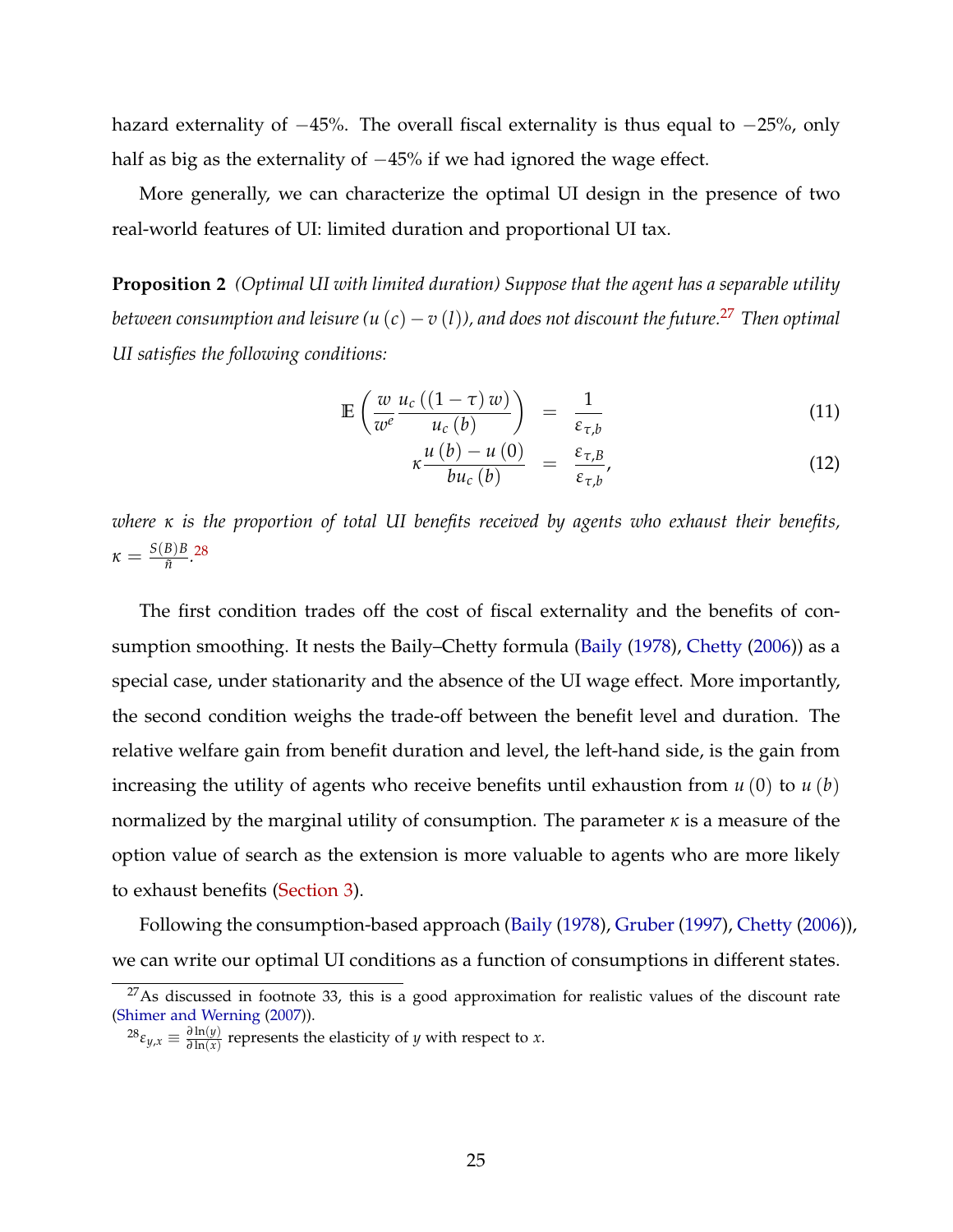<span id="page-27-1"></span>**Corollary 1** *The UI system is optimal iff*

$$
\gamma\left(\frac{1}{\rho}-1\right) \approx 1 - \frac{1}{\varepsilon_{\tau,b}}, \text{ and } \tag{13}
$$

<span id="page-27-0"></span>
$$
\kappa \left( 1 + \frac{\gamma}{2} \right) \quad \approx \quad \frac{\varepsilon_{\tau,B}}{\varepsilon_{\tau,b}}.\tag{14}
$$

*where γ stands for the coefficient of relative risk aversion.*

Two insights illustrated in this Corollary are worth emphasizing. First, a higher degree of risk aversion implies longer (lower) UI duration (benefit) at the optimum. As there is no consensus on the empirical value of risk aversion, we will instead use the two conditions to eliminate the coefficient of relative risk aversion (see the online Appendix). This implies, for instance, that for the optimal replacement rate to be below 2/3, which is the case in most countries, the fiscal externality of the UI benefit level should be higher than that of UI duration ( $\varepsilon_{\tau,b} > \varepsilon_{\tau,B} \Longleftrightarrow \frac{2}{3} > \rho$ ).

## **6 Conclusion**

For more than three decades, the effect of UI on job quality has been a controversial topic. While the early institutional literature on UI and theoretical search models suggest that UI allows the unemployed to find jobs that are better suited to their skills, empirical work has not found evidence of a positive causal effect of UI generosity on the quality of re-employment jobs. This did not change economists' beliefs, however. [Layard et al.](#page-30-14) [\(2005\)](#page-30-14) wrote in their classic text on unemployment: "It is clear that we should expect to see significant benefit effects on wages. However, the evidence here is very thin, not least because in many countries important changes in the benefit system are very infrequent".

This paper has taken advantage of a discontinuity in the Austrian UI system and identified a positive UI effect on re-employment wages. We reconcile this finding with previous literature using a theoretical model that shows that the UI wage effect is the result of two off-setting forces and thus it can, in theory, take any sign and magnitude. The model predicts a negative relation between the UI wage effect and the UI effect on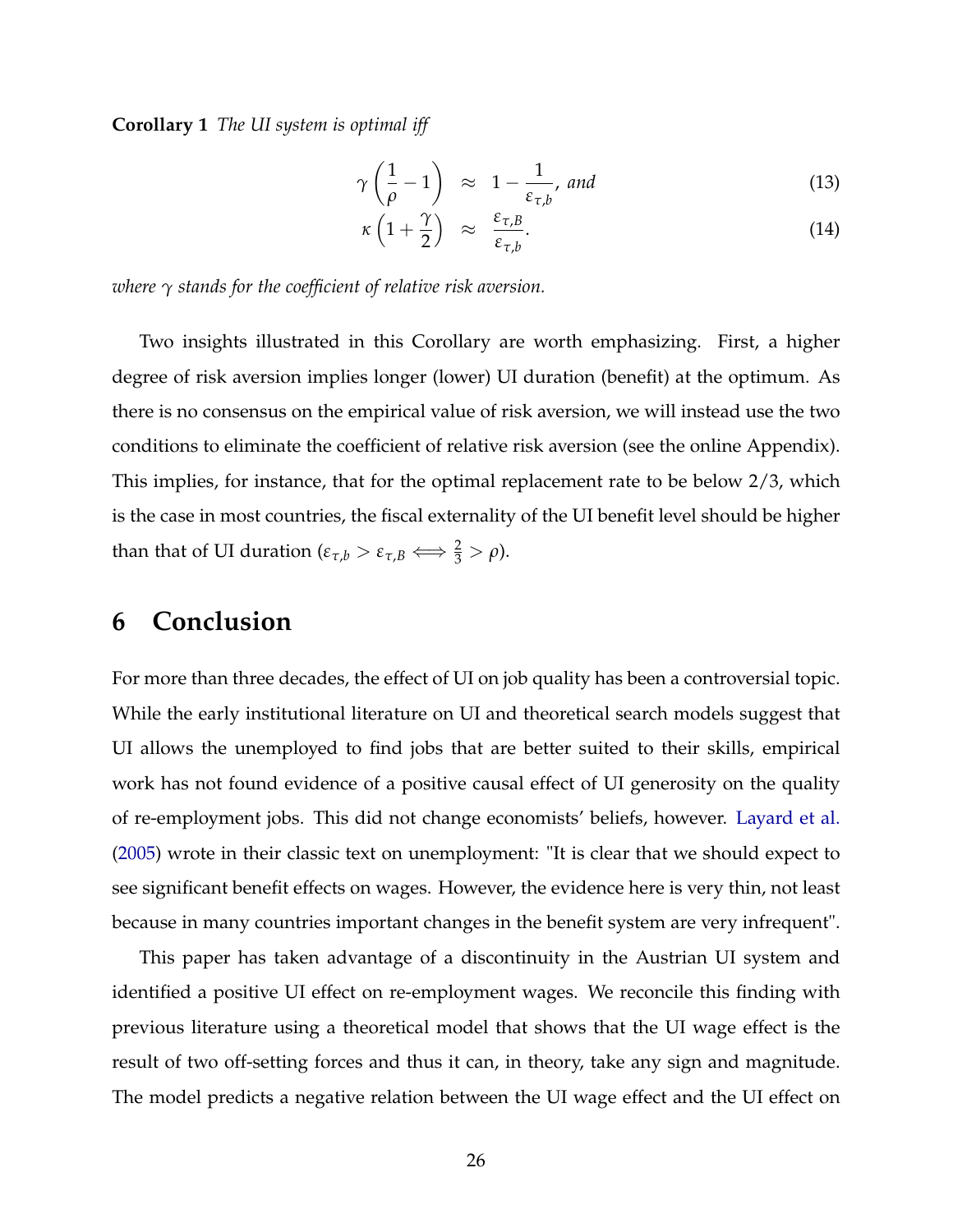non-employment duration that holds across estimates in the literature. We also provide a direct test of this prediction in our data.

# **References**

- <span id="page-28-9"></span>Abadie, A., M. M. Chingos, and M. R. West (2013). Endogenous stratification in randomized experiments. Technical report, National Bureau of Economic Research. [20](#page-21-2)
- <span id="page-28-10"></span>Abowd, J. M., F. Kramarz, and D. N. Margolis (1999). High wage workers and high wage firms. *Econometrica 67*(2), 251–333. [21](#page-22-4)
- <span id="page-28-5"></span>Acemoglu, D. (1995, May). Public policy in a model of long-term unemployment. *Economica 62*(246), 161–78. [13](#page-14-3)
- <span id="page-28-12"></span>Acemoglu, D. (2001). Good jobs versus bad jobs. *Journal of Labor Economics 19*(1), 1–21. [22](#page-23-1)
- <span id="page-28-11"></span>Acemoglu, D. and R. Shimer (1999, October). Efficient unemployment insurance. *Journal of Political Economy 107*(5), 893–928. [22](#page-23-1)
- <span id="page-28-1"></span>Addison, J. T. and M. L. Blackburn (2000). The effects of unemployment insurance on postunemployment earnings. *Labour Economics 7*(1), 21–53. [3,](#page-4-2) [17](#page-18-2)
- <span id="page-28-7"></span>Autor, D. H., N. Maestas, K. J. Mullen, and A. Strand (2013). Does delay cause decay? the effect of administrative decision time on the labor force participation and earnings of disability applicants. Technical report. [13](#page-14-3)
- <span id="page-28-4"></span>Baily, M. N. (1978). Some aspects of optimal unemployment insurance. *Journal of Public Economics 10*(3), 379–402. [12,](#page-13-3) [23,](#page-24-3) [25](#page-26-2)
- <span id="page-28-6"></span>Blanchard, O. J. and P. Diamond (1994). Ranking, unemployment duration, and wages. *The Review of Economic Studies 61*(3), 417–434. [13](#page-14-3)
- <span id="page-28-3"></span>Burdett, K. (1978). A theory of employee job search and quit rates. *The American Economic Review 68*(1), 212–220. [10,](#page-11-0) [21](#page-22-4)
- <span id="page-28-0"></span>Burgess, P. L. and J. L. Kingston (1976). Impact of unemployment insurance benefits on reemployment success, the. *Indus. & Lab. Rel. Rev. 30*, 25. [2](#page-3-1)
- <span id="page-28-8"></span>Caliendo, M., K. Tatsiramos, and A. Uhlendorff (2013, June/July). Benefit duration, unemployment duration and job match quality: A regression-discontinuity approach. *Journal of Applied Econometrics 28, 604U627. [19](#page-20-1)*
- <span id="page-28-2"></span>Calonico, S., M. D. Cattaneo, and R. Titiunik (Forthcoming). Robust nonparametric confidence intervals for regression-discontinuity designs. *Econometrica*. [8](#page-9-1)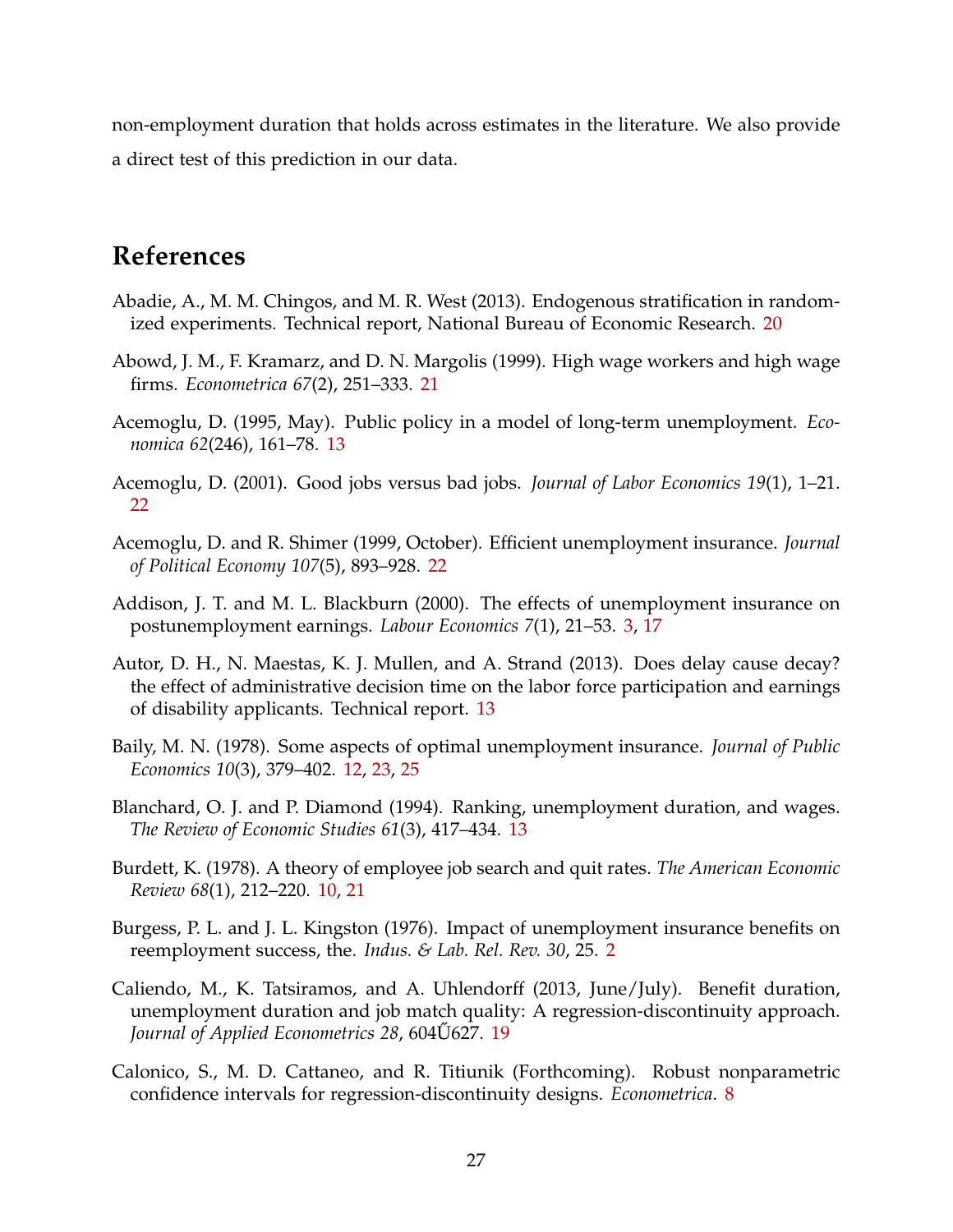- <span id="page-29-11"></span>Card, D., A. R. Cardoso, and P. Kline (2014). Bargaining, sorting, and the gender wage gap: Quantifying the impact of firms on the relative pay of women. Technical report. [21](#page-22-4)
- <span id="page-29-3"></span>Card, D., R. Chetty, and A. Weber (2007a). Cash-on-hand and competing models of intertemporal behavior: New evidence from the labor market. *The Quarterly Journal of Economics 122*(4), 1511–1560. [3,](#page-4-2) [6,](#page-7-3) [7,](#page-8-0) [9,](#page-10-2) [17,](#page-18-2) [18](#page-19-2)
- <span id="page-29-5"></span>Card, D., R. Chetty, and A. Weber (2007b). The spike at benefit exhaustion: Leaving the unemployment system or starting a new job? *The American Economic Review 97*(2), 113–118. [6](#page-7-3)
- <span id="page-29-6"></span>Card, D., D. Lee, Z. Pei, and A. Weber (2012). Nonlinear policy rules and the identification and estimation of causal effects in a generalized regression kink design. Technical report, National Bureau of Economic Research. [6](#page-7-3)
- <span id="page-29-9"></span>Centeno, M. and A. A. Novo (2011). Unemployment insurance: A life vest of reemployment wages. In *the Society of Labor Economists 16th Annual Meeting, Vancouver*, pp. 29–30. [19](#page-20-1)
- <span id="page-29-13"></span>Chetty, R. (2006). A general formula for the optimal level of social insurance. *Journal of Public Economics 90*(10), 1879–1901. [25](#page-26-2)
- <span id="page-29-8"></span>Clark, K. B. and L. H. Summers (1979). Labor market dynamics and unemployment: a reconsideration. *Brookings Papers on Economic Activity 1*(1979), 13–72. [13](#page-14-3)
- <span id="page-29-1"></span>Classen, K. P. (1977). Effect of unemployment insurance on the duration of unemployment and subsequent earnings, the. *Indus. & Lab. Rel. Rev. 30*, 438. [2](#page-3-1)
- <span id="page-29-7"></span>Cox, J. C. and R. L. Oaxaca (1990). Unemployment insurance and job search. *Research in labor economics 11*(2), 223240. [13](#page-14-3)
- <span id="page-29-4"></span>Degen, K. and R. Lalive (2013). How do reductions in potential benefit duration affect medium-run earnings and employment? [3](#page-4-2)
- <span id="page-29-10"></span>DellaVigna, S., A. Lindner, B. Reizer, and J. F. Schmieder (2014). Reference-dependent job search: Evidence from hungary. [21](#page-22-4)
- <span id="page-29-12"></span>Di Maggio, M. and A. Kermani (2015). The importance of unemployment insurance as an automatic stabilizer. *Available at SSRN 2575434*. [23](#page-24-3)
- <span id="page-29-2"></span>Ehrenberg, R. G. and R. L. Oaxaca (1976). Unemployment insurance, duration of unemployment, and subsequent wage gain. *The American Economic Review 66*(5), 754–766. [2](#page-3-1)
- <span id="page-29-14"></span>Gruber, J. (1997). The consumption smoothing benefits of unemployment insurance. *The American Economic Review 87*(1), 192–205. [25](#page-26-2)

<span id="page-29-0"></span>Gruber, J. (2004). *Public finance and public policy*. Macmillan. [2](#page-3-1)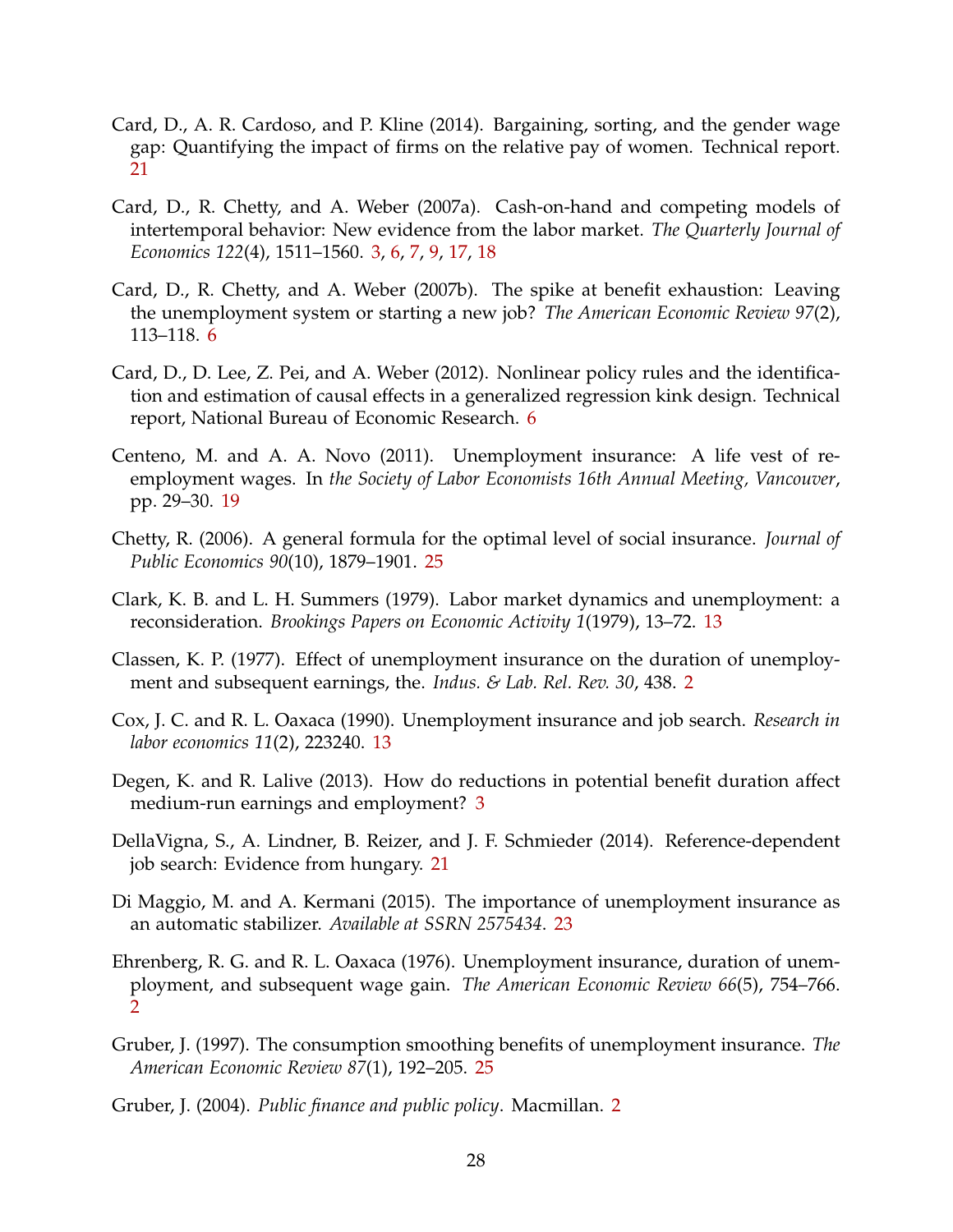- <span id="page-30-10"></span>Hagedorn, M., F. Karahan, I. Manovskii, and K. Mitman (2013, October). Unemployment benefits and unemployment in the great recession: The role of macro effects. Working Paper 19499, National Bureau of Economic Research. [23](#page-24-3)
- <span id="page-30-0"></span>Holen, A. (1977). Effects of unemployment insurance entitlement on duration and job search outcome. *Industrial and Labor Relations Review 30*, 445. [2,](#page-3-1) [23](#page-24-3)
- <span id="page-30-13"></span>Hopenhayn, H. and J. Nicolini (1997). Optimal unemployment insurance. *Journal of political economy 105*(2), 412–438. [23](#page-24-3)
- <span id="page-30-4"></span>Imbens, G. and K. Kalyanaraman (2011). Optimal bandwidth choice for the regression discontinuity estimator. *The Review of Economic Studies*, 933?959. [8](#page-9-1)
- <span id="page-30-9"></span>Jovanovic, B. (1979). Job matching and the theory of turnover. *The Journal of Political Economy*, 972–990. [22](#page-23-1)
- <span id="page-30-6"></span>Kroft, K., F. Lange, and M. J. Notowidigdo (2013). Duration dependence and labor market conditions: Evidence from a field experiment\*. *The Quarterly Journal of Economics*. [13](#page-14-3)
- <span id="page-30-5"></span>Krueger, A. B. and A. Mueller (2011). Job search, emotional well-being, and job finding in a period of mass unemployment: Evidence from high frequency longitudinal data [with comments and discussion]. *Brookings Papers on Economic Activity*, 1–81. [13](#page-14-3)
- <span id="page-30-7"></span>Kudlyak, M., D. Lkhagvasuren, and R. Sysuyev (2013). Systematic job search: New evidence from individual job application data. [13](#page-14-3)
- <span id="page-30-1"></span>Lalive, R. (2007). Unemployment benefits, unemployment duration, and postunemployment jobs: A regression discontinuity approach. *The American economic review 97*(2), 108–112. [3,](#page-4-2) [17,](#page-18-2) [18](#page-19-2)
- <span id="page-30-11"></span>Lalive, R., C. Landais, and J. Zweimüller (2013). Market externalities of large unemployment insurance extension programs. Technical report, CESifo Working Paper. [23](#page-24-3)
- <span id="page-30-2"></span>Lalive, R., J. V. Ours, and J. Zweimüller (2006, October). How changes in financial incentives affect the duration of unemployment. *Review of Economic Studies 73*(4), 1009– 1038. [6](#page-7-3)
- <span id="page-30-12"></span>Landais, C., P. Michaillat, and E. Saez (2014). A macroeconomic theory of optimal unemployment insurance. *Available at SSRN 2540752*. [23](#page-24-3)
- <span id="page-30-14"></span>Layard, P. R. G., S. J. Nickell, and R. Jackman (2005). *Unemployment: macroeconomic performance and the labour market*. Oxford University Press. [26](#page-27-1)
- <span id="page-30-8"></span>Le Barbanchon, T. (2012). The effect of the potential duration of unemployment benefits on unemployment exits to work and match quality in france. Technical report, Centre de Recherche en Economie et Statistique. [17](#page-18-2)
- <span id="page-30-3"></span>Lee, D. S. and T. Lemieux (2010). Regression discontinuity designs in economics. *The Journal of Economic Literature 48*(2), 281–355. [7](#page-8-0)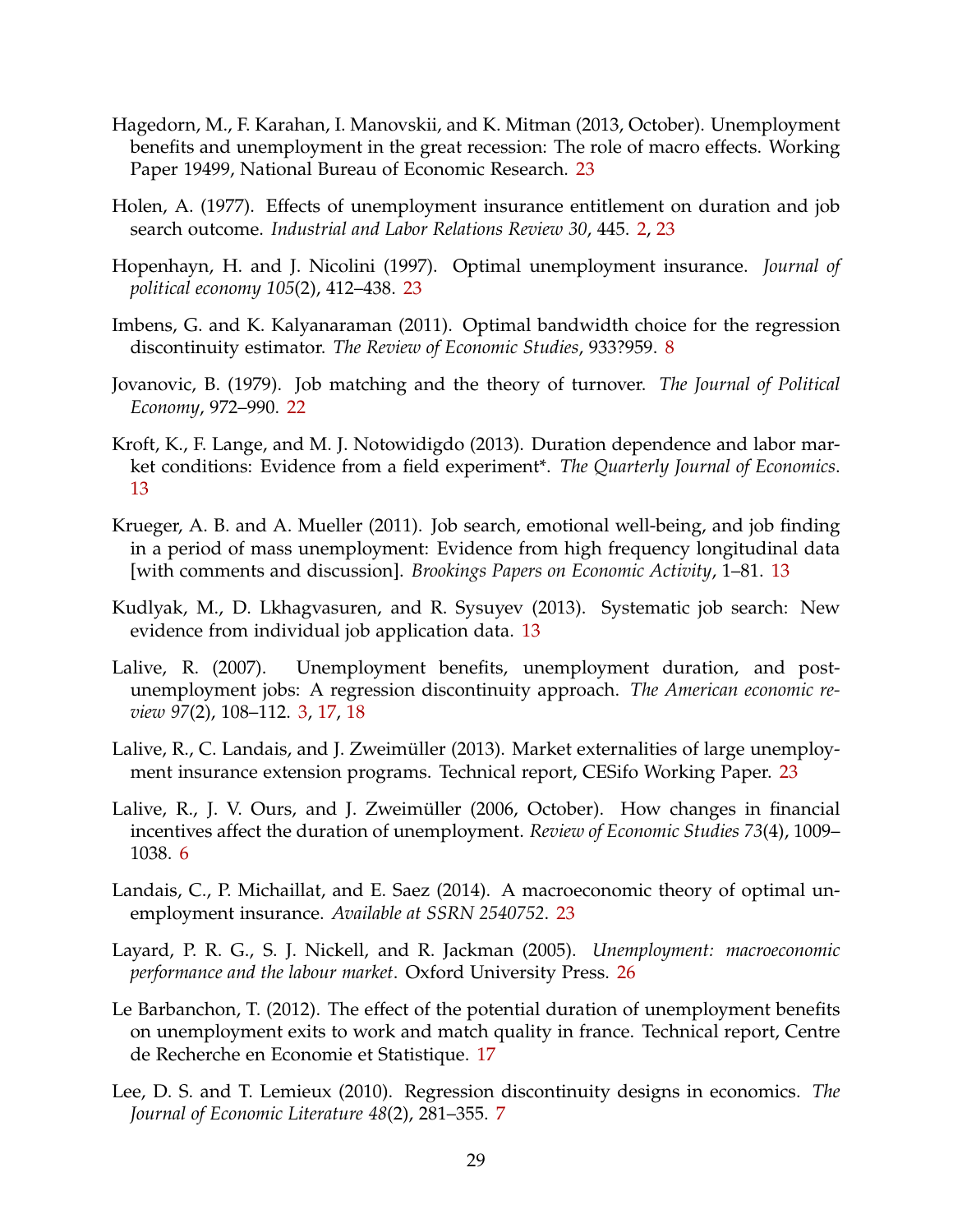- <span id="page-31-10"></span>Ljungqvist, L. and T. J. Sargent (1998). The european unemployment dilemma. *Journal of Political Economy 106*(3), 514–550. [13](#page-14-3)
- <span id="page-31-11"></span>Lockwood, B. (1991). Information externalities in the labour market and the duration of unemployment. *The Review of Economic Studies 58*(4), 733–753. [13](#page-14-3)
- <span id="page-31-12"></span>Marimon, R. and F. Zilibotti (1999). Unemployment vs. mismatch of talents: reconsidering unemployment benefits. *The Economic Journal 109*(455), 266–291. [22](#page-23-1)
- <span id="page-31-13"></span>Marinescu, I. (2014). The general equilibrium impacts of unemployment insurance: Evidence from a large online job board. mimeo. [23](#page-24-3)
- <span id="page-31-5"></span>Moen, E. R. (1997). Competitive search equilibrium. *Journal of Political Economy 105*(2), 385–411. [13](#page-14-3)
- <span id="page-31-4"></span>Montgomery, J. D. (1991). Equilibrium wage dispersion and interindustry wage differentials. *The Quarterly Journal of Economics 106*(1), 163–179. [13](#page-14-3)
- <span id="page-31-9"></span>Pissarides, C. A. (1992). Loss of skill during unemployment and the persistence of employment shocks. *The Quarterly Journal of Economics 107*(4), 1371–1391. [13](#page-14-3)
- <span id="page-31-3"></span>ROGERSON, R., R. SHIMER, and R. WRIGHT (2005). Search-theoretic models of the labor market: A survey. *Journal of Economic Literature 43*, 959–988. [12](#page-13-3)
- <span id="page-31-8"></span>Rosenfeld, C. (1977). *Job search of the unemployed, May 1976*, Volume 210. Dept. of Labor, Bureau of Labor Statistics. [13](#page-14-3)
- <span id="page-31-2"></span>Rothstein, J. (2011). Unemployment insurance and job search in the great recession. *Brookings Papers on Economic Activity 2011*(2), 143–213. [6](#page-7-3)
- <span id="page-31-7"></span>Salop, S. C. (1973). Systematic job search and unemployment. *Review of Economic Studies 40*(2). [13](#page-14-3)
- <span id="page-31-0"></span>Schmieder, J. F., T. von Wachter, and S. Bender (October 2014). The causal effect of unemployment duration on wages: Evidence from unemployment insurance extensions. Technical report. [3,](#page-4-2) [17,](#page-18-2) [18,](#page-19-2) [19](#page-20-1)
- <span id="page-31-14"></span>Shavell, S. and L. Weiss (1979). The optimal payment of unemployment insurance benefits over time. *The Journal of Political Economy*, 1347–1362. [23](#page-24-3)
- <span id="page-31-6"></span>Shimer, R. (1996). Contracts in a frictional labor market. Technical report, mimeo. [13](#page-14-3)
- <span id="page-31-16"></span>Shimer, R. and I. Werning (2007, 08). Reservation wages and unemployment insurance. *The Quarterly Journal of Economics 122*(3), 1145–1185. [25](#page-26-2)
- <span id="page-31-15"></span>Shimer, R. and I. Werning (2008). Liquidity and insurance for the unemployed. *American Economic Review 98*(5), 1922–1942. [23](#page-24-3)
- <span id="page-31-1"></span>Solon, G. (1979). Labor supply effects of extended unemployment benefits. *The Journal of Human Resources 14*(2), 247–255. [6](#page-7-3)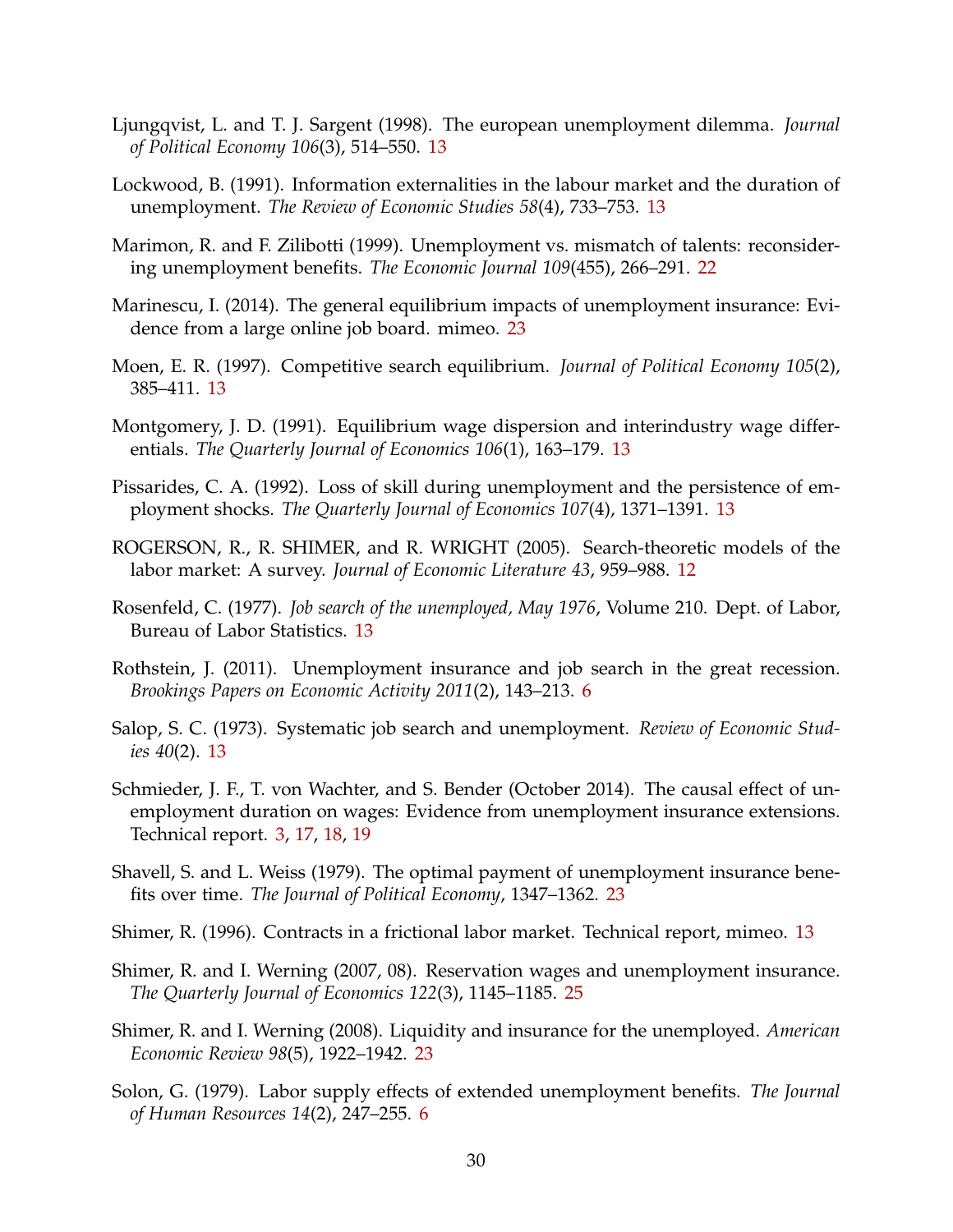- <span id="page-32-1"></span>Stock, J. H. and D. A. Wise (1990). Pensions, the option value of work, and retirement. *Econometrica 58*(5), 1151–1180. [16](#page-17-2)
- <span id="page-32-0"></span>Van Ours, J. C. and M. Vodopivec (2008). Does reducing unemployment insurance generosity reduce job match quality? *Journal of Public Economics 92*(3), 684–695. [3,](#page-4-2) [17](#page-18-2)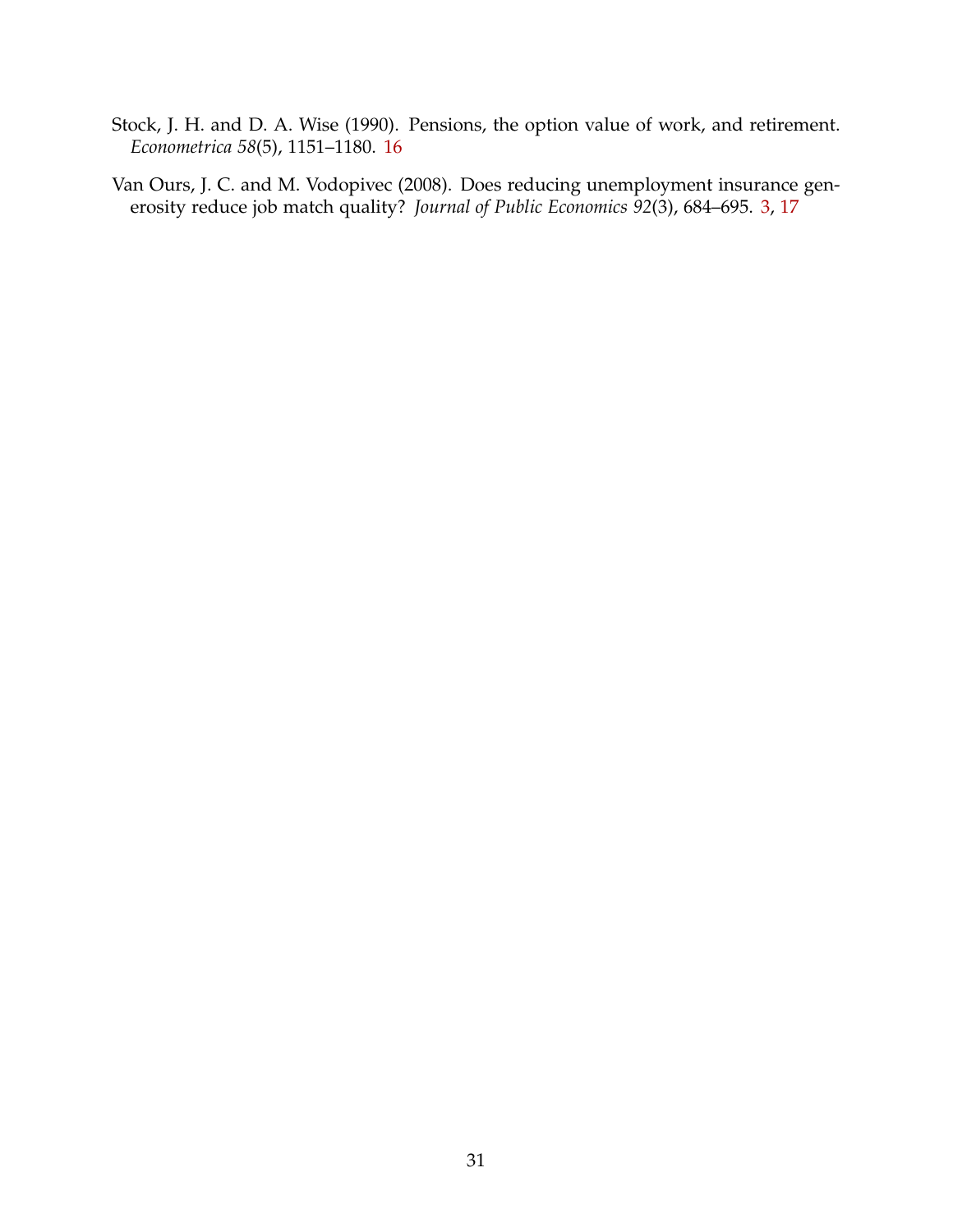

Note: This figure provides two of several RDD validity tests. The dashed vertical line denotes the cutoff for UI eligibility extension from 30 to 39 weeks at the age−40 thres− −hold. The solid lines represent quadratic fits. The subfigure Ia plots the distribution ofage at layoff (the assignment variable). Figure Ib show how previous wage, the keyobservable characteristics, evolve around the UI extension eligibility threshold.

# Figure II:Placebo Test

Pre−Reform Discontinuity



Note: Figure IIa plots non−employment duration for each age for pre−reform period when there is no discontinuity in UI benefit duration at age 40. Figure IIb plots averagechange in log wage between pre– and post–unemployment jobs for each age. For both<br>sub–figures observations with non–employment durations of more than two years are<br>excluded. The dashed vertical line denotes the cutoff for 30 to 39 weeks at the age−40 threshold. The solid lines represent quadratic fits.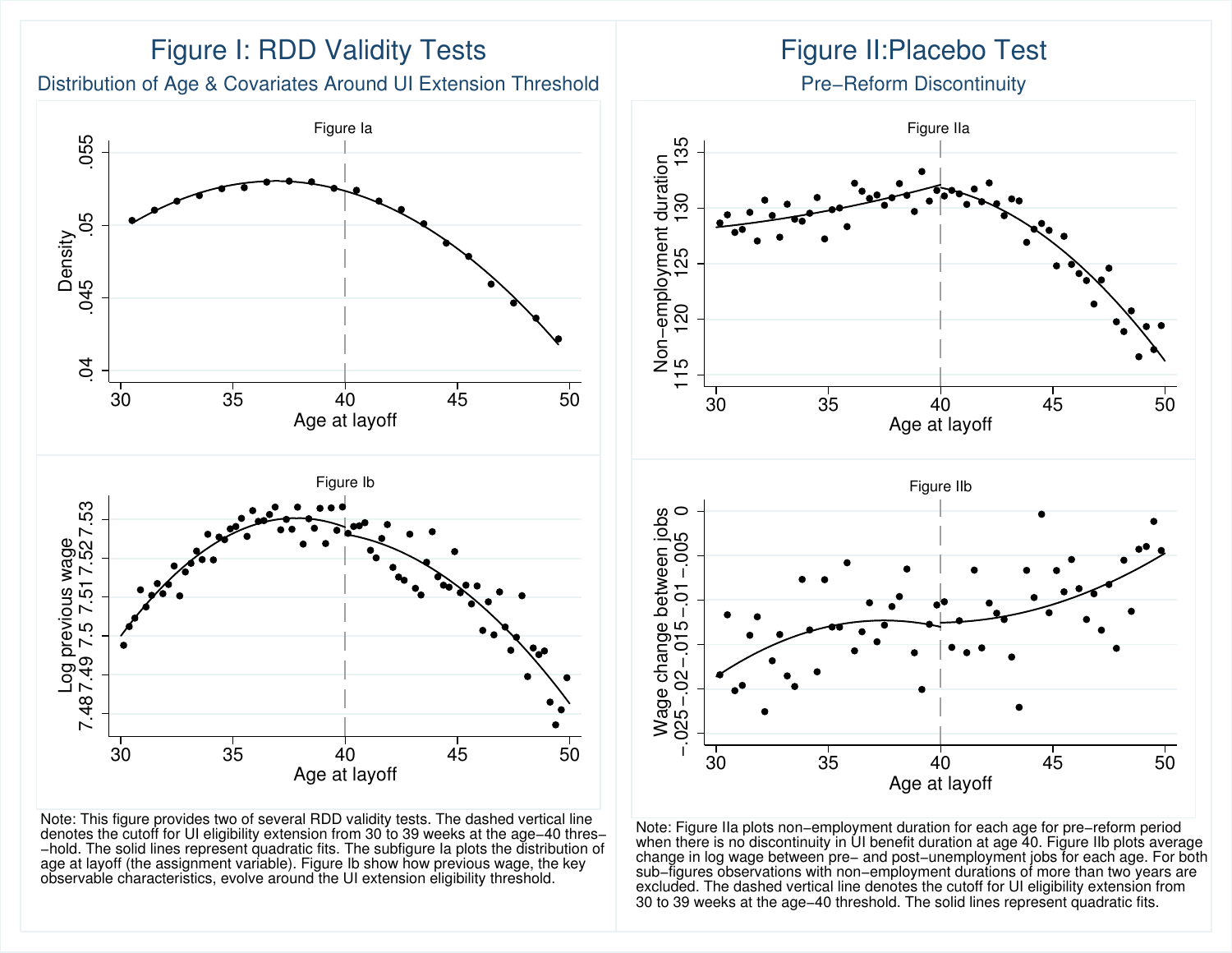

Note: Figure IIIa plots average non−employment durations (time to next job) for each age. Observations with non−employment durations of more than two years are excluded. Figure IIIb plots the probability of finding a job within 39 weeks of layoff for each age. The dashed vertical line denotes the cutoff for UI benefit eligibility extension from 30 to 39weeks at the age−40 threshold. The solid lines represent quadratic fits.

 −ment jobs for each age. Figure IIIb plots the probability that the new wage is higher than the UI benefit level. For both sub−figures observations with non−employment durations of more than two years are excluded. The dashed vertical line denotes the cutoff for UI eligibility extension from 30 to 39 weeks at the age−40 threshold. The solid lines representquadratic fits.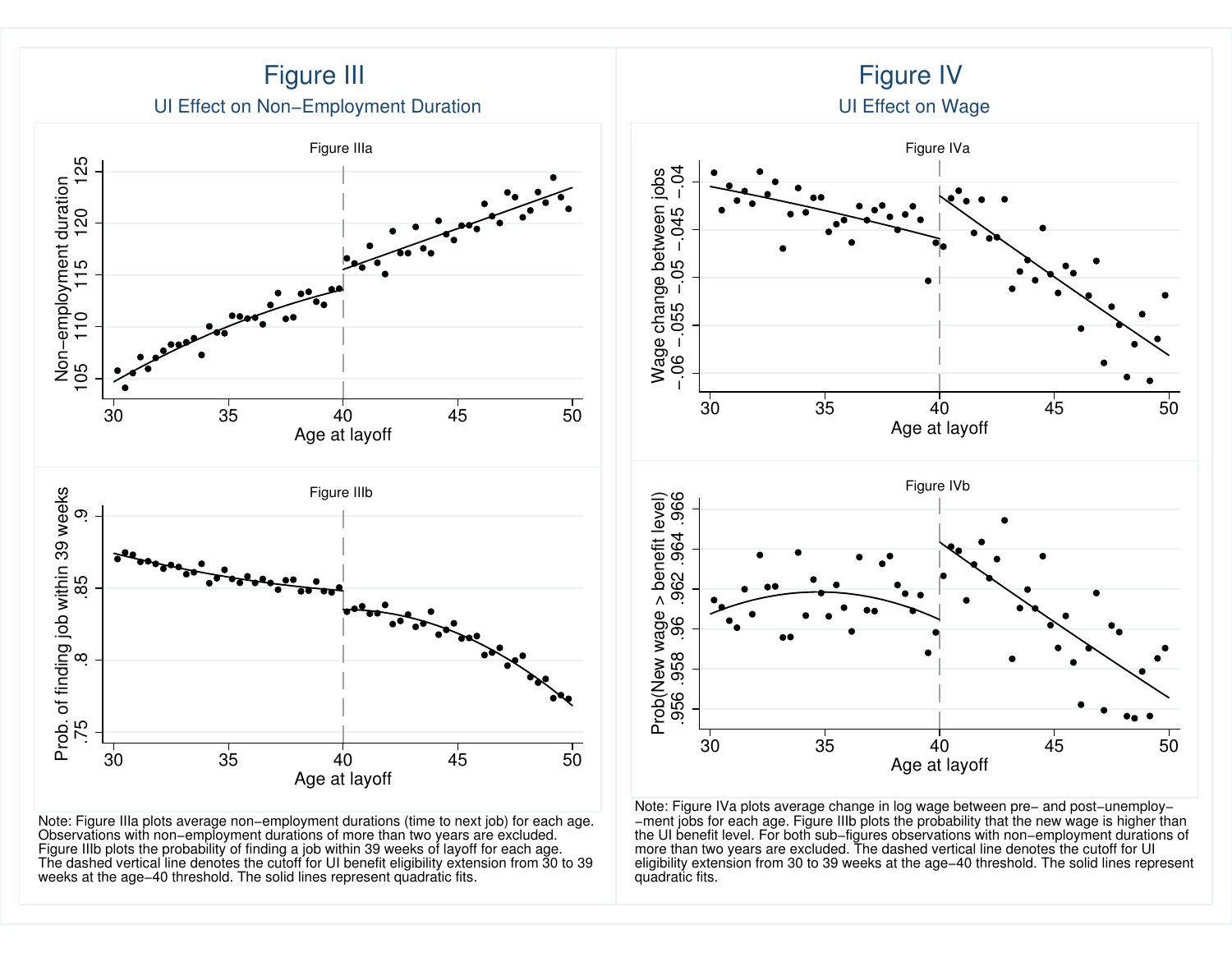

Note: This figure provides empirical evidence for a negative relation between the UIextension effect on non–employment duration and its effect on post–unemployment<br>wage. The top sub–figure offers a meta–analysis and the bottom sub–figure investigate<br>the relationship within subsamles of our population. Sub ex–ante pre–determined observables, e.g. inudstry, occupation, tenure, etc. Panel b is<br>a binned scatter plot of two elasticities for subsamples with more than 100,000 observ–<br>–ations The solid line and the coefficient corr underlying data using OLS.







Note: This figure investigate the effect of UI extension from 30 to 39 weeks on the between−job wage growth. The first subfigure plots the effect on CDF of wage growth distribution on left axis (), the CDF itself on right axis (solide line). The bottom subfigure plots thesame way for PDF of wage growth instead of CDF.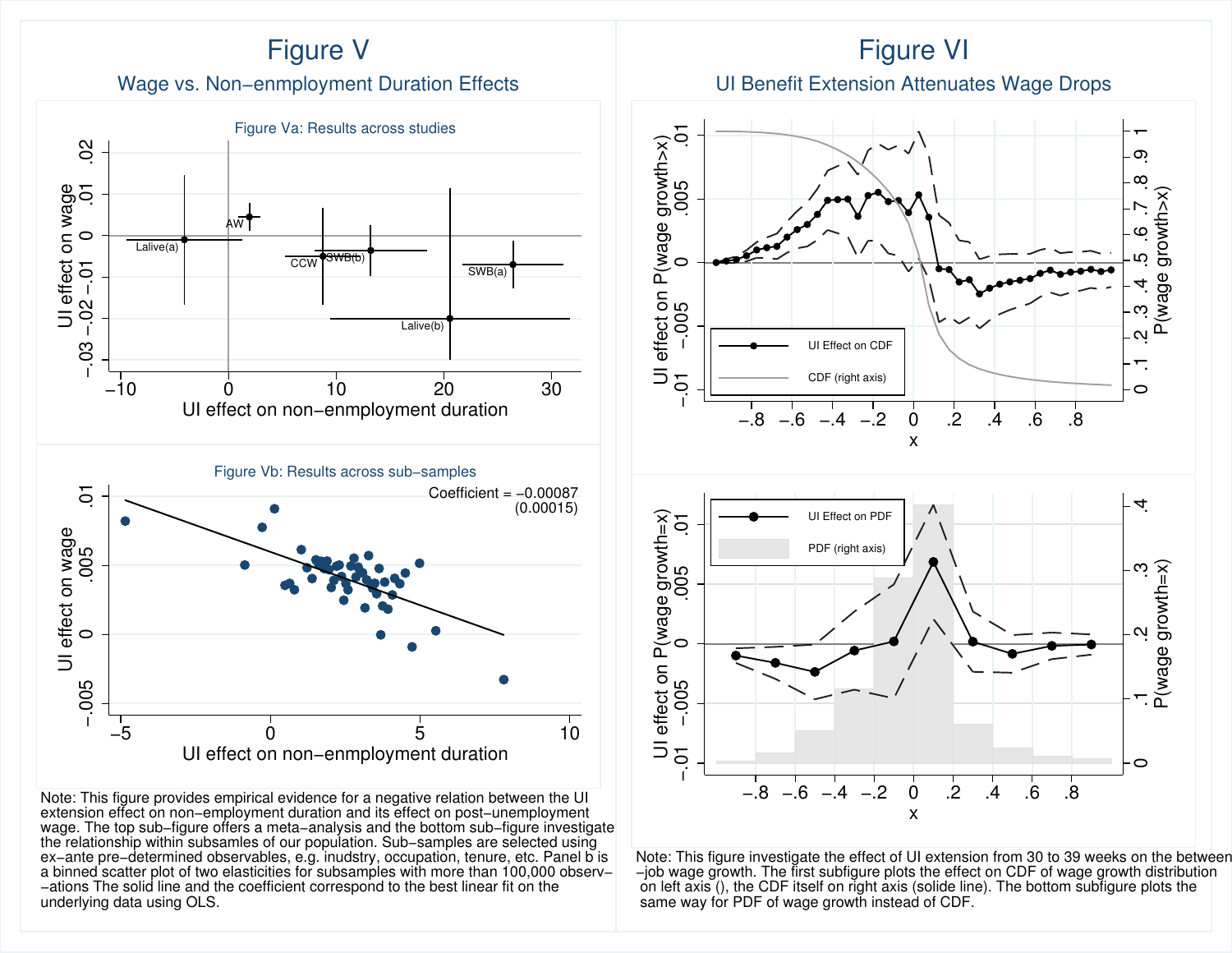

Note: Figure VIIa investigates the dynamic effect of a UI benefit extension from 30 to<br>39 weeks on job–finding rate. It plots the job–finding rate across the non–employment<br>period against the age at layoff. Figure VIIb plo regressions for monthly hazard rates.

# Note: Figure VIIIa investigates the dynamic effect of a UI benefit extension from 30 to<br>39 weeks on wages. It plots log wage changes for individuals who exit unemployment in<br>different periods against the age at layoff. Fig controlling for covariates, black dots and blue squares, respectively.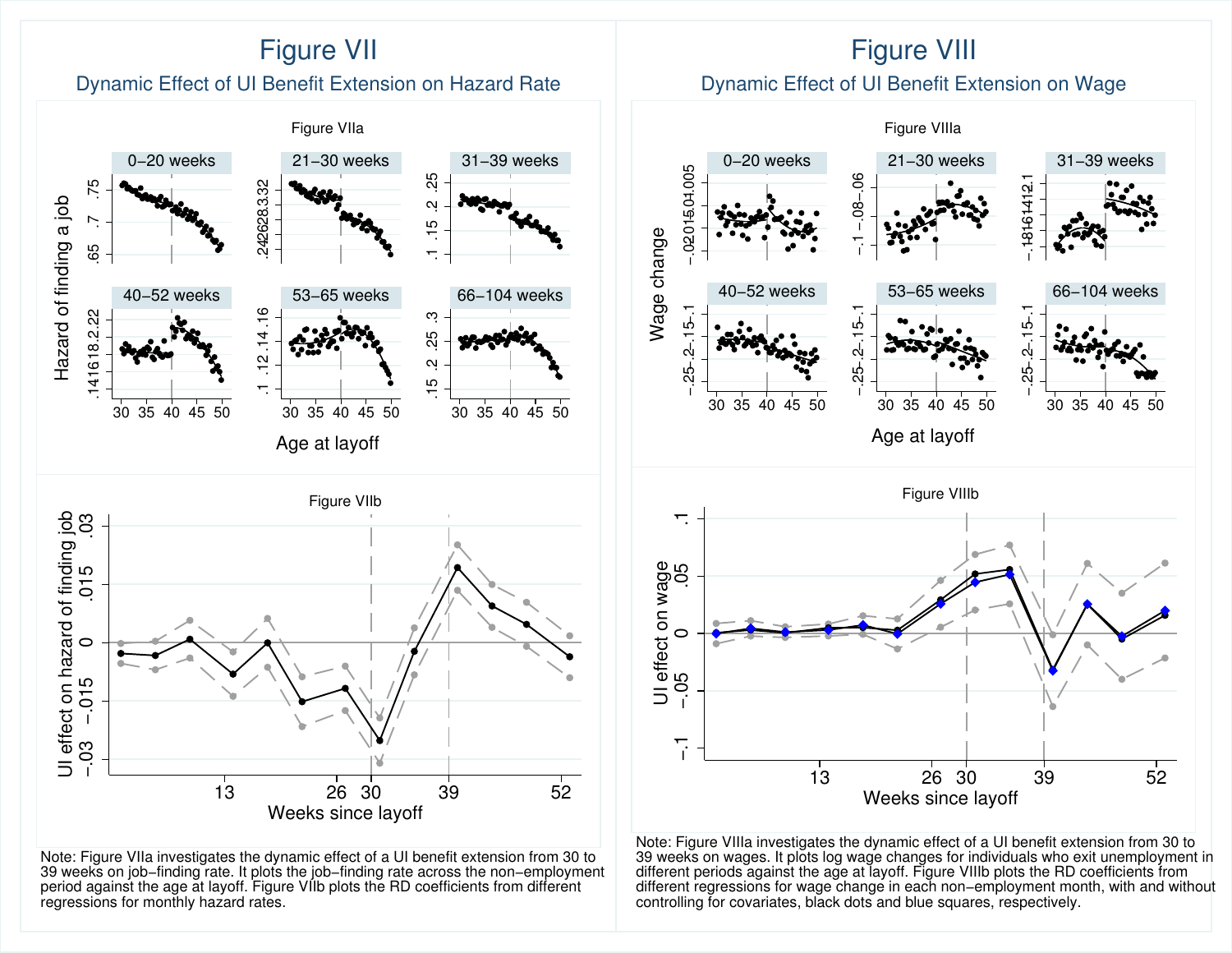#### **Table 1: Descriptive Statistics**

|                                    | Population | Sample 1     | Sample 2      | <b>Final Sample</b> |
|------------------------------------|------------|--------------|---------------|---------------------|
|                                    | (1)        | (2)          | (3)           | (5)                 |
| Female                             | 0.40       | 0.33         | 0.26          | 0.25                |
| Married                            | 0.33       | 0.46         | 0.54          | 0.53                |
| Age                                | 36         | 37           | 40            | 40                  |
|                                    | (11)       | (11)         | (6)           | (6)                 |
| Education, more than compulsory    | 0.57       | 0.52         | 0.51          | 0.53                |
| Blue-collar                        | 0.56       | 0.74         | 0.77          | 0.76                |
| Tenure (days)                      | 1 2 9 0    | 907          | 1 0 0 8       | 984                 |
|                                    | (1687)     | (1373)       | (1371)        | (1384)              |
| Share of time employed             |            |              |               |                     |
| Last 2 years                       | 0.87       | 0.83         | 0.88          | 0.88                |
| Last 5 years                       | 0.77       | 0.75         | 0.87          | 0.87                |
| Monthly wage (real Euros)          | 1663       | 1614<br>1798 |               | 2 0 0 7             |
|                                    | (2417)     | (1534)       | (1702)        | (1875)              |
| Non-employment duration (days)     | 87         | 122          | 116           | 114                 |
|                                    | (133)      | (117)        | (111)         | (113)               |
| Wage change                        | 0.020      | $-0.019$     | $-0.041$      | $-0.046$            |
|                                    | (0.376)    | (0.343)      | (0.323)       | (0.315)             |
| Post-unemployment tenure (days)    | 938        | 554          | 606           | 558                 |
|                                    | (1443)     | (962)        | (1016)        | (868)               |
| Observations                       | 17 192 624 | 5 942 834    | 2 2 6 1 0 8 9 | 1738787             |
| Sample restrictions:               |            |              |               |                     |
| Age                                | 20-60      | 20-60        | 30-50         | $30 - 50$           |
| Minimum tenure of 28 weeks         | Yes        | Yes          |               | Yes                 |
| Laid-off workers                   |            | Yes          | Yes           | Yes                 |
| Experience<br>3 years over 5 years |            |              | Yes           | Yes                 |
| 6 years over 10 years              |            |              | Yes           | Yes                 |
| Layoff after August 1, 1989        |            |              |               | Yes                 |

Note: The sample covers the universe of private-sector job separations in Austria for the period of 1980-2011. Nonemployment duration is the duration of the period between the end of a lost job and the start of a new job. Nonemployment duration and wage growth represent averages for workers who find a job within 2 years of separation.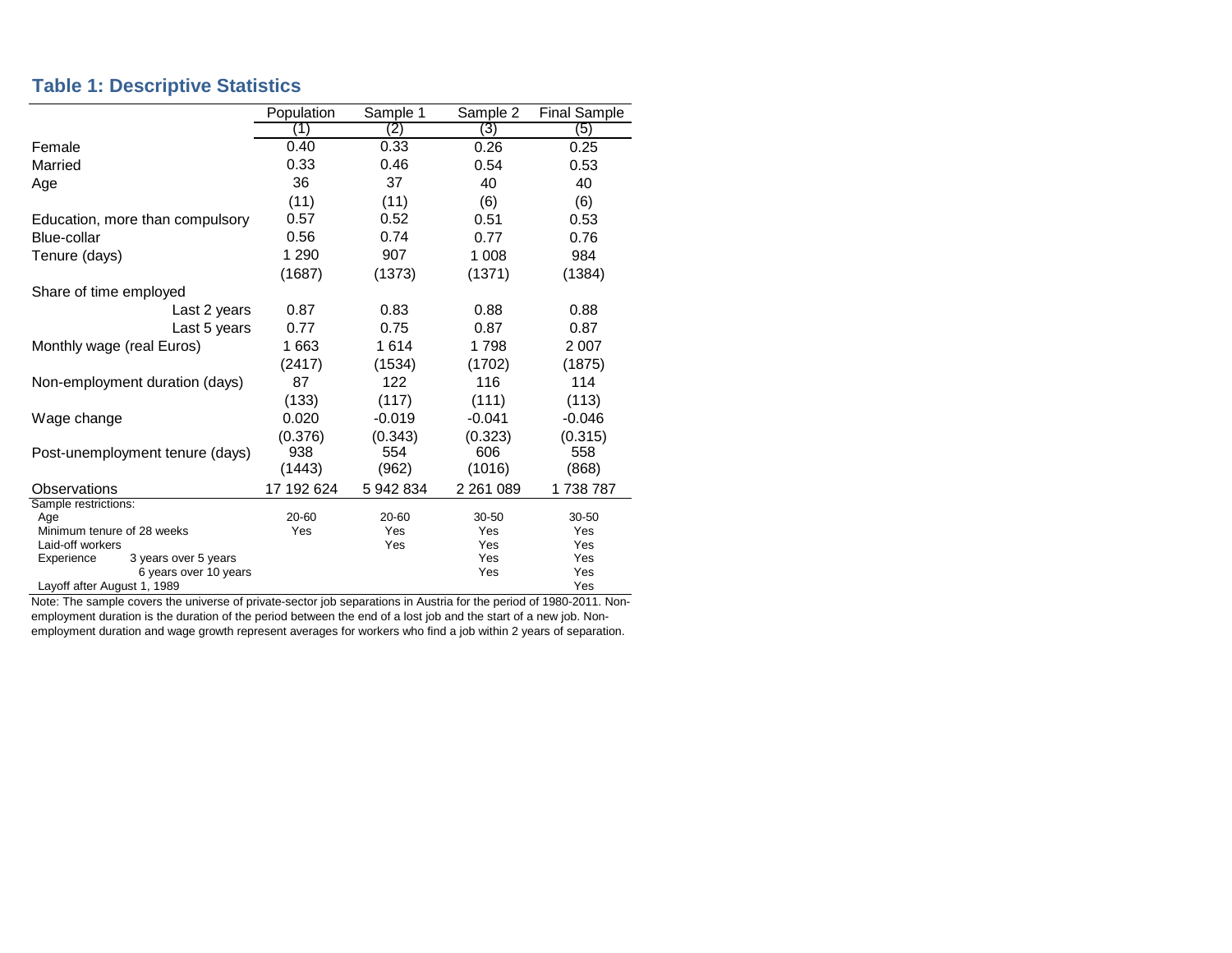#### **Table 2: Effect of UI Benefit Extension from 30 to 39 Weeks**

|                                 |            | Dependent variable             |                                |                                |                                |                               |                          |  |  |
|---------------------------------|------------|--------------------------------|--------------------------------|--------------------------------|--------------------------------|-------------------------------|--------------------------|--|--|
|                                 |            | Non-<br>employment<br>duration | Find job<br>within 30<br>weeks | Find job<br>within 39<br>weeks | Wage<br>change<br>between jobs | Log re-<br>employment<br>wage | New wage ><br>UI benefit |  |  |
|                                 | Covariates | (1)                            | (2)                            | (3)                            | (4)                            | (5)                           | (6)                      |  |  |
| Discontinuity at age 40         | No.        | 1.932***                       | $-0.00988***$                  | $-0.0131***$                   | $0.00449***$                   | 0.00350                       | 0.00388***               |  |  |
|                                 |            | (0.526)                        | (0.00178)                      | (0.00164)                      | (0.00170)                      | (0.00234)                     | (0.00105)                |  |  |
|                                 | Yes        | 1.918***                       | $-0.00843***$                  | $-0.0119***$                   | $0.00455***$                   | 0.00503***                    | 0.00385***               |  |  |
|                                 |            | (0.466)                        | (0.00153)                      | (0.00146)                      | (0.00146)                      | (0.00155)                     | (0.00102)                |  |  |
| Mean of dep. var. around cutoff |            | 114.7                          | 0.806                          | 0.842                          | $-0.0440$                      | 7.468                         | 0.962                    |  |  |
| <b>Observations</b>             |            | 1,589,178                      | 1,738,787                      | 1,738,787                      | 1,187,476                      | 1,189,446                     | 1,187,476                |  |  |

Note: This table reports the coefficient of the age-above-40 indicator controlling for a quadratic polynomial, which allows for different coefficients on each side of the cutoff. Unemployment spells are censored at 2 years, except when studying hazard rates in columns 2 and 3. The unit of time for non-employment duration is days. The mean of the dependent variable for three years around the cutoff is reported. "Wage change between jobs" is defined as the change in the log of the average monthly wage in post vs. pre-employment jobs, where the average is taken over the last (first) calendar year for the pre (post) unemployment job. The wage effect regressions (columns 4-6) are based on a smaller sample because the re-employment wage is not distinguishable from the previous wage for short recalls falling within the same calendar year (see Section 1). The covariates used are individual characteristics, such as gender, marital status, a dummy for Austrian citizenship, education, tenure, experience during the last 2 and 5 years, month of layoff, calendar week of layoff; and previous firm's characteristics such as industry, frequency of layoff, and proportion of recalls.

\*\*\*Significant at the 1 percent level. \*\*Significant at the 5 percent level. \*Significant at the 10 percent level.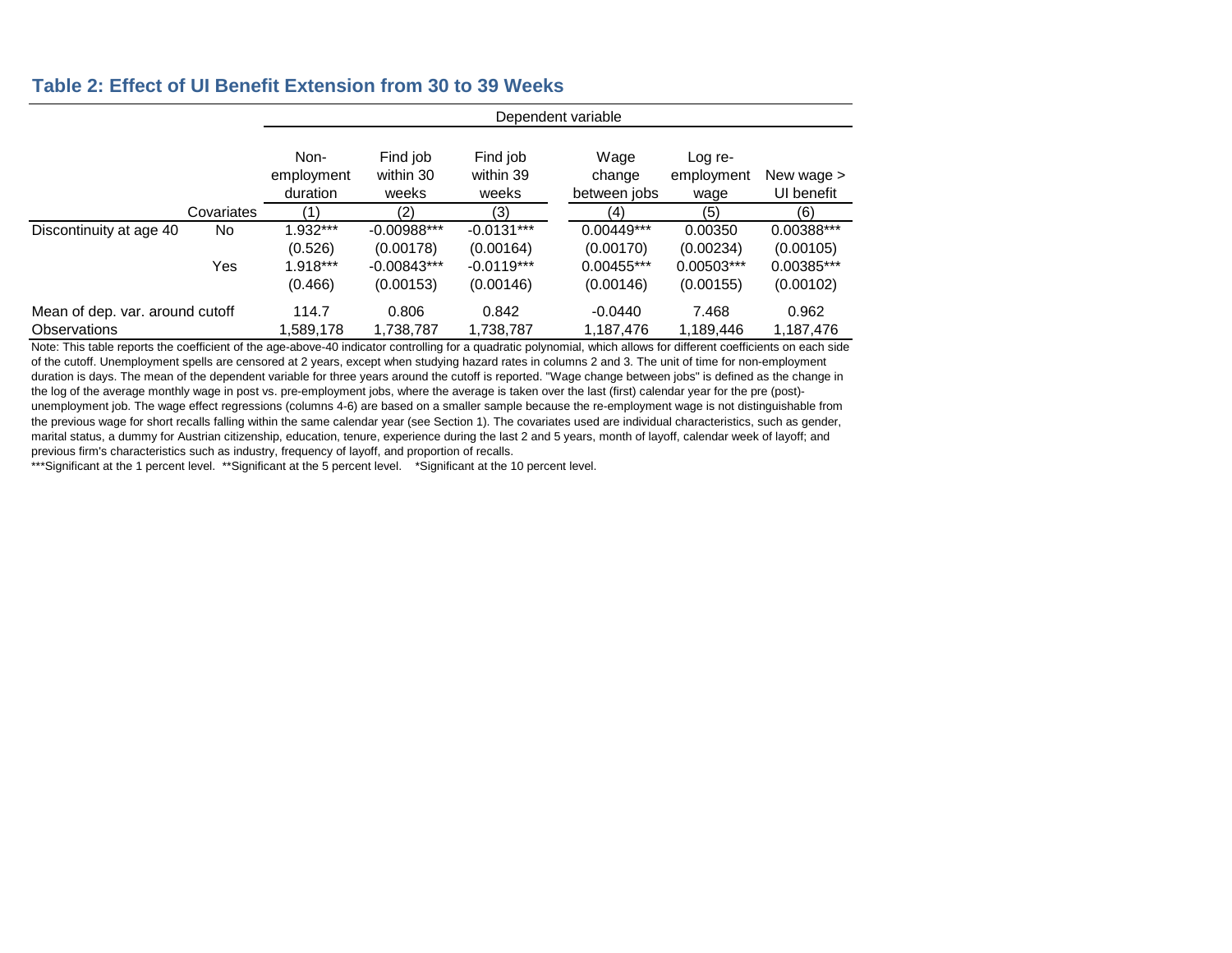#### **Table 3: Firm Sorting Effect of UI Benefit Extension from 30 to 39 Weeks**

|                                                        |            | Firm-level Outcomes                  |                                              |                                              |                                                       |                                                     |                                                      | Individual<br>level<br>Outcomes                   |
|--------------------------------------------------------|------------|--------------------------------------|----------------------------------------------|----------------------------------------------|-------------------------------------------------------|-----------------------------------------------------|------------------------------------------------------|---------------------------------------------------|
|                                                        |            | Change in<br>Firm size               | New firm<br>size > Old<br>firm size          | Change in<br>male<br>proportion              | Change in<br>average<br>age                           | Change in<br>log average<br>wage                    | Change in<br>residual<br>wage                        | Wage<br>change                                    |
|                                                        | Covariates | (1)                                  | (2)                                          | (3)                                          | (4)                                                   | (5)                                                 | (6)                                                  | (7)                                               |
| Discontinuity at age 40                                | No<br>Yes  | 11.04<br>(14.87)<br>11.36<br>(14.65) | 0.00189<br>(0.00427)<br>0.00292<br>(0.00406) | 0.00167<br>(0.00228)<br>0.00115<br>(0.00194) | $0.00324***$<br>(0.00125)<br>$0.00269**$<br>(0.00107) | $0.00482*$<br>(0.00272)<br>$0.00491**$<br>(0.00237) | $0.00704**$<br>(0.00316)<br>$0.00751**$<br>(0.00307) | 0.00680**<br>(0.00313)<br>$0.00494*$<br>(0.00266) |
| Mean of dep. var. around cutoff<br><b>Observations</b> |            | 382.6<br>454.990                     | 0.400<br>456.114                             | $-0.0254$<br>454.547                         | $-0.00387$<br>454.971                                 | $-0.0621$<br>454.401                                | $-0.00988$<br>429.504                                | $-0.105$<br>456,114                               |

Note: This table reports the coefficient of the age-above-40 indicator controlling for a quadratic polynomial, which allows for different coefficients on each side of the cutoff. The sample excludes temporary layoffs as well as workers who are laid-off from a firm with less than 10 workers. The results are based on the same RDD as Table 2 and described in Section 1, but instead of using a worker's outcomes as the dependent variable, this table uses the firm-level outcomes (average over workers in the firm excluding the unemployed herslef) in the last 2 years prior to layoff.

\*\*\*Significant at the 1 percent level. \*\*Significant at the 5 percent level. \*Significant at the 10 percent level.